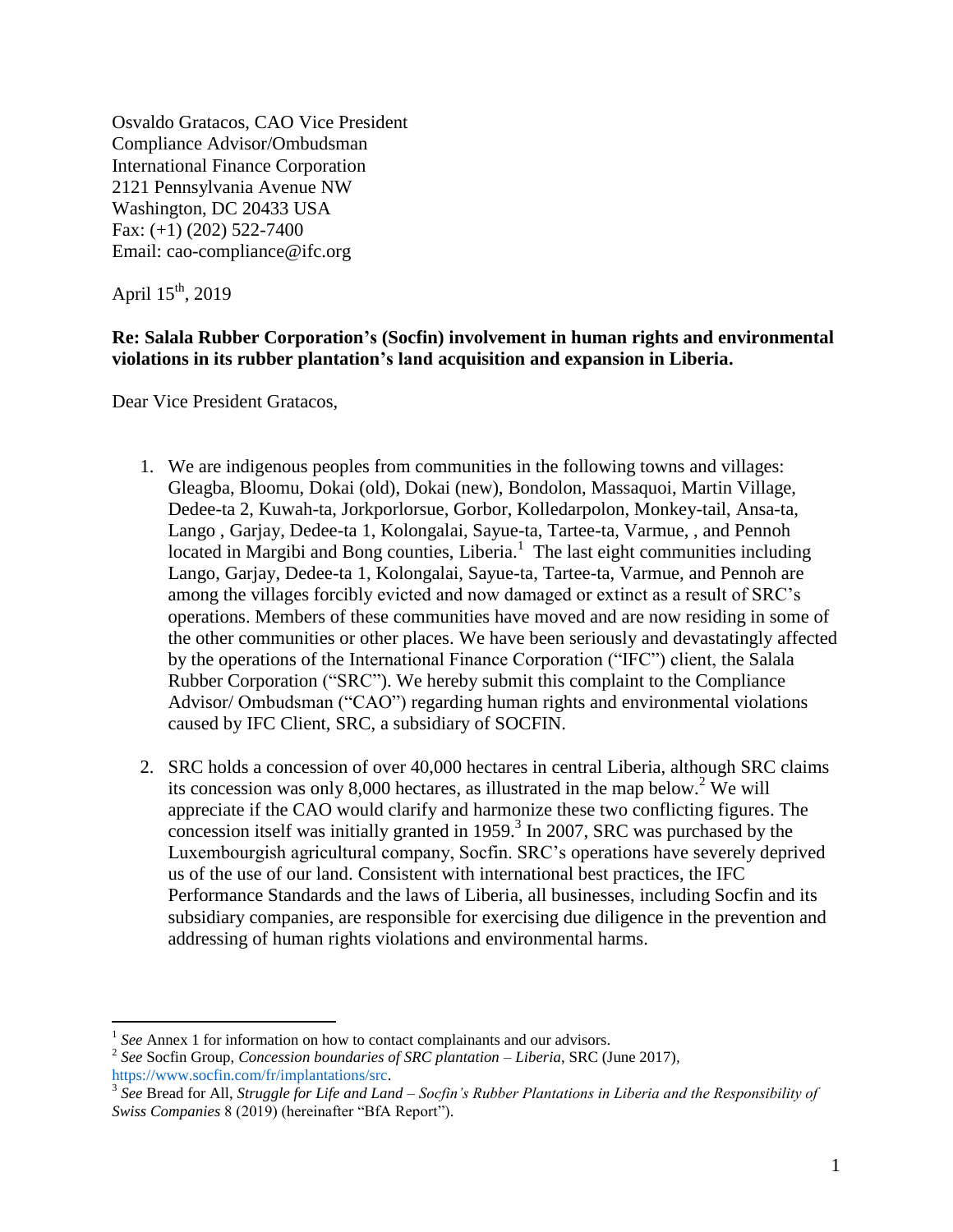

OCFIN GROUP + SOCFIN a Galla



Salala was oreated by the Government and subsequently sold to a private investor. The wars at the end of the 20' century destroyed completely the social and industrial infrastructures of SRC.

In 2007 Soofin agguired SRC from Agrifinal and the modernisation and rehabilitation of Salala started. Today 4 000 ha out of the 8 000 ha concession are<br>replanted with rubber only.



**Figure 1 – Map and description of SRC concession**

### **Part I. Introduction.**

rg + T : + 352 44 38 77 + E: Info@socfie

3. We the undersigned, are indigenous peoples hailing from twenty-two communities in Margibi and Bong Counties, Liberia. SRC's operations upon our lands have negatively impacted us and our way of life. While we as individuals have directly suffered from the harms described in this complaint, we also submit this complaint on behalf of our indigenous brothers, sisters, mothers, and fathers including every member of our communities and people who has been directly or indirectly harmed by the establishment, expansion and/or operation of SRC. We have gathered evidence and are prepared to show you specific locations where our crops were destroyed, shrines desecrated, villages uprooted, and burial grounds and graves sites denigrated. We eagerly anticipate leading you on a transect walk of our customary land regions to verify such sites were destroyed by SRC to cultivate rubber

### *A. Handling of This Complaint.*

Anonymity for Our Indigenous Community Leaders (Chiefs).

4. We request that this complaint be treated as public and posted on the CAO's website. We request, however, that the names of our indigenous community leaders, especially our traditional Chiefs, who have bravely thrust themselves forward to represent our various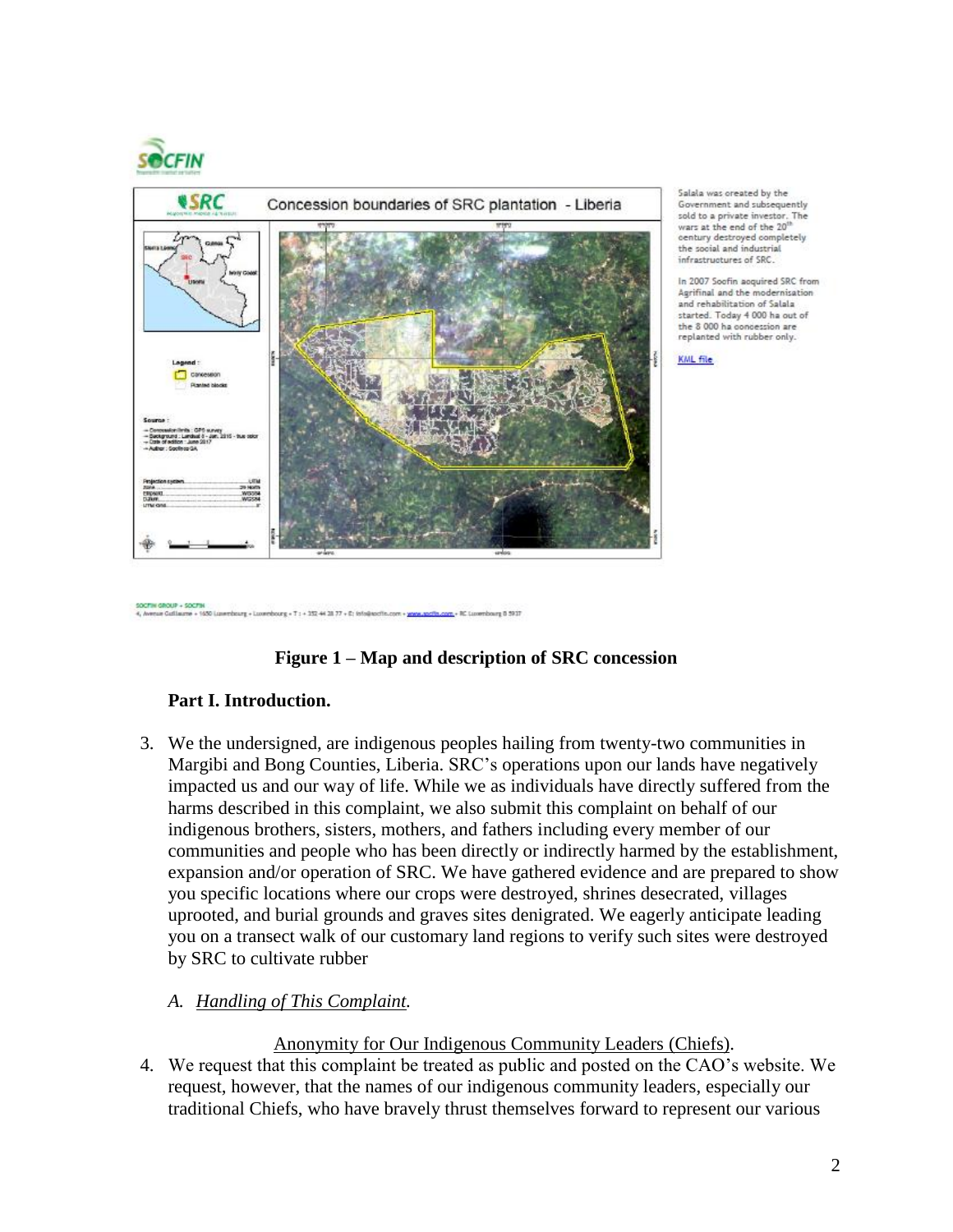indigenous communities, in addition to our human rights defenders, be kept confidential out of fear of retaliation, should their identities be compromised.

### Recognition of Our Community as Indigenous.

- 5. The Republic of Liberia was established in 1847 by former slaves from the United States of America.<sup>4</sup> The settlers initially purchased land from our indigenous forefathers, referring to them as Aborigines but more specifically the "lords of the soil."<sup>5</sup> Recognizing that our forefathers lived on the lands and followed their own societal mores, the "lords of the soil" possessed clear title to such lands. Even the framers of the Liberian Constitution acknowledged this, hence the drafting of Article 65, which states: "Judicial Power…shall be vested in a Supreme Court...[and] The courts shall apply both statutory *and customary laws*...[.]<sup>" This is an explicit recognition of our unique heritage</sup> and culture. Furthermore, our use of our lands creates valid tribal encumbrances, which are governed by specific regulations that address the non-tribal use of these lands.<sup>7</sup> We self-identified ourselves as indigenous and therefore, in accordance with our heritage, international laws and the Republic of Libera's history and constitution, we are indigenous peoples.
- 6. Under guidelines set forth by the IFC Performance Standard 7 [2006], we are considered indigenous. <sup>8</sup> We are a distinct social and cultural group, which self identifies as separate and distinct. from other groups. We do not accept the characterization that our indigenousness is based on how we are separate and distinct from a dominant group in Liberia. We have historically been referred to as Aborigine. We are collectively attached to our ancestral territories, which have been directly affected by SRC's operations. <sup>9</sup> Our customary cultural, economic, and social institutions are separate from those of the mainstream, non-indigenous Liberian community, as evidenced by the customary law provision of the Constitution, and other legal protections afforded to our lands.
- 7. Additionally, regarding the definition of "indigenous," the African Court on Human and Peoples' Rights has held:

<span id="page-2-0"></span>"The most salient feature of most indigenous populations is their strong attachment with nature, particularly, land and the natural environment. Their survival in a particular way depends on unhindered access to and use of their traditional land and the natural resources thereon."<sup>10</sup>

For generations, our entire culture and survival have been dependent upon nature, our use of the natural environment, and accesses to our traditional lands and resources. The sad

 $\overline{a}$ 4 *See A Brief History of Liberia 1822-1991*, libcom.org, [https://libcom.org/library/a-brief-history-of-liberia-1822-](https://libcom.org/library/a-brief-history-of-liberia-1822-1991) [1991.](https://libcom.org/library/a-brief-history-of-liberia-1822-1991)

<sup>5</sup> *See* H. Boima Fahnbulleh, *Voices of Protest: Liberia on the Edge, 1974-1980* 68, 74 (2005).

<sup>6</sup> *See* Liberia Const. art. 65 (1985) (emphasis added).

<sup>7</sup> *See* Land Rights Act, 2018, arts. 6, 21 (Lib.).

<sup>8</sup> *See* IFC, *Performance Standard 7: Indigenous Peoples* (2006).

<sup>9</sup> *See generally BfA Report*, *supra* not[e 3.](#page-0-0)

<sup>&</sup>lt;sup>10</sup> African Court of Human and Peoples' Rights v. the Republic of Kenya., App. No. 006/2012, Judgment ¶ 109 (Af. Ct. Hum. Ppls. Rts. 2017) ("hereinafter "Ogiek Case").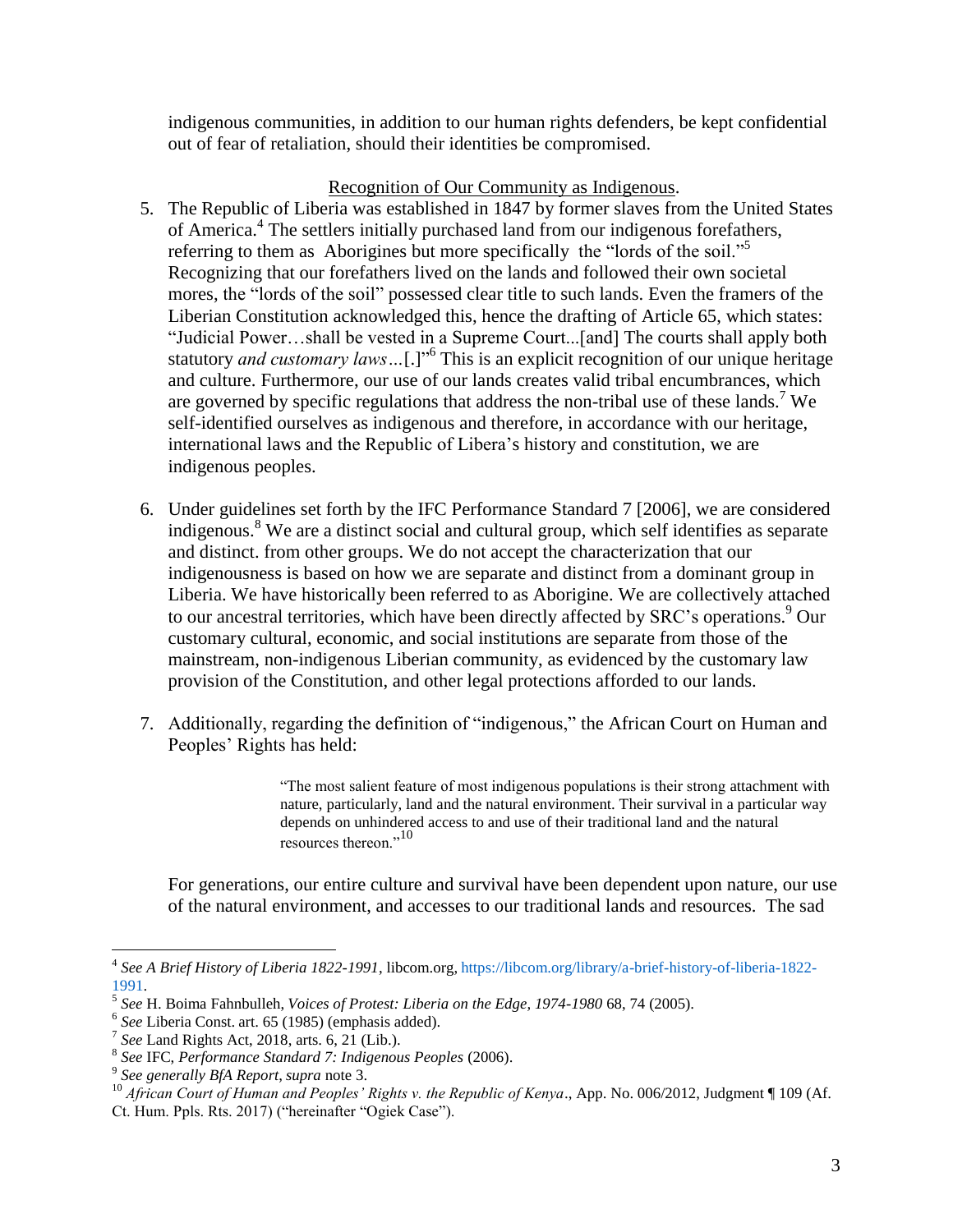<span id="page-3-0"></span>reality is that before SRC came to Margibi and Bong Counties it was possible to access our natural resources; now that SRC has arrived, it is not.

- Immediate Action Needed by the IFC to Address Retaliation and Criminalization. 8. In view of the October 2018 IFC Position Statement on Retaliation Against Civil Society and Project Stakeholders<sup>11</sup> and the CAO Approach to Responding to Concerns of Threats and Incidents of Reprisals in CAO Operations, $12$  we wish to draw your attention to a series of ongoing and continuing reprisals, threats, intimidations, harassments, and acts of violence against human rights defenders, land rights defenders, and indigenous community leaders. These individuals have been systematically targeted by the IFC's client, SRC, as a result of their activities in seeking redress for legitimate grievances regarding SRC's activities,<sup>13</sup> and are continuously surveilled by local police and SRC's private security contractors.<sup>14</sup>
- 9. In October of 2018, the IFC issued a statement against retaliation wherein it vowed to not "tolerate any action by an IFC client that amounts to retaliation – including threats, intimidation, harassment, or violence – against those who voice their opinion regarding the activities of IFC or our clients … [and to] take seriously any credible allegations of reprisals."<sup>15</sup>
- 10. We urge the CAO to investigate our assertions of these reprisals immediately and to intervene forcefully based upon such findings, concurrently with your assessments of this complaint. We believe that the IFC has committed to such action pursuant to both the October 2018 IFC Position Statement on Retaliation Against Civil Society and Project Stakeholders, and the CAO Approach to Responding to Concerns of Threats and Incidents of Reprisals in CAO Operations.
- 11. If these threats, intimidations, and reprisals are unaddressed and unresolved early on in the assessments of our grievances and complaints, we fear it will be difficult, if not impossible, for us to freely and openly participate and contribute towards an amicable resolution of our complaints and grievances.
- 12. Consistent with SRC parent company, Socfin's involvement around the world and in other African countries, it is clear that reprisals are ingrained in its corporate culture. Those who dare speak out against Socfin are regularly targeted for reprisals. In January of 2019, villagers in Sierra Leone were attacked after publicly decrying Socfin's human

[8ea05945bc67/EN\\_IFC\\_Reprisals\\_Statement\\_201810.pdf?MOD=AJPERES.](https://www.ifc.org/wps/wcm/connect/ec379db4-56f1-41e1-9d86-8ea05945bc67/EN_IFC_Reprisals_Statement_201810.pdf?MOD=AJPERES)

<sup>12</sup> Compliance Advisor Ombudsman, *CAO Approach to Responding to Concerns of Threats and Incidents and Reprisals in CAO Operations* (October 2017), *at* [http://www.cao-ombudsman.org/newsroom/documents/](http://www.cao-ombudsman.org/newsroom/documents/%20documents/CAOApproachtoThreatsandIncidentsofReprisals_October2017.pdf)  [documents/CAOApproachtoThreatsandIncidentsofReprisals\\_October2017.pdf.](http://www.cao-ombudsman.org/newsroom/documents/%20documents/CAOApproachtoThreatsandIncidentsofReprisals_October2017.pdf)

<sup>&</sup>lt;sup>11</sup> IFC, *IFC Position Statement on Retaliation Against Civil Society and Project Stakeholders (October 2018), at* [https://www.ifc.org/wps/wcm/connect/ec379db4-56f1-41e1-9d86-](https://www.ifc.org/wps/wcm/connect/ec379db4-56f1-41e1-9d86-8ea05945bc67/EN_IFC_Reprisals_Statement_201810.pdf?MOD=AJPERES)

<sup>13</sup> *See* BfA Report, *supra* note [3,](#page-0-0) at 73.

<sup>14</sup>*See Yeabamah National Congress for Human Rights (Testimony and affidavit key complainants*.)

<sup>15</sup> *See* IFC Position Statement, *supra* not[e 11.](#page-3-0)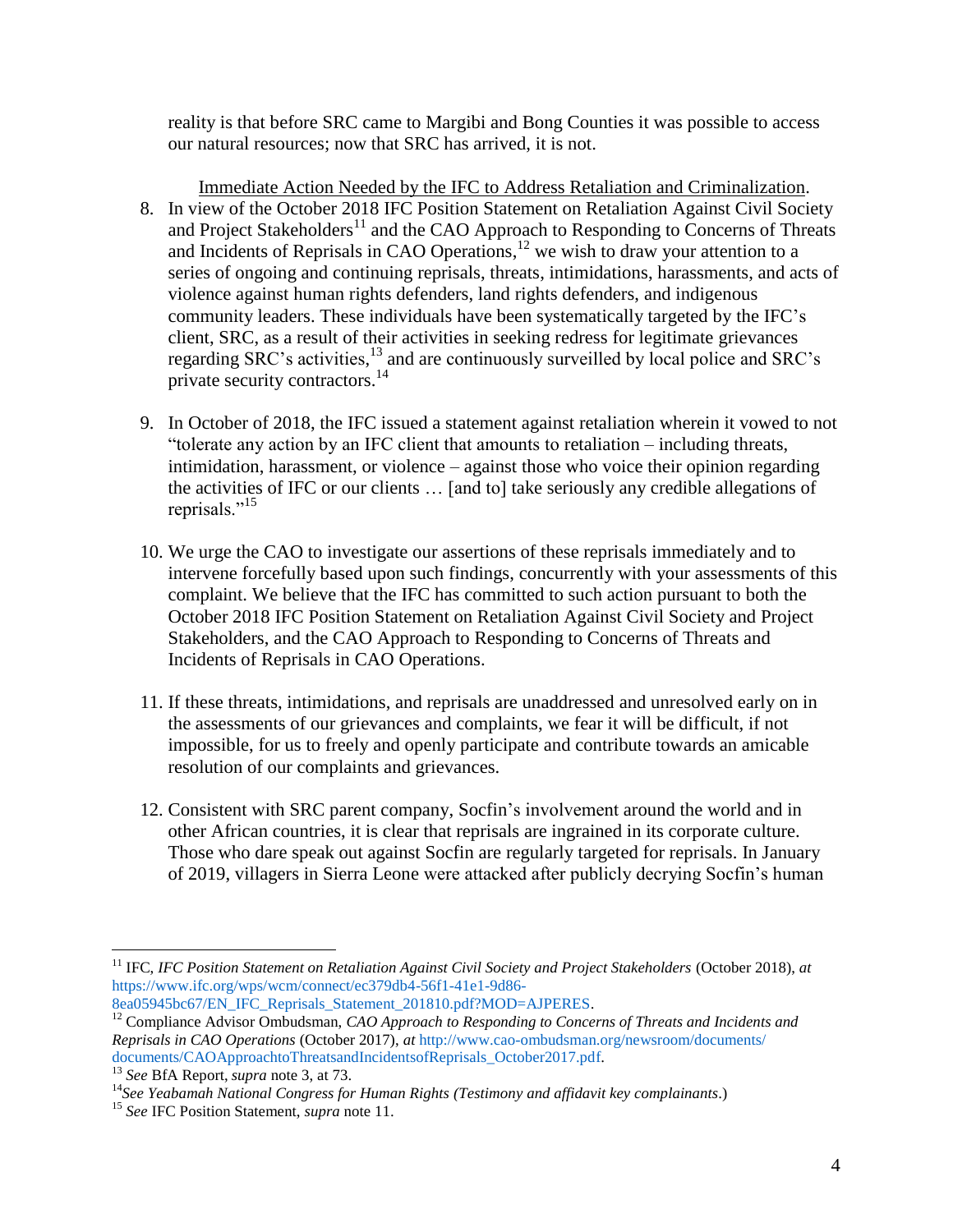rights abuses in that country.<sup>16</sup> These abuses include: lack of landowner's consent prior to land concession grants, lack of transparency, corruption, abhorrent working conditions, the destruction of sources of livelihood, negative impacts upon the right to adequate food, and negative environmental impacts.<sup>17</sup> We are concerned that we shall suffer the same fate for alerting you to SRC's practices in Liberia.

13. Due to this pattern of retaliation and criminal activity, we encourage you to immediately address these reprisals as a matter of top priority and urgency. We request that you send a communication to SRC to immediately prevent further reprisals against our communities and peoples, especially during and after the CAO engagement process.

# B**.** *Structure of the Complaint***.**

14. Our complaint begins with a description of the SRC project. Next, this complaint describes the harms our communities and people have suffered, and continue to suffer, at the mercy of SRC. This is followed by a thorough analysis of SRC's violations of the IFC's Performance Standards, as well as violations of other relevant domestic laws, international laws, and standards. Subsequently, our complaint describes prior attempts we have engaged in to resolve this dispute. Our complaint ends with requested next steps, and a formal conclusion.

# **Part II. Description of the Project.**

- 15. Annually, Liberia produces 73,000 metric tons of rubber, amounting to 10% of the African production of the crop.<sup>18</sup> At the time IFC's Summary of Proposed Investment was prepared in 2008, SRC was Liberia's fourth largest producer and processor of rubber.<sup>19</sup> According to the IFC's website, the IFC invested \$10,000,000 United States dollars into the SRC project in 2008, to be repaid by 2020.<sup>20</sup> As of the date of filing this complaint, the IFC's loan and project are currently listed as active.<sup>21</sup>
- 16. According to the IFC, the goals of the SRC project include: rehabilitating and expanding a rubber plantation which was neglected during several years of civil war in Liberia, and optimizing its operations through the following: planting new rubber trees upon the existing concession; renovating the plant and equipment; rebuilding administrative and social infrastructure (including worker housing); and meeting additional working capital needs.<sup>22</sup> Whatever the stated positive intention of SRC may be, however, in reality we have suffered massive harm as a result of SRC's expansion activities.

<sup>16</sup> *See* SILNORF *et al*., Press Statement, *In Sierra Leone Land Rights Defenders Under Attack* (Jan. 24, 2019), *available at* [https://www.grain.org/entries/6111-in-sierra-leone-land-rights-defenders-under-attack.](https://www.grain.org/entries/6111-in-sierra-leone-land-rights-defenders-under-attack)  $^{17}$  *Id.* 

<sup>18</sup> *See* BfA Report, *supra* note [3,](#page-0-0) at 20.

<sup>19</sup> *Summary of Proposed Investment: Salala Rubber Corporation*, IFC Project Information Portal (Feb. 29, 2008), *at* [https://disclosures.ifc.org/#/projectDetail/SPI/26510.](https://disclosures.ifc.org/#/projectDetail/SPI/26510)

 $^{20}$  Id.

 $^{21}$  Id.

 $22$  Id.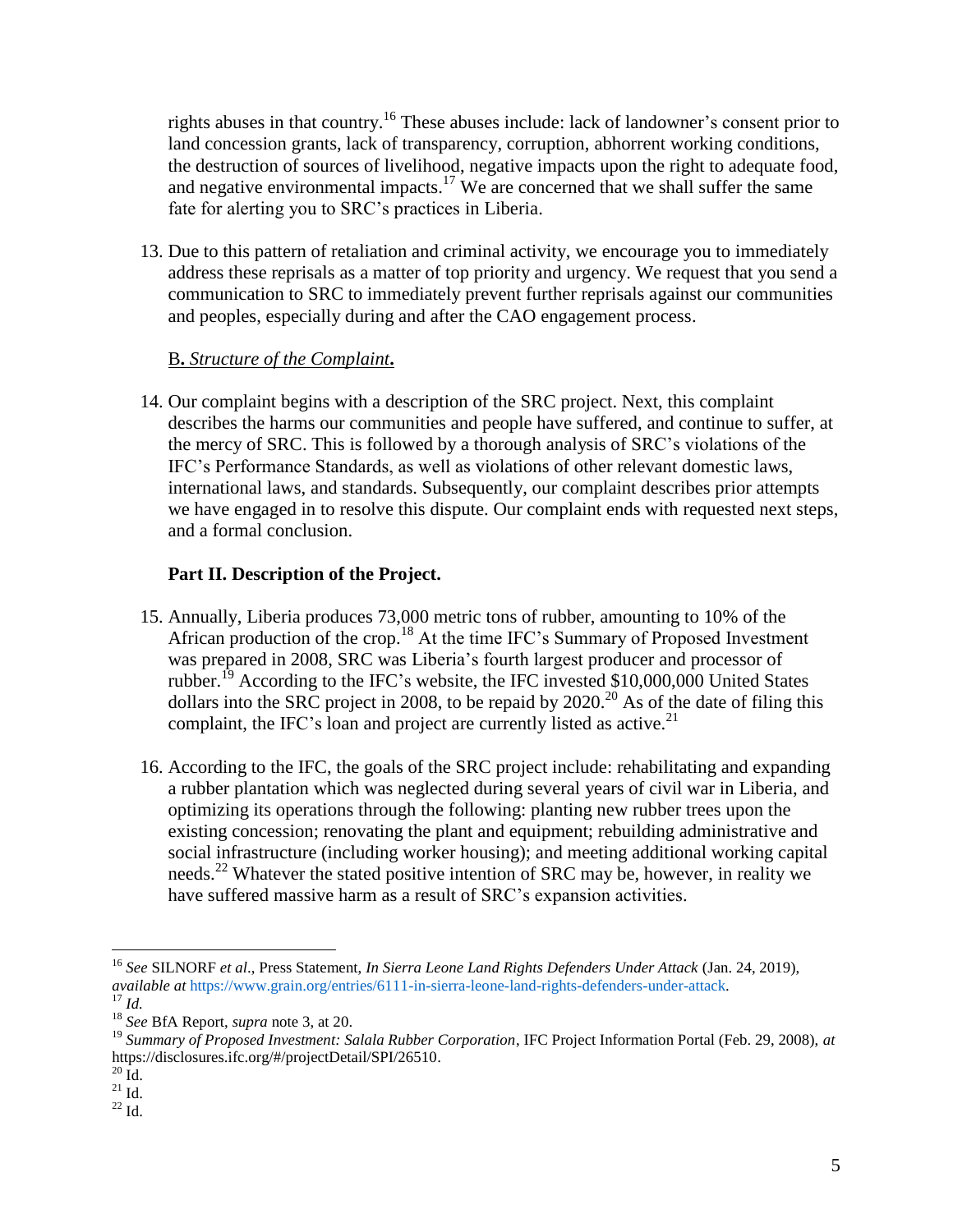- 17. The initial rubber plantation was built in 1959 following a land concession that the Liberian government granted to Dutch and German companies.<sup>23</sup> The plant was named the Weala Rubber Company.<sup>24</sup> This original grant of land amounted to 100,000 acres.<sup>25</sup> The exact location of this land is unspecified in the SRC concession agreement; the concessionaire was directed to select its plantation area from "unencumbered public lands" in the general area described in the agreement.<sup>26</sup> Once the agreement entered into force, the concessionaire had 24 months to conduct an examination of these areas.<sup>27</sup> The resulting survey would then define the exact boundaries of the future concession area in which the plantation would be developed. $^{28}$  It is unclear whether this survey was ever actually conducted, because SRC has been unwilling to share documents conclusively proving that this procedure was complied with.<sup>29</sup>
- 18. The agreement also gives the concessionaire the right to expand its activities within the concession area by selecting areas for active plantation development. To do so, SRC must notify the government beforehand and receive official approval before expanding their agricultural activity.<sup>30</sup>
- 19. Additionally, the agreement tasks the government with preventing "the settling of squatters" in the development areas, although "the concessionaire will not request that the government evacuate villages existing within the development areas unless such villages or their inhabitants impede the operations of the concessionaire under concession."<sup>31</sup> The term "squatter" presumably applies only to inhabitants who moved onto the land after it was chosen by SRC, because if the land had prior occupants, said land would have been encumbered and could not have been chosen to be developed without the occupants' consent.
- 20. Regarding private deeds, SRC must reach an agreement with the deed owner on lands it desires to develop. <sup>32</sup> If such agreement is unable to be reached, the government is required to mediate for "just and reasonable compensation."<sup>33</sup>
- 21. In 1962, operations began at the Weala Rubber Company.<sup>34</sup> In 2007, Socfin acquired SRC from Agrinfinal.<sup>35</sup> Today, Socfin holds 64.91% of the shares of SRC.<sup>36</sup> The other 35% are held by the Liberian Agriculture Company, a corporation also owned by

 $\overline{a}$ <sup>23</sup> *See* BfA Report, *supra* note [3,](#page-0-0) at 35.

 $^{24}$  *Id.* 

 $^{25}$  *Id.* 

<sup>26</sup> *Id*.

<sup>27</sup> *Id*.

<sup>28</sup> *Id*.  $^{29}$  *Id.* 

<sup>30</sup> *Id*.

<sup>31</sup> *Id*. at 36.

 $32$  *Id.* 

<sup>33</sup> *Id*. at p.28.

<sup>34</sup> *See* SRC website, *supra* note [2.](#page-0-1)

<sup>35</sup> BfA Report, *supra* note [3,](#page-0-0) at 24.

<sup>36</sup> *Id*.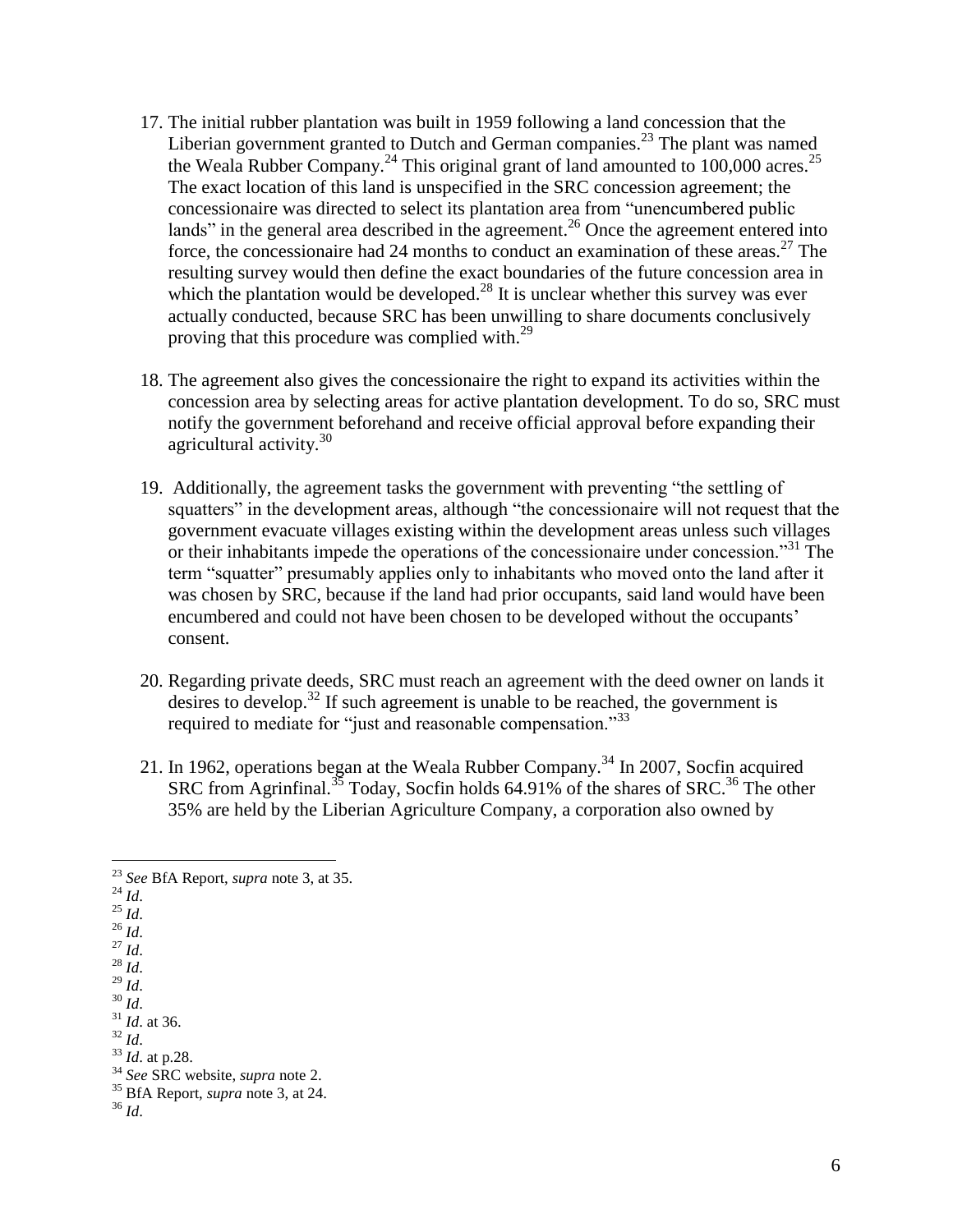Socfinaf, the Luxembourgish holding company for Socfin's African plantations.<sup>37</sup> Socfin holds a controlling 58% stake in Socfinaf.<sup>38</sup>

# **Part III. Detailed Factual Description of Harm Suffered by Communities.**

i. Land Grabs and Forced Evictions.

*"In 2010, we saw a group of able-bodied men from SRC; they had cutlasses and were slashing our tree crops and vegetable farms. I threatened them with court action, but they challenged me to sue them. They asked if I had money to sue a corporate group like SRC.*" – Lanco community member.<sup>39</sup>

- 22. Regrettably, we have suffered directly from SRC's involvement in our region. SRC has forcefully seized and occupied our customary land and continues to do so. SRC facilitates forced evictions without our Free Prior Informed Consent ("FPIC"), in violation of the current IFC Performance Standards, domestic laws, international laws, best practices, and other standards. Our community's residence upon our lands long predates the concession agreement granted by the Liberian government; it even predates the independence of the Liberian Republic.<sup>40</sup> By clearing our land, establishing nurseries, and planting rubber, SRC is endangering our culture, customary traditions, and livelihoods. The company is jeopardizing our entire existence as indigenous people.
- <span id="page-6-0"></span>23. The land that was mapped and chosen by SRC to be expanded upon was already encumbered by our people.<sup>41</sup> Our ancestors lived on this land and passed it on to us. We are under obligations to pass it onto our children.<sup>42</sup> SRC's operations have made this generational transfer impossible. SRC was undeterred in its land acquisition despite the fact that our communities utilized the land since before Liberia achieved independence, and the fact that such lands were formally encumbered.
- 24. Over the years, in order to provide additional layers of protection for our land, some of our people obtained formal deeds and tribal certificates – documents granted by customary leaders giving permission to live on and obtain title to traditional lands.<sup>43</sup> Although these statutory instruments provided legal protection, SRC continued to encroach upon our lands. SRC claimed that it never intruded upon our lands because it operated within its concession boundaries in those areas.<sup>44</sup> Even private deeds failed to

 $\overline{a}$ <sup>37</sup> *Id*.

<sup>38</sup> *Id*.

<sup>39</sup> *Id.* at 40.

<sup>40</sup> *Id.* at 35, 38.

<sup>41</sup> *Id.* at 35.

 $^{42}$  United Nations Declaration on the Rights of Indigenous Peoples, U.N. GAOR Res. No. 61/295, art. 25 (Sept. 13, 2007).

<sup>43</sup> *See* BfA Report, *supra* note [3,](#page-0-0) at 37

 $^{44}$  Id.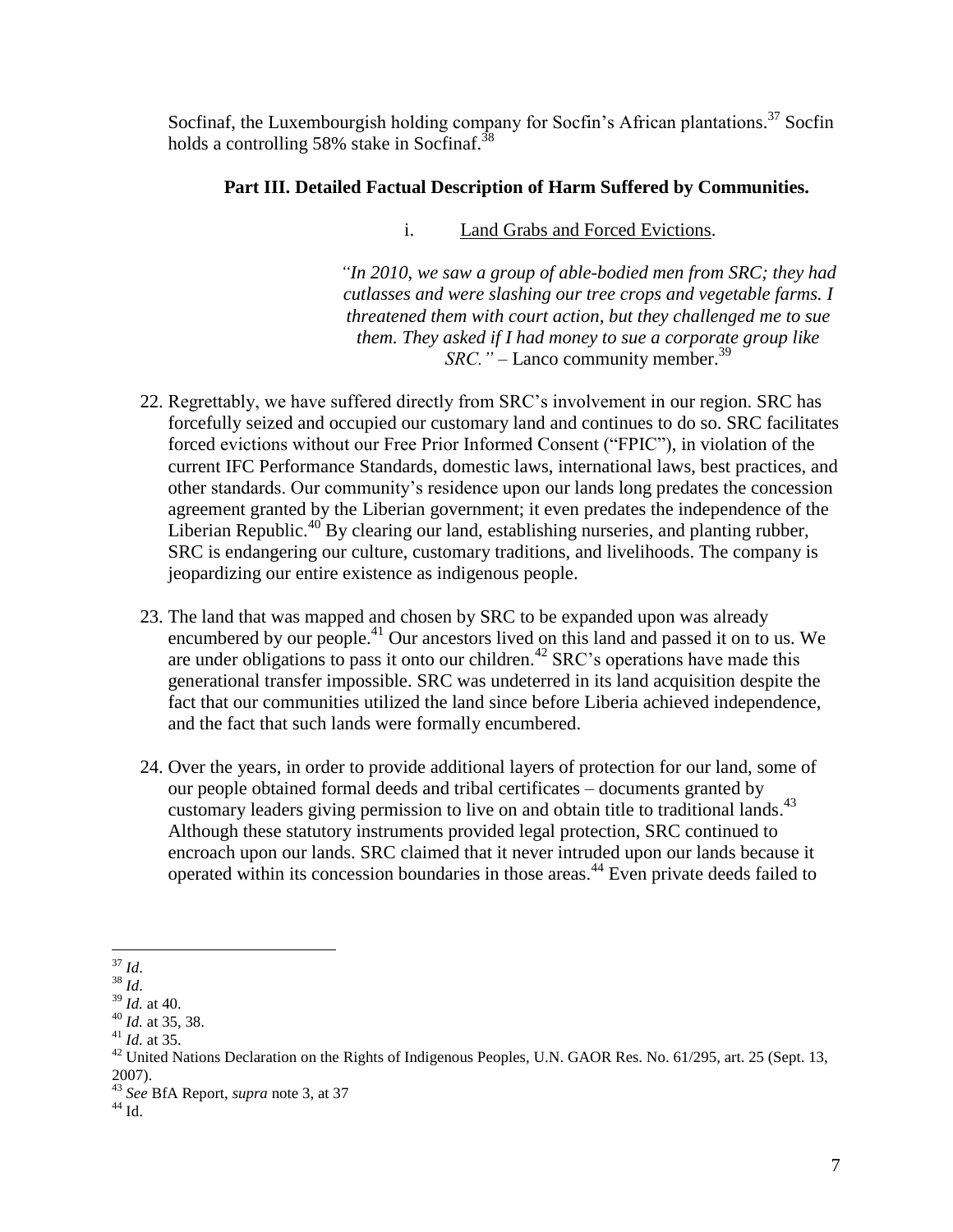stop SRC from expanding.<sup>45</sup> Such was the case in Tartee-ta Town and Dedee-ta 2 Town. 46

- 25. Our affected communities were forced to flee our towns without advance notice, and we were not compensated by SRC for the loss of our crops, homes, and cultural sites. $47$  Each time SRC expanded onto another portion of our land, the company would either bulldoze the town, or displace us economically - constructively evicting us by surrounding our land and building physical infrastructure.<sup>48</sup> When SRC engulfed our communities with its plantation, we lost the income from our farmland and found it impossible to continue occupying or using it.<sup>49</sup> Such was the case in Jorkporlorsue in  $20\overline{10}$ .<sup>50</sup>
- 26. Sometimes, SRC's evictions even affected those of us who had already been forced to evacuate from our original tribal land because of prior SRC expansion. During the SRC expansions in the 1960s and 1979/80, many of us were forced to evacuate to indigenous tribal "reserve land."<sup>51</sup> Once we were evicted from the reserve land, we had nowhere to go.<sup>52</sup> As one former resident explained, "the government knew we were there, we paid  $t$ axes $"$ <sup>53</sup>
- 27. SRC cleared sacred places such as our traditional revered snake bushes, sande bush, poro bush, taboo trees, sacred rivers, ritual lands, and ancestral graves while expanding its rubber plantation.<sup>54</sup> We used snake bushes to cure those bitten by snakes.<sup>55</sup> In Lanco, Gorbor, Deedee, and Garjay we report snake bush destruction.<sup>56</sup> SRC destroyed many of these sites during the clearing of the bush or the demolition of towns.<sup>57</sup>
- 28. Other sites, such as the graves of ancestors in Garjay, were left in place but surrounded by the plantation, depriving them of their spiritual value.<sup>58</sup> As a result, as explained by a man from Garjay, "we can no longer honor our ancestors." <sup>59</sup> SRC shoveled over graves in Lanco, breaking the tombstones.<sup>60</sup> Another man from Gorbor stated that SRC razed their old grave sites with bulldozers. $61$

<sup>45</sup> *Id*. <sup>46</sup> *Id*. <sup>47</sup> *Id*. at 11-12, 40-41, 46-48. <sup>48</sup> *Id.* at 40-42. <sup>49</sup> *Id* at 41. <sup>50</sup> *Id*. <sup>51</sup> *Id*. at 37. <sup>52</sup> *Id*.  $\frac{53}{1}$ *Id.* at 61. <sup>54</sup> *Id*. at 43.  $^{55}$  *Id.* <sup>56</sup> *Id*. <sup>57</sup> *Id*. <sup>58</sup> *Id*.  $^{59}$  *Id.*  $60 \frac{1}{1}$  $^{61}$  *Id.*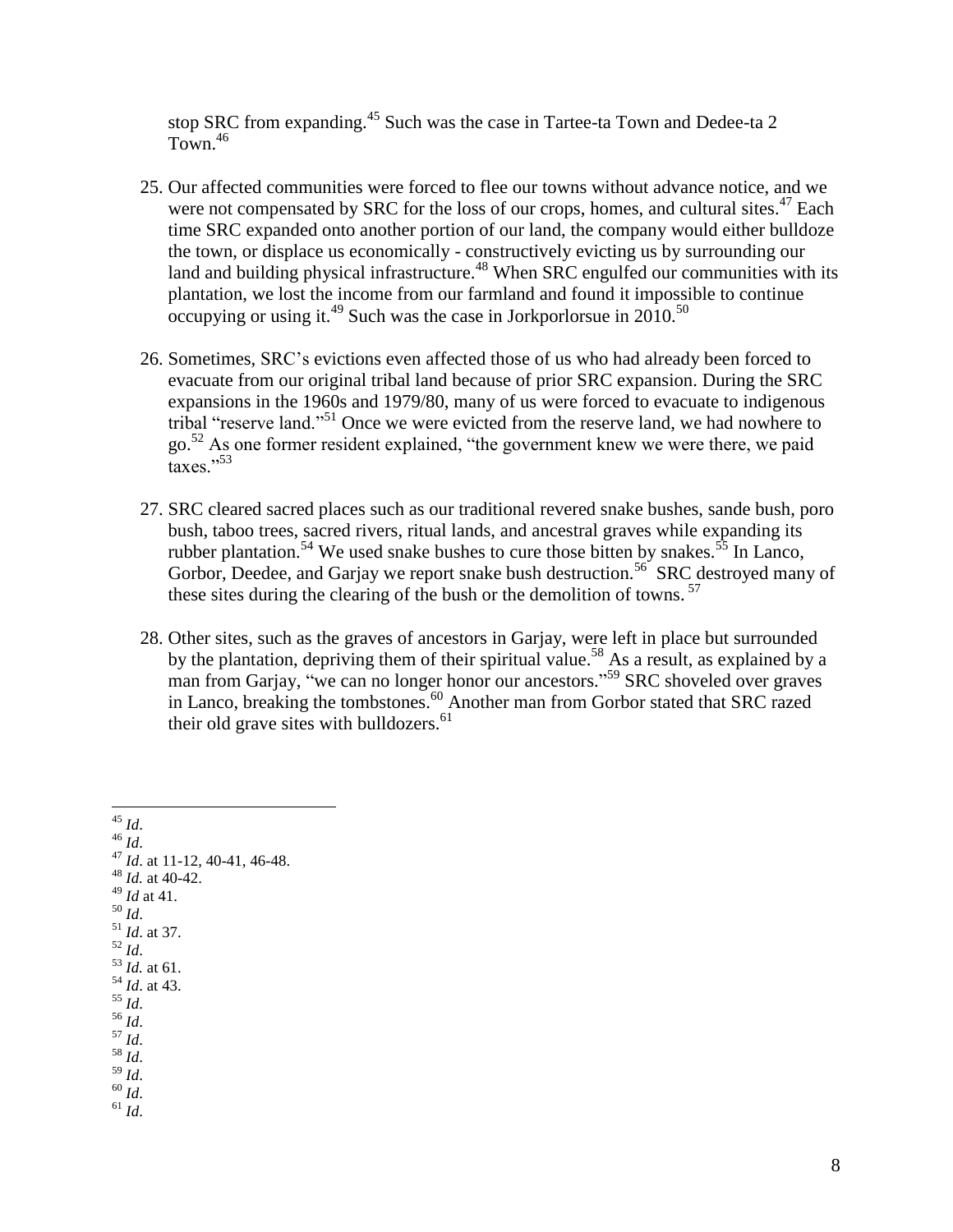- 29. When SRC expanded into Daokai, it destroyed our village soap tree.<sup>62</sup> Our soap tree was a traditional marker of our village boundaries.<sup>63</sup> SRC alternatively claims: "with the intent to make false allegations against the company, the local residents maliciously proceeded to plant traditional land markers within the SRC planted area bordering the village," forcing SRC to "chop down the invasive foreign seedlings."<sup>64</sup> Furthermore, SRC claims the soap trees were much smaller than the rubber trees, and thus could not have been used as traditional land markers.<sup>65</sup> SRC's claim is simply untrue. The remaining soap tree stumps are in fact massive, and indicate that the land was customary land, utilized for agriculture prior to SRC expansion. 66
- 30. For taking our land and our cultural heritage, SRC gave us neither compensation, nor the chance to create any other arrangement with the company, such as production-sharing agreements.<sup>67</sup> In addition to saving money by forcibly evicting us from our communities, SRC saves a substantial amount of money on surface rent, because SRC's rate is based upon the rent numbers stipulated in the original concession agreement dating back to 1959.<sup>68</sup> In 2015, SRC paid a total of \$1,200 USD in surface rent, whereas the 2015 going rate for such land would have been \$30,000USD.<sup>69</sup>

### Lack of Transparency Throughout the Entire Process.

- 31. SRC has demonstrated a glaring lack of transparency and accountability throughout its rubber plantation expansion process, a process which is funded by the IFC. SRC's failure to meet the required disclosure requirements is strikingly evident, and is in contravention of IFC Performance Standard  $1.^{70}$  Paragraph 20 of PS 1 mandated the disclosure of information to communities that are to be affected by IFC projects.<sup>71</sup> In particular, the information should describe the purpose of the project, the scale, the duration, any potential risks to communities, and any environmental impacts.<sup>72</sup> We were never given such information by SRC. This has led to myriad harms, including but not limited to the loss of our lands and crops, violence against our women, degradation of the environment, and limited schooling and work opportunities.
- 32. We possess SRC documents from 2010 entitled "*Analysis of Cash Crops in Extension Areas*" which indicate that SRC paid us for perennial crops such as rubber, kola, and palm trees.<sup>73</sup> In truth, we have never been paid the compensation described in these documents.<sup>74</sup> Instead, a compensation scheme has been imposed upon us through threats,

 $\overline{a}$ <sup>62</sup> *Id*. at 42.

 $^{63}$  *Id.* 

<sup>64</sup> *Id*.

<sup>65</sup> *Id*.  $66$   $\overline{Id}$ .

<sup>67</sup> *Id.* at 46-48. <sup>68</sup> *Id*. at 31.

<sup>69</sup> *Id*.

<sup>70</sup> IFC, *Performance Standard 1: Social and Environmental Assessment and Management Systems* ¶ 20 (April 2006). <sup>71</sup> *Id*.

<sup>72</sup> *Id*.

<sup>73</sup> BfA Report, *supra* note [3,](#page-0-0) at 47.

<sup>74</sup> *Id*.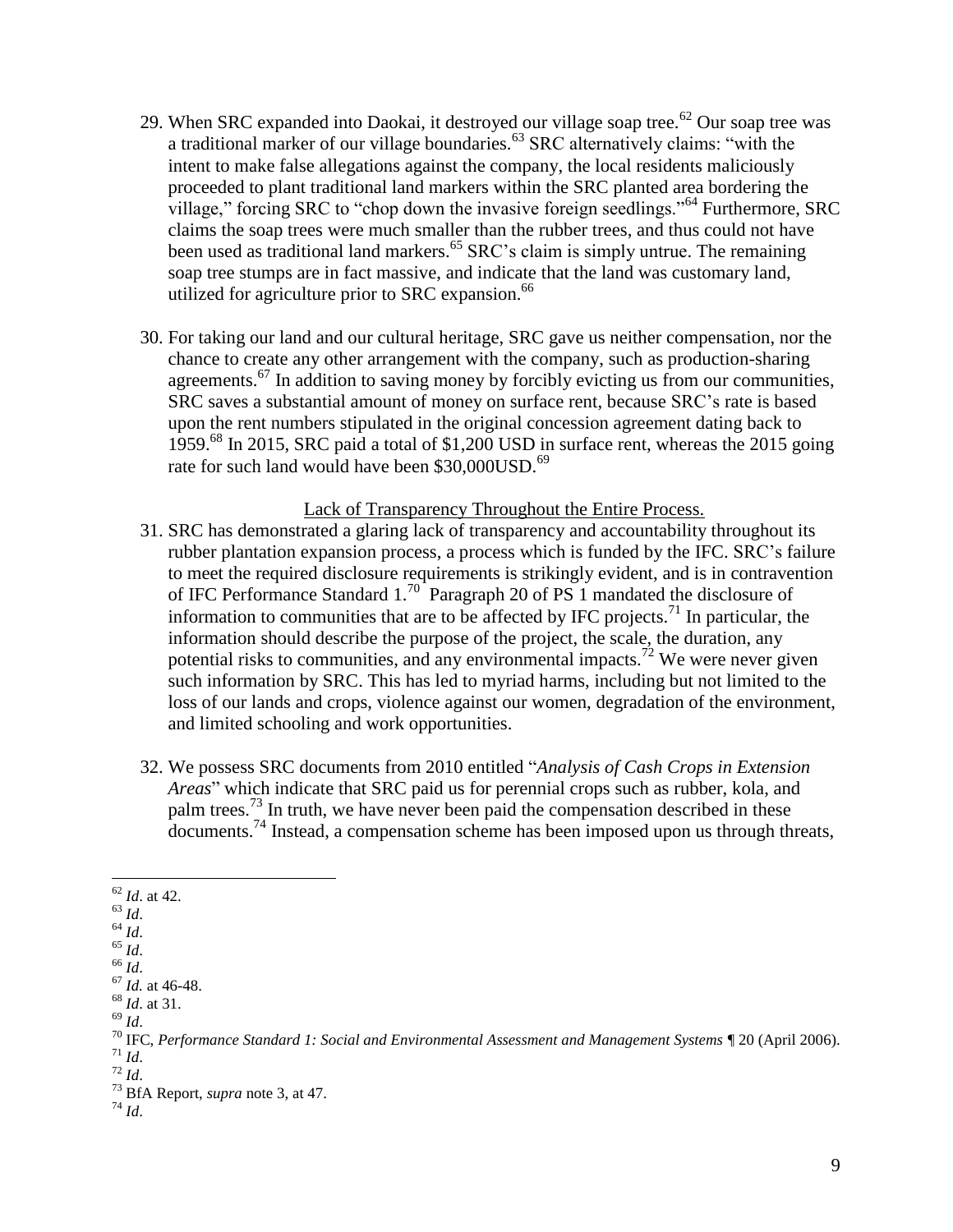intimidation, and trickery. For other assets, such as lost homes, we never received compensation.<sup>75</sup>

- 33. SRC failed to compensate us at all for lands lost.<sup>76</sup> SRC only sporadically compensated some members of our community for their trees, and even this did not adequately account for our massive tree loss.<sup>77</sup> Sometimes our trees were counted in a non-participatory manner, without sufficient inclusion of our affected crop owners.<sup>78</sup> Often the trees were counted only after the destruction of crops.<sup>79</sup> It is unsurprising that these practices led to inadequate estimates. Sometimes the trees were not even counted at all. $80$
- 34. We did not receive a copy of any documents we signed, and everything happened in a rush. We were required to sign or thumbprint documents, our pictures were taken, and then we were pushed out of the office where the payment took place.<sup>81</sup> We suspect this was another tactic used by SRC to take advantage of us, one in a long line of predatory transgressions.
- 35. In Lanco, SRC damaged about 6,000 rubber trees belonging to a community member, but only compensated him for 300 trees.<sup>82</sup> SRC excused its underpayment by arguing that the remaining 5,700 trees were not brushed [the land surrounding the trees had not been cleared], and therefore were ineligible for compensation.<sup>83</sup>
- 36. In Gorbor, a man reported that he had 5,000-6,000 immature rubber trees that were about to be tapped, but they were not counted.<sup>84</sup> SRC paid him a mere \$3 USD per tree, for trees it evaluated without his participation.<sup>85</sup> While SRC did pay, the man received only \$3,200 USD in total.<sup>86</sup> This does not even come close to replacing the cost of his losses.
- 37. Another man added that SRC did not pay him at all, because his trees remained uncounted before they were destroyed.<sup>87</sup> At this point, no one knows how many trees he had.<sup>88</sup> When he took a complaint to SRC regarding his lack of crop compensation, he received no redress.<sup>89</sup>

 $\overline{a}$ <sup>75</sup> *Id*.  $76 \frac{\mu}{Id}$ . <sup>77</sup> *Id*. at 45, 46 <sup>78</sup> *Id*. <sup>79</sup> *Id*. at 46. <sup>80</sup> *Id*. at 47.  $\int_{81}^{1}$  *Id.*  $82$  *Id.*  $^{83}$  *Id.*  $84 \overline{Id}$ . <sup>85</sup> *Id*. <sup>86</sup> *Id*. <sup>87</sup> *Id*. <sup>88</sup> *Id*. <sup>89</sup> *Id*.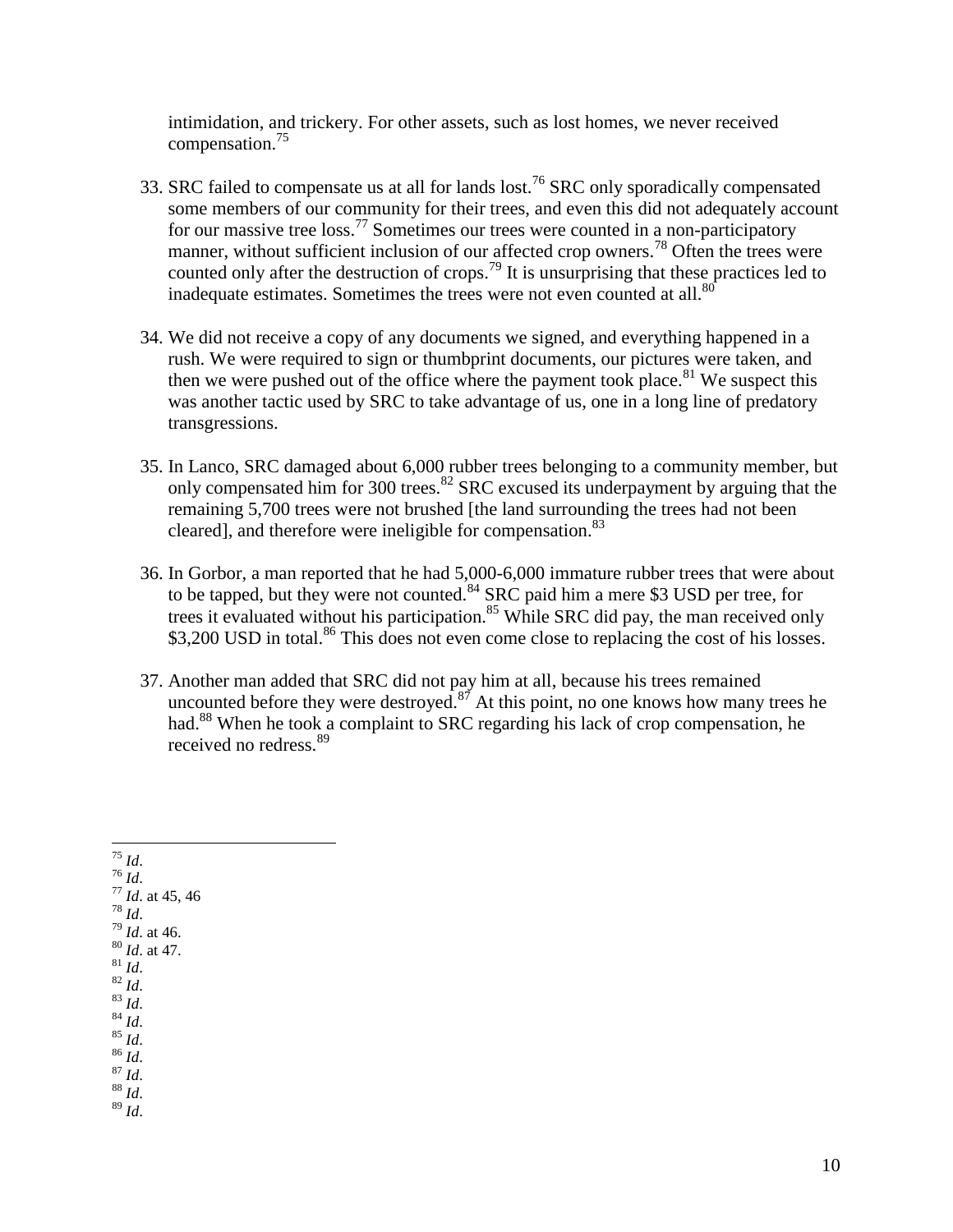- 38. Additionally, in several towns we were instructed to clear under our trees so that they could be counted and we could be compensated. <sup>90</sup> This occurred at different points in time, and many of us did not have adequate time to clear under all of our trees.<sup>91</sup> For purposes of compensation, the uncleared trees were ignored.<sup>92</sup>
- 39. Residents of Lanco, Garjay, and Tartee-ta were evicted in 2010, in the face of bulldozers destroying their crops and threats from company workers overseeing the destruction of the community fields.<sup>93</sup> Only hills remain where houses once stood, and the towns are now plantation areas.<sup>94</sup> SRC incorrectly claims that it never evicted us, and that we left of our own volition.<sup>95</sup> SRC's claims that our communities had already deserted the contested locations are patently false.<sup>96</sup>
- 40. SRC claims "it never evicted any village or community, and never demolished any architecture or structure." <sup>97</sup> Furthermore, SRC contends that because there are no official records of such events occurring, these events could never have occurred in the first place.<sup>98</sup> Despite these statements, some of us have lost our land through SRC's plantation expansions more than once, facing multiple displacements at the company's hands.<sup>99</sup>
- 41. Those of us who lived in the villages of Kolleh and Pennoh were relocated to an area described as "very close to the concession."<sup>100</sup> "Very close," is a charitable description, as Kolleh is still within the concession area.<sup>101</sup> In 2010, SRC again cleared our customary land for its rubber plantation.<sup>102</sup> For those of us residing upon customary land within the concession area, we live in a constant state of fear and insecurity.
- ii. Livelihood Loss, Food Insecurity, and Access to Drinking Water. 42. Losing our farmland has caused us many difficulties. Prior to SRC's expansion, we lived off of the land. We grew food for our families, and cash crops to provide for our basic financial needs. These crops included bananas, rice, cassava, cacao, kola, oranges, pineapple, coconuts, sugarcane, breadfruit, mango, cucumber, tomato, peas, corn, and pepper.<sup>103</sup> As one woman remembers, "when I was a child, our parents fed us three times [per day] because they had plenty of land which was used for farming, growing enough food to feed the family and sell some [sic] to solve other family problems. The forest was
- $\overline{a}$ <sup>90</sup> *Id.* at 45.
- $^{91}$  *Id.*
- $^{92}$   $\frac{1}{d}$ .
- <sup>93</sup> *Id.* at 40-41.
- <sup>94</sup> *Id.*
- <sup>95</sup> *Id*. at 43.
- <sup>96</sup> *Id*.  $^{97}$  *Id.*
- <sup>98</sup> *Id*.
- <sup>99</sup> *Id*. at 61.

<sup>&</sup>lt;sup>100</sup> *See id* at 41 (map of original sites and resettlement sites for villages inside and near the plantation).

<sup>101</sup> *Id*.

<sup>&</sup>lt;sup>102</sup> *Id.* at 39 (chart of plantation expansion and land loss).

<sup>103</sup> *Id*. at 57.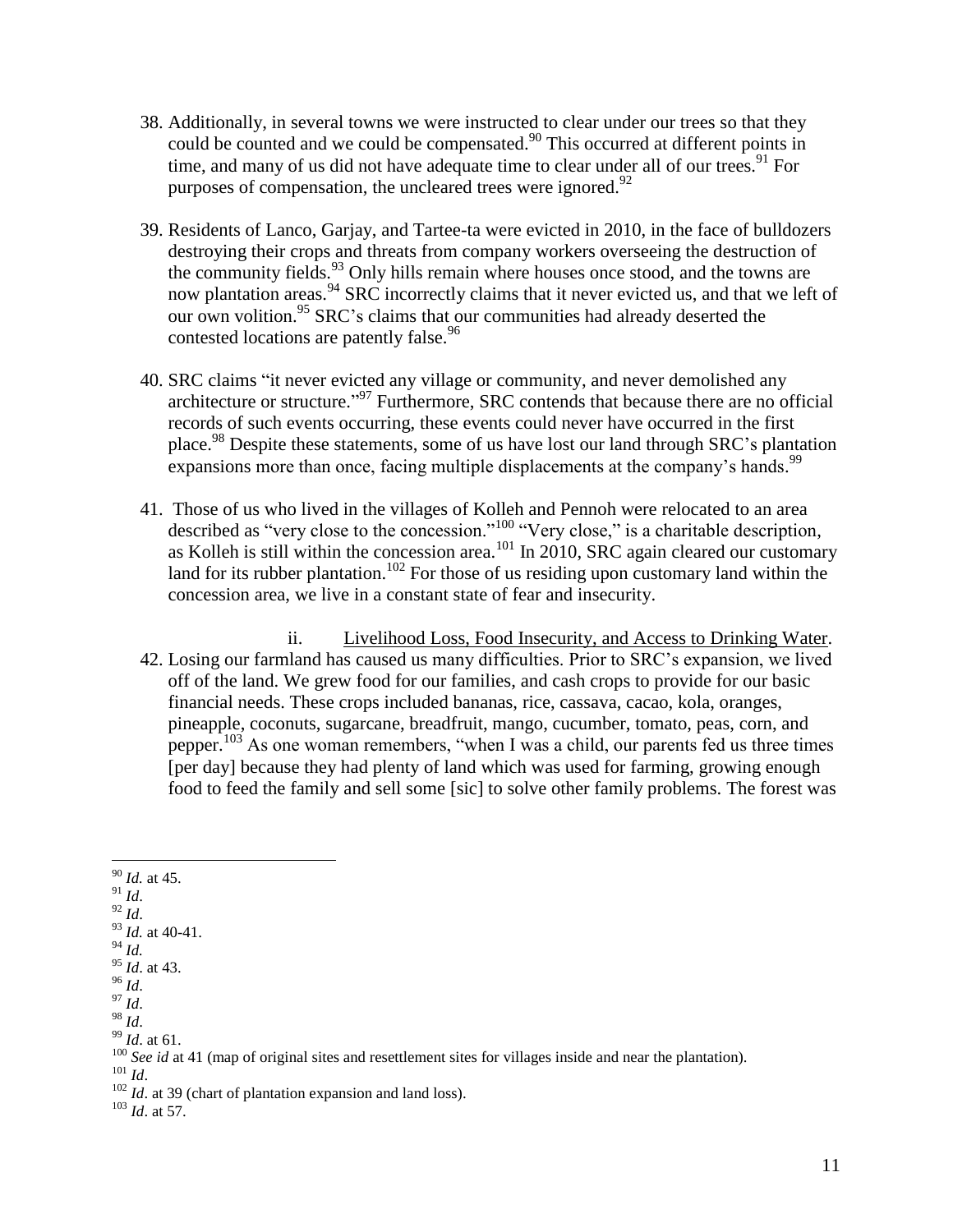used for hunting, medicine, and rivers for catching fish. Now I can only feed my two children once per day."<sup>104</sup>

- 43. As we no longer possess adequate farmland to pursue the shifting cultivation system we are used to, the soil is quickly depleted of its nutrients.<sup>105</sup> While SRC initially allowed us to farm rice on swamp areas within the plantation's expanse, it later ended this practice.<sup>106</sup> The loss of our community lands to SRC has ushered in an era of food scarcity.<sup>107</sup>
- 44. Those of us who lost access to our land, and who still reside within or adjacent to the planation areas, report the deterioration of our food security conditions.<sup>108</sup> We no longer have access to sufficient land for farming.<sup>109</sup> Many women do not know how to feed their  $children<sup>110</sup>$
- 45. Now we are forced to find other ways in which to access land to support our livelihoods.<sup>111</sup> Some of us attempt to use the tribal reserve land, but that land is limited, and also under threat.<sup>112</sup> Some of our other indigenous community members are forced to lease land from others outside of the concession area. This is done with great difficulty, as it requires leasing fees, yearly renewals, and permission from land owners.<sup>113</sup>
- 46. SRC claims that since "many" of us worked for them, and because the company gave us a subsidized "food ration" of rice, food security is not an issue.<sup>114</sup> SRC's position is that it has left us enough land to conduct subsistence farming.<sup>115</sup> This is not the case; in reality, land scarcity has had a deleterious impact on our food security and our natural resources.
- 47. Sometimes the SRC expansions enclose our towns.<sup>116</sup> SRC claims to leave a minimum of a 200x200 meter buffer zone around our villages for subsistence farming.<sup>117</sup> However, 200 meters is not enough land to sustainably feed a town.<sup>118</sup>
- 48. In some towns such as Gorbor, Ansa, and Jorkporlorsue, there is no buffer zone around the village, and the plantation almost entirely encloses the village.<sup>119</sup> SRC erects its

 $\overline{a}$ <sup>104</sup> *Id*. <sup>105</sup> *Id*. at 60. <sup>106</sup> *Id*. <sup>107</sup> *Id*. at 58. <sup>108</sup> *Id*. <sup>109</sup> *Id*. at 59-60. <sup>110</sup> *Id*. at 59. <sup>111</sup> *Id*. <sup>112</sup> *Id* at 60. <sup>113</sup> *Id*. <sup>114</sup> *Id*. at 61. <sup>115</sup> *Id*. <sup>116</sup> *Id*.  $^{117}$  *Id.* <sup>118</sup> *Id*. <sup>119</sup> *Id*.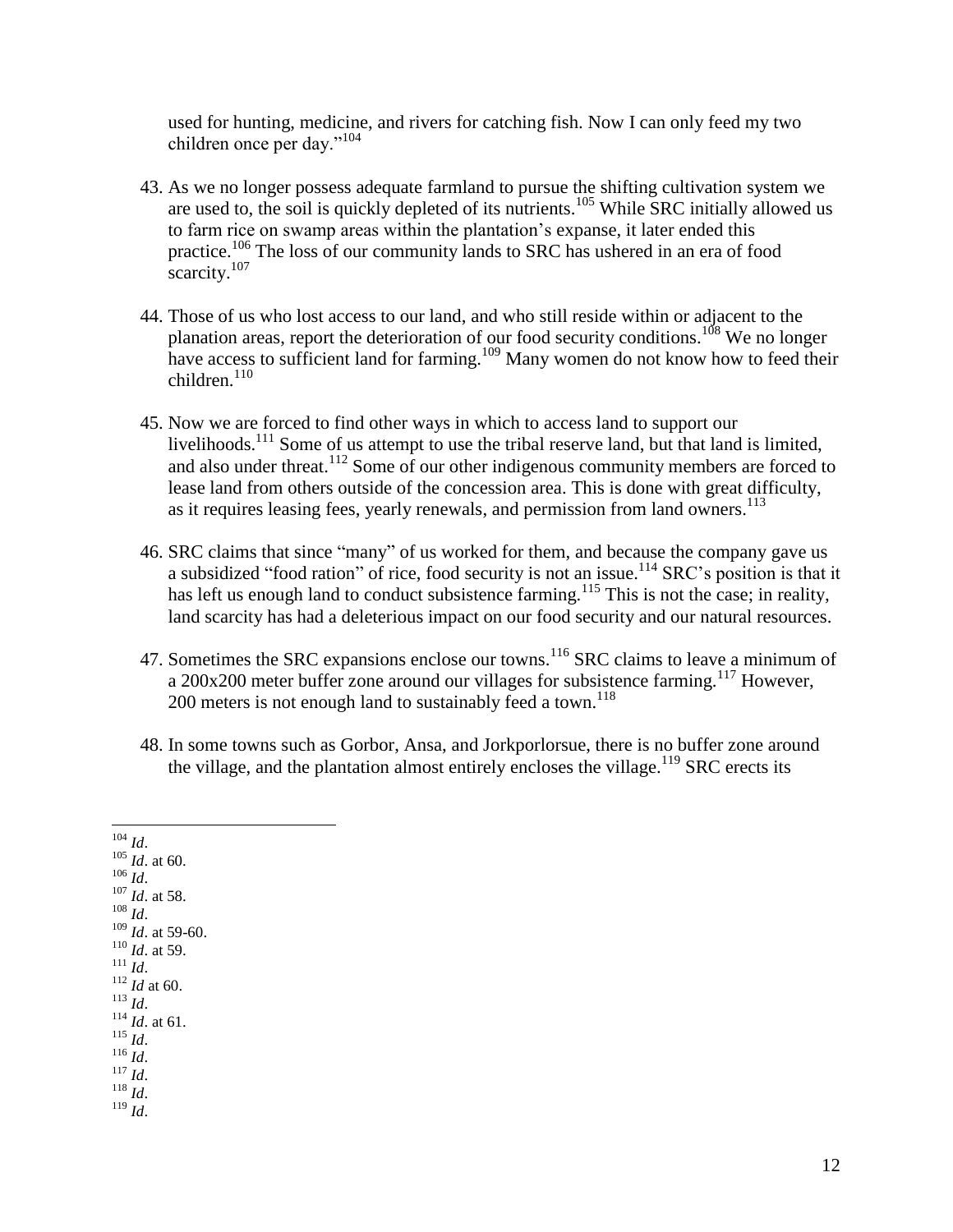rubber plantation up to the borders of the villages, leaving only a few meters between the houses of the village and the planation.<sup>120</sup> As a result, we are unable to grow crops there.

- 49. SRC's expansion into our lands also negatively impacted locations where we would fetch water for drinking and bathing.<sup>121</sup> SRC alleges that it never touched any structure, natural or man-made, during the execution of its projects.<sup>122</sup> SRC also denies forcibly taking the town of Lanco, the location of one of our creeks.<sup>123</sup> SRC claims that it takes great care to provide water to plantation communities by offering boreholes and wells.<sup>124</sup>
- 50. Women from Deedee report that SRC destroyed their creek during the expansion. These women are now forced to use a different creek.<sup>125</sup> According to our women: "we now must use water from the creek in the swamp within the planation, even though the water is unsuitable to drink." $126$
- 51. In Lanco, we used to obtain water from a stream.<sup>127</sup> The stream is now covered by the plantation.<sup>128</sup> The water is unclean.<sup>129</sup>
- 52. In Gorbor, SRC bulldozers destroyed our drinking well by pushing brush into the well.<sup>130</sup> In response to this situation, SRC built Gorbor a new well, but the well soon ran dry during the dry season.<sup>131</sup> Even during the rainy season, the well could not be used because the well water changed color. The well remains completely unused due to its dubious quality.<sup>132</sup>
- <span id="page-12-0"></span>53. According to Liberian law, SRC can only operate with permission of the Environmental Protection Agency ("EPA").<sup>133</sup> In 2008, SRC prepared an Environmental & Social Impact Assessment report listing soil quality, water and air quality, biodiversity impacts, solid waste management, and occupational health as the primary environmental and social risks caused by its plantation activities.<sup>134</sup> SRC's first permit was issued in 2012. despite the fact that SRC's Environmental and Social Impact Assessment was undoubtedly inadequate given the project's scale, and the substantial negative impacts the operation has had upon our communities.

 $\frac{121}{1}$  *Id.* at 66.

 $\frac{122}{Id}$ .

<sup>123</sup> *Id*. at 40.  $124$  *Id.* at 66.

- <sup>125</sup> *Id*.
- <sup>126</sup> *Id*.
- <sup>127</sup> *Id*.

<sup>128</sup> *Id*.

<sup>129</sup> *Id*. <sup>130</sup> *Id*.

<sup>131</sup> *Id*.

<sup>132</sup> *Id*.

<sup>133</sup> *Id*. at 64.

 $\overline{a}$ <sup>120</sup> *Id*.

<sup>134</sup> Earthtime Inc., *Environmental & Social Impact Assessment Progress Report for Salala Rubber Company* 111 (2008) (hereinafter "SRC ESIA).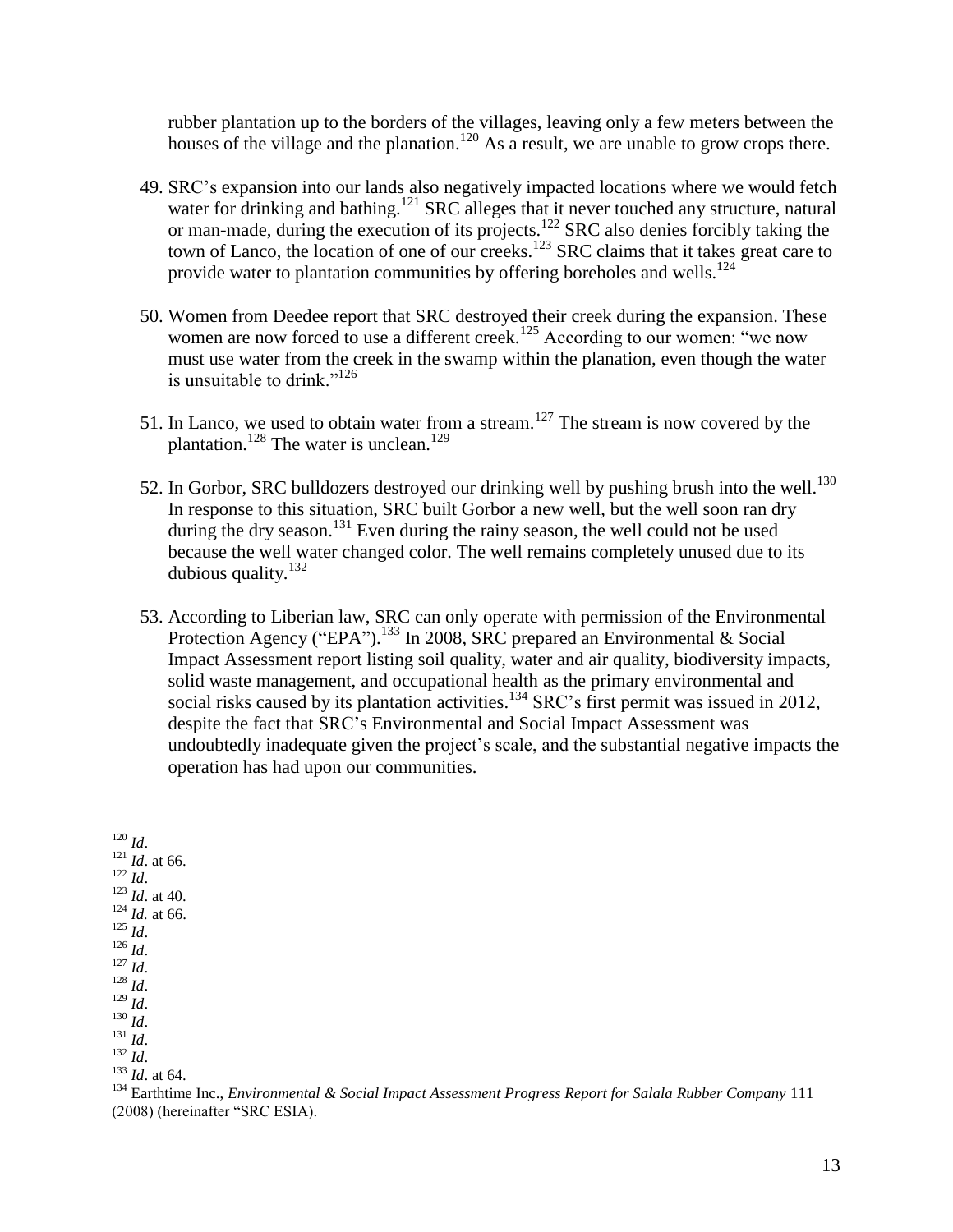- 54. SRC's operations have polluted our drinking and bathing water.<sup>135</sup> Rubber plantations frequently use massive amounts of agrochemicals, and SRC is no exception. These pollutants include fungicides, herbicides, and fertilizers like 2,4-D, glyphosate, and mancozeb; they may also include Paraquat, and Glyphosate.
- <span id="page-13-0"></span>55. In its Environmental and Social Impact Assessment, SRC established that it used fungicides, insecticides, and herbicides.<sup>136</sup> The ESIA recognizes that both the herbicide Glyphosate and the fungicide Mancozeb can have toxic effects on biodiversity and human health.<sup>137</sup> Additionally, the toxic chemical 2,4-D is still used widely as herbicide.<sup>138</sup> Since 2,4-D is not patented any longer, it exists in many formulations.<sup>139</sup> The level of toxicity depends upon the additional chemicals included in the specific 2,4-D formulated product.<sup>140</sup>
- 56. In addition to the chemicals discussed above, the chemicals Paraquat and Gramoxone may still be used according to former sprayers.<sup>141</sup> These chemicals cause exposure symptoms including eye or skin irritation and coughing. Paraquat can also cause much more serious physical ailments, such as skin burns, dermatitis, and damage to fingernails,  $142$  and if ingested could damage the kidneys, liver, and esophagus.  $143$  This list of symptoms mirrors the symptoms that members of our community living near the planation have suffered. $144$
- 57. SRC has admitted that contamination of drinking water is a significant possibility through both the transfer of pesticides in run-off and the direct use of agrochemicals.<sup>145</sup> Three of SRC's main agrochemicals, including Glyphosate, are water contaminants.<sup>146</sup> "Excessive use of these chemicals combined with soil erosion, will lead to a relatively significant contamination of the water bodies close to the plantation."<sup>147</sup>
- 58. Following the encroachment of SRC upon our villages, we have noticed the water quality deteriorating. <sup>148</sup> After SRC sprays the planation, the water turns red and has a noticeable

 $\overline{a}$ <sup>135</sup> *See* BfA Report, *supra* not[e 3,](#page-0-0) at 66-67.

<sup>136</sup> SRC ESIA, *supra* note [134,](#page-12-0) at 91.

<sup>137</sup> *Id*. at 132, 133-34; *see also* Pesticide Action Network, *PAN International List of Highly Hazardous Pesticides* 24, 34, 35 (March 2019), *at* [https://issuu.com/pan-uk/docs/highly\\_hazardous\\_pesticides\\_-](https://issuu.com/pan-uk/docs/highly_hazardous_pesticides_-_march?e=28041656/62901883)

march?e=28041656/62901883.

<sup>138</sup> *See* Mandy Tu *et al. Weed Control Methods Handbook: Tools & Techniques for Use in Natural Areas* 7a.1 (The Nature Conservancy 2001), *at* [https://www.invasive.org/gist/products/handbook/10.24-d.pdf.](https://www.invasive.org/gist/products/handbook/10.24-d.pdf)

<sup>139</sup> BfA Report, *supra* note 3, at 67.

<sup>140</sup> *Id.*

<sup>141</sup> *Id*.

<sup>142</sup> Public Eye, *Adverse health effects caused by paraquat* 5, 7 (Feb. 2017), *at*

[https://www.publiceye.ch/fileadmin/doc/Pestizide/2017\\_PublicEye\\_Adverse\\_Health\\_Effects\\_Paraquat\\_Bibliograph](https://www.publiceye.ch/fileadmin/doc/Pestizide/2017_PublicEye_Adverse_Health_Effects_Paraquat_Bibliography.pdf) [y.pdf](https://www.publiceye.ch/fileadmin/doc/Pestizide/2017_PublicEye_Adverse_Health_Effects_Paraquat_Bibliography.pdf)

<sup>143</sup> British Journal of Clinical Pharmacology 72:5, *Medical management of paraquat ingestion*, 748 (2011), *available at* [https://www.ncbi.nlm.nih.gov/pmc/articles/PMC3243009/pdf/bcp0072-0745.pdf.](https://www.ncbi.nlm.nih.gov/pmc/articles/PMC3243009/pdf/bcp0072-0745.pdf)

<sup>&</sup>lt;sup>144</sup> BfA Report, *supra* note 3, at 67.

<sup>145</sup> *Id*.

<sup>146</sup> *Id*.

<sup>147</sup> *Id*.; SRC ESIA, *supra* note [134,](#page-12-0) at 118.

<sup>148</sup> BfA Report, *supra* note 3, at 67.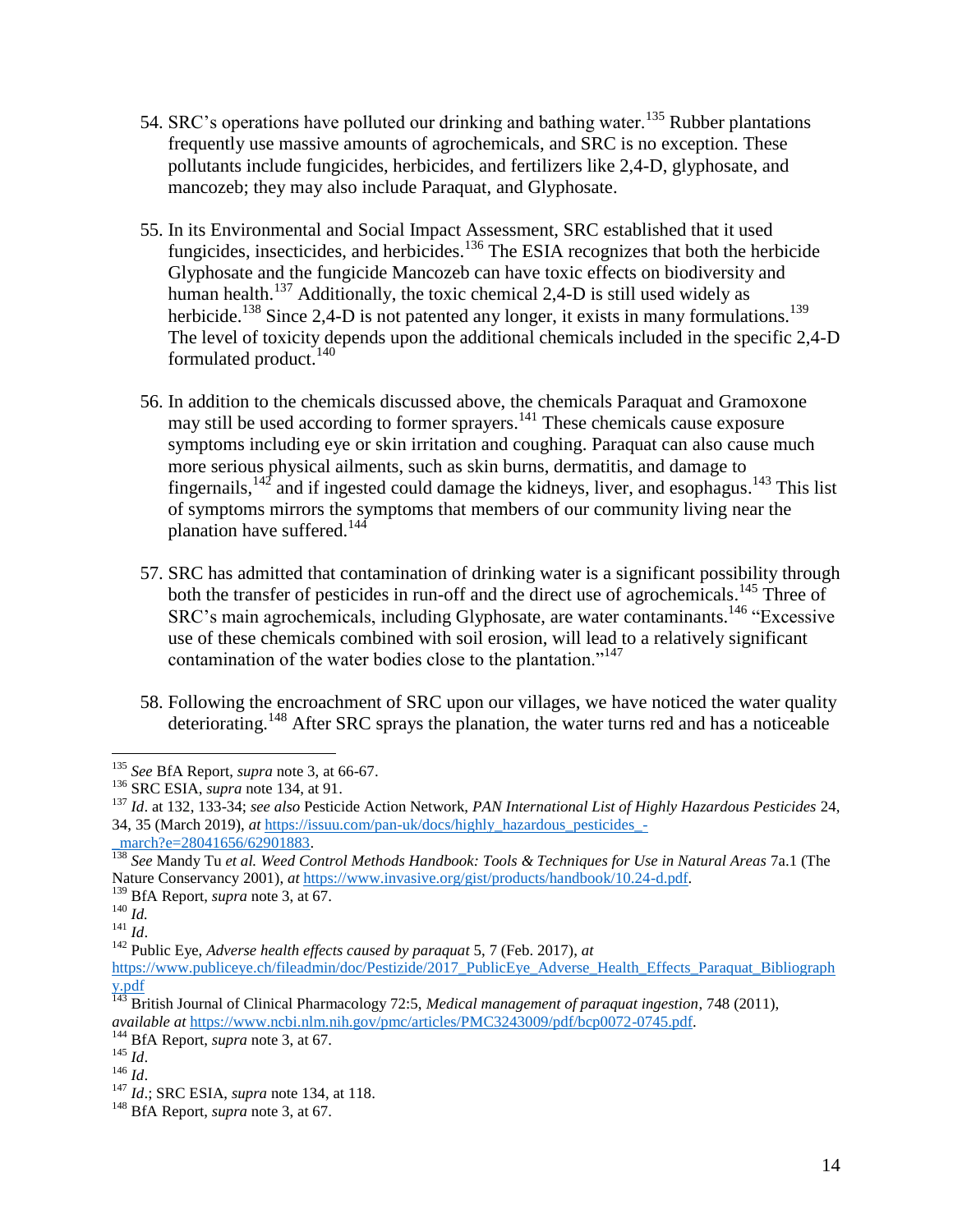smell.<sup>149</sup> Some of us have noticed a mold-like layer on the top of the water and the appearance of dead fish.<sup>150</sup> When the water gets washed into the creeks, the grass turns yellow and then dies.<sup>151</sup>

iii. Inability to Pay for Schooling.

- 59. SRC emphasizes the high quality of the education provided at its schools.<sup>152</sup> SRC boasts of having 6 schools that 2243 students attend.<sup>153</sup> However, sending a child to school costs money.<sup>154</sup> For instance, when our children attend public school, we contribute a fee which helps pay for the teacher or materials.<sup>155</sup> Many of us also have to pay boarding fees due to the distance that the schools are located from our villages.<sup>156</sup> SRC argues that its schools are open to all children, but the reality is that preference is given to employee's children.<sup>157</sup>
- 60. These facts mean that accessing company schools is both difficult, and expensive for the children of non-employees. Therefore, few children living in our villages attend the company schools because we simply cannot afford to pay the fees.<sup>158</sup> Since most of us have lost our land to the plantations, we have little opportunity to earn the required cash income.<sup>159</sup> Very few of us can afford what SRC deems a "nominal" fee of \$25 USD per child, per semester.<sup>160</sup>

### iv. Gender and Sexual Based Violence.

*"I work two times in the week and during those two days, the headman [contractor head] will always touch all the women's breasts and butts all of the time, including me."* – Victim of sexual violence.

- 61. We want to draw your attention to the horrific sexual and gender-based violence perpetrated by SRC officials, including security personnel and SRC contactor heads, against female members of our community.
- 62. At SRC, women are sexually abused, especially women who have applied for jobs as contract workers.<sup>161</sup> Contractor heads often harass and assault women who were hired,

<sup>149</sup> *Id*. <sup>150</sup> *Id*.  $^{151}$  *Id*. <sup>152</sup> *Id*. at 77.  $^{153}$  *Id*.  $^{154}$  *Id*. <sup>155</sup> *Id*. <sup>156</sup> *Id*.  $^{157}$  *Id.* 

 $\overline{a}$ 

*.*

<sup>158</sup> *Id*.

 $^{159}$  *Id.* 

<sup>160</sup> *Id*.

<sup>161</sup> *Id*. at 69.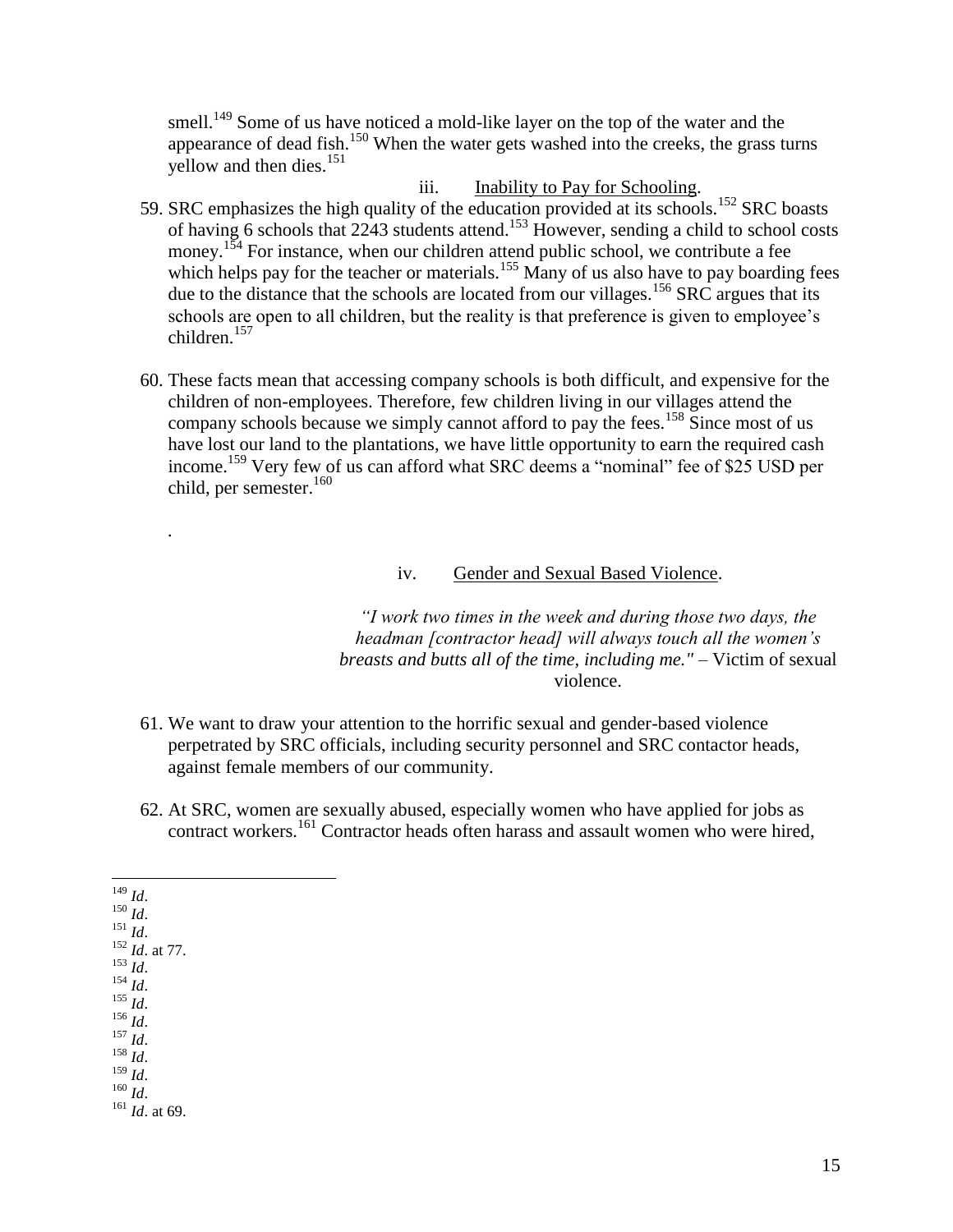applied for jobs, or merely sold food to workers at  $SRC$ <sup>162</sup> It is not uncommon for contractor heads to request sex from women before hiring them, or demanding sex before paying them for jobs they have already completed.<sup>163</sup>

- 63. Because the plantation encompasses the town, very few toilets are still available, and we cannot enter the plantation to use them.<sup>164</sup> When our women try, especially at night, security guards harass and humiliate them, pointing flashlights at them as they attempt to use the toilets. 165
- 64. Sometimes our women must deliver sex to their superiors to keep the jobs they already have.<sup>166</sup> Those who refuse are denied employment or fired.<sup>167</sup> Our women often are forced to acquiesce because obtaining jobs is incredibly difficult, and they desperately need to get paid in order to take care of their children.<sup>168</sup>
- 65. Security personnel also threaten our women routinely with "let me do my thing now or I kill you."<sup>169</sup> It is unsafe to travel at night.<sup>170</sup> It has been stated that, "if a woman travels" after six in the evening, she can expect to get raped."<sup>171</sup> SRC denies our assertions of gender-based violence committed by its security forces and workers.<sup>172</sup>
- v. Employment Conditions and Labor Rights Violations. 66. SRC employs 1,381 workers (including 346 contract workers and 683 daily workers).<sup>173</sup> Very few of us from the villages affected by SRC actually hold permanent positions at SRC.<sup>174</sup> SRC's labor system primarily relies on contract workers who are hired on a temporary basis, sometimes as short as a single day.<sup>175</sup> While SRC does hire contract workers directly, more often it recruits workers via a contractor head.<sup>176</sup> It hires people from nearby villages as contract workers to avoid hiring permanent employees.<sup>177</sup> The quotas we must meet to remain employed are extremely high, and ultimately unsustainable.<sup>178</sup> Furthermore, contract workers are also required to purchase their own equipment.<sup>179</sup> The amount of money necessary to purchase rubber tapping tool is the

 $\overline{a}$ <sup>162</sup> *Id*. <sup>163</sup> *Id*.  $164$  *Id*, at 69-70.  $165$  *Id.* at 62. <sup>166</sup> *Id.* at 69. <sup>167</sup> *Id*. <sup>168</sup> *Id*. at 70. <sup>169</sup> *Id*. <sup>170</sup> *Id*. <sup>171</sup> *Id*.  $172 \text{ Id.}$ <sup>173</sup> *Id*. at 75. <sup>174</sup> *Id*. <sup>175</sup> *Id*. <sup>176</sup> *Id*. at 75-76. <sup>177</sup> *Id*. at 75. <sup>178</sup> *Id*.

 $179$  See Yeabamah National Congress for Human Rights (Testimony and affidavit key complainants.)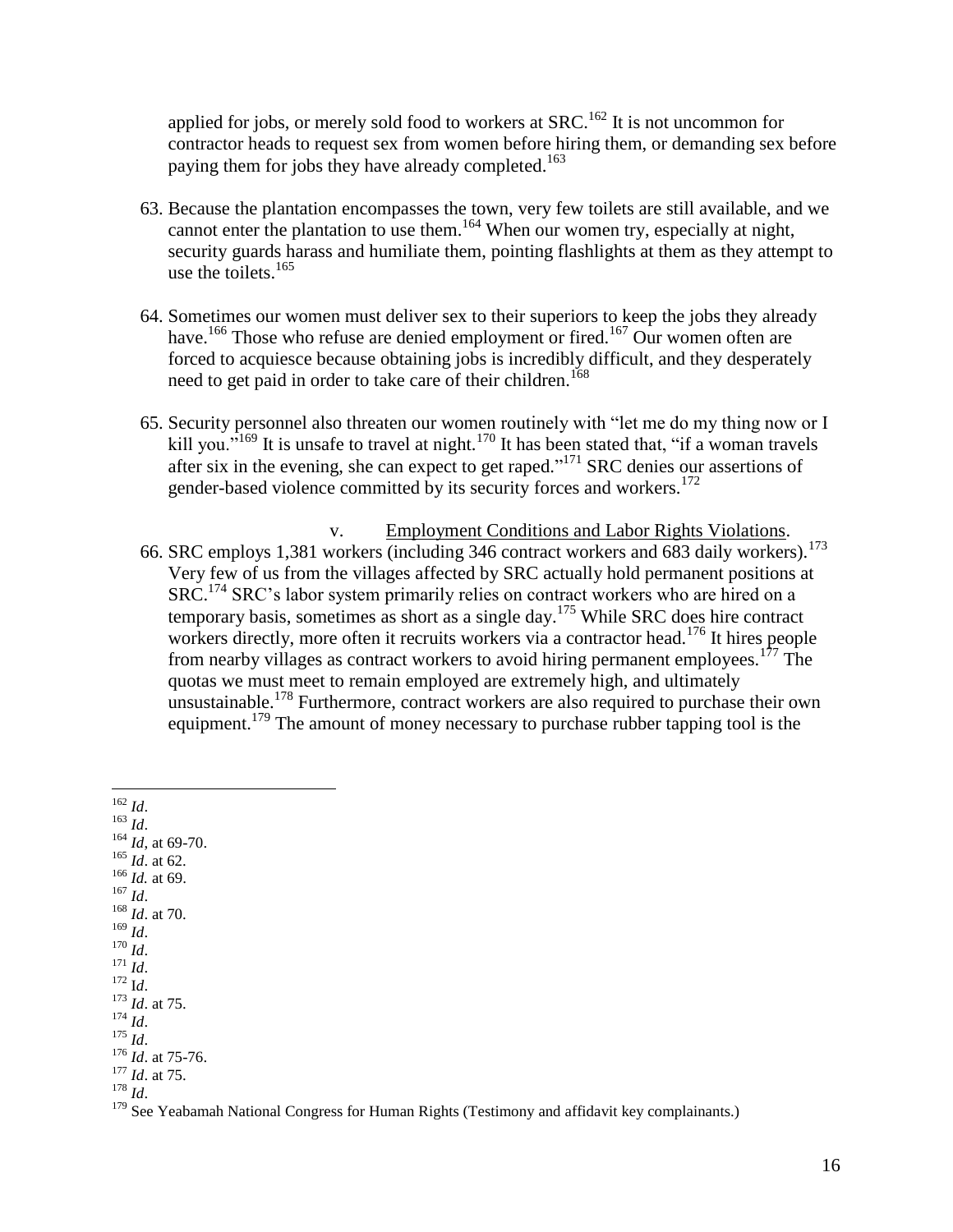equivalent of several days' salary for a contract worker; this is a prohibitive amount given that such workers are already earning barely enough to feed their families once a day.<sup>180</sup>

- 67. Contractors' wages barely reach \$5.50 USD per day, and their work is often extremely hazardous.<sup>181</sup> Additionally, payment is based upon the quotas that are unrealistically high.<sup>182</sup> If we cannot complete our tasks, our wages are reduced.<sup>183</sup> Sometimes the contractor must ask for help to complete the assigned task.<sup>184</sup> When we recruit help, we must pay the helper.<sup>185</sup> Otherwise, we must work longer or accept the deduction for failing to complete the task from our already low wages.<sup>186</sup>
- 68. Because there are more of us than there are jobs offered by SRC, often we must pay the contractor head between \$10 and \$40 USD to even be hired.<sup>187</sup> Sometimes the contractor head fails to report the contract worker as present, when in fact they were.<sup>188</sup> This results in the contactor worker not earning the full wage payment that they are entitled to.<sup>189</sup> Contract workers often receive payment late, and the contractor heads enjoy so much power they can even arbitrarily decide how much money is deducted for expenses and taxes from the worker's payment.<sup>190</sup>
- <span id="page-16-0"></span>69. Not only does SRC source its rubber from its own plantations, it also sources its rubber from surrounding smallholders.<sup>191</sup> 75-80% of SRC's rubber input is sourced from third parties.<sup>192</sup> This practice lends itself to serious supply chain concerns. Although difficult to monitor, SRC should be held to the highest standard and unequivocally denounce labor rights violations stemming from smallholder plantations.

# vi. Reprisals, Threats, Intimidation, Harassments, Arrests and Illegal Detentions.

*"The security from the company came to us with axes, cutlasses, spears with knives. Fear grabbed us and we thought there was another war coming again into Liberia. The person who brought the group had a false face [mask] on his face."-* Woman in Daokai.

<sup>182</sup> *Id*

 $\overline{a}$ 

- <sup>183</sup> *Id*. <sup>184</sup> *Id*.
- <sup>185</sup> *Id*.
- <sup>186</sup> *Id*.

<sup>188</sup> *Id*.

<sup>&</sup>lt;sup>180</sup> Yeabamah National Congress for Human Rights (Testimony and affidavit key complainants.)

<sup>181</sup> *BfA Report,* at 75

<sup>187</sup> *Id*. at 76.

<sup>189</sup> *Id*.

<sup>190</sup> *Id*.

<sup>191</sup> Socfin Group, *SRC, at* <https://www.socfin.com/en/locations/src> (last accessed 4.20.2019). <sup>192</sup> IFC, *Case Study: Salala Rubber Corporation* 48, *at*

[https://www.ifc.org/wps/wcm/connect/972ed2004cc75647942cb59ec86113d5/CS\\_033\\_IFC+Case+Studies+-](https://www.ifc.org/wps/wcm/connect/972ed2004cc75647942cb59ec86113d5/CS_033_IFC+Case+Studies+-+Salala+2011.pdf?MOD=AJPERES) [+Salala+2011.pdf?MOD=AJPERES](https://www.ifc.org/wps/wcm/connect/972ed2004cc75647942cb59ec86113d5/CS_033_IFC+Case+Studies+-+Salala+2011.pdf?MOD=AJPERES) (last accessed 4.20.2019).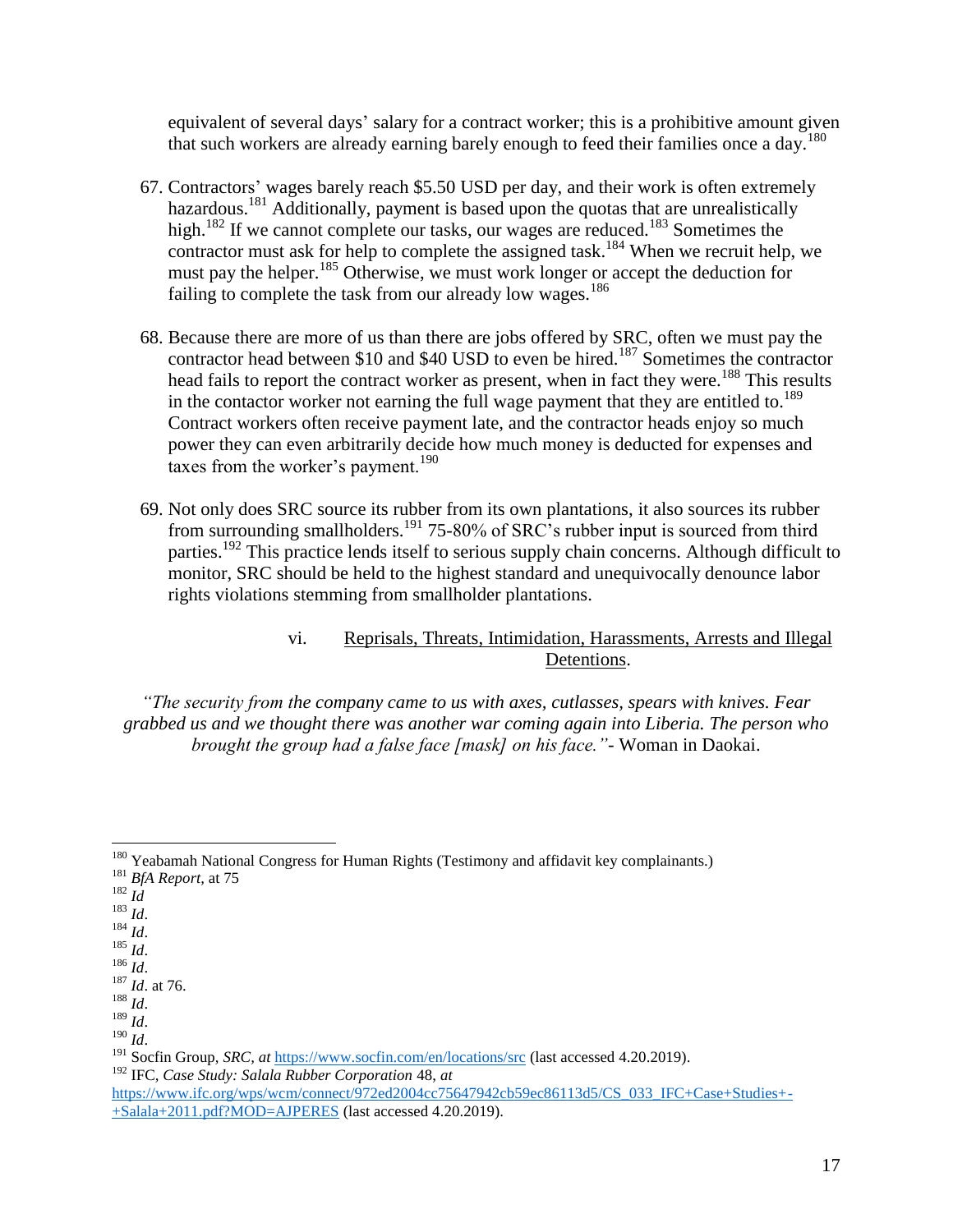- 70. We live under constant fear of threats, harassment, intimidation, and arrest simply because we have refused to permit SRC to seize our customary lands, left to us by our ancestors. Our safety and security are perpetually jeopardized.
- 71. On occasions when we have conducted inquiries and requested that SRC consult directly with us and our local community leaders to obtain our FPIC prior to proceeding with its planting and clearing operations, SRC has treated us as criminals rather than interlocutors influencing the police to arrest us.<sup>193</sup> The company has repeatedly referred community members and leaders to local governmental authorities, who have used intimidation, harassment, and threats of arrest and detention to force us to acquiesce to SRC's seizure of our customary lands, crops, and farmlands.<sup>194</sup>
- 72. SRC intimidated, and even arrested, those of us from affected communities when we organized or led protests.<sup>195</sup> Several incidents have occurred throughout the last several years.<sup>196</sup> For example, Abraham Kamara ("Kamara") and Abraham Pennoh ("Pennoh"), two community activists, experienced retaliatory arrests following their attempts at peaceful community mobilization.<sup>197</sup>
- 73. Kamara and Pennoh are traveling human rights defenders, allied with The Yeabamah National Congress for Human Rights. They move from village to village gathering our stories to share with advocacy organizations, and initiate engagements such as writing letters to SRC and officials.<sup>198</sup> In 2014, the police were alerted by SRC to inform the superintendent of Margibi County of allegations against the activists.<sup>199</sup> The police raided a community meeting in an attempt to arrest Kamara, but our village elders prevented his arrest.<sup>200</sup> Kamara promises that no demonstrations were planned, and that our community members were merely attempting to obtain redress by engaging with  $SRC<sup>201</sup>$
- 74. In 2015, Kamara was arrested while traveling to Doakai.<sup>202</sup> After sustaining injuries from a close-range tear gas attack by the police, Kamara was apprehended without being told the reason for his arrest.<sup>203</sup> The very same day, Pennoh was also arrested, with three other men on his way home from his farm.<sup>204</sup> Kamara and Pennoh were charged with "disorderly conduct and terroristic threats."<sup>205</sup> Following the arrests, Pennoh's wife, formerly an SRC employee, was terminated without benefits.<sup>206</sup> To this day, none of their

 $\overline{a}$ 

- <sup>196</sup> *Id*. at 73-74.
- <sup>197</sup> *Id*.
- <sup>198</sup> *Id*. at 73  $199$   $\overline{Id}$ .
- <sup>200</sup> *Id*.
- $^{201}$  *Id*.
- <sup>202</sup> *Id*.
- <sup>203</sup> *Id*.
- <sup>204</sup> *Id*.

<sup>205</sup> *Id*.

<sup>206</sup> *Id*. at 74.

<sup>193</sup> BfA Report, *supra* note 3, at 73-74.

<sup>194</sup> *Id*.

<sup>195</sup> BfA Report, *supra* note 3, at 73.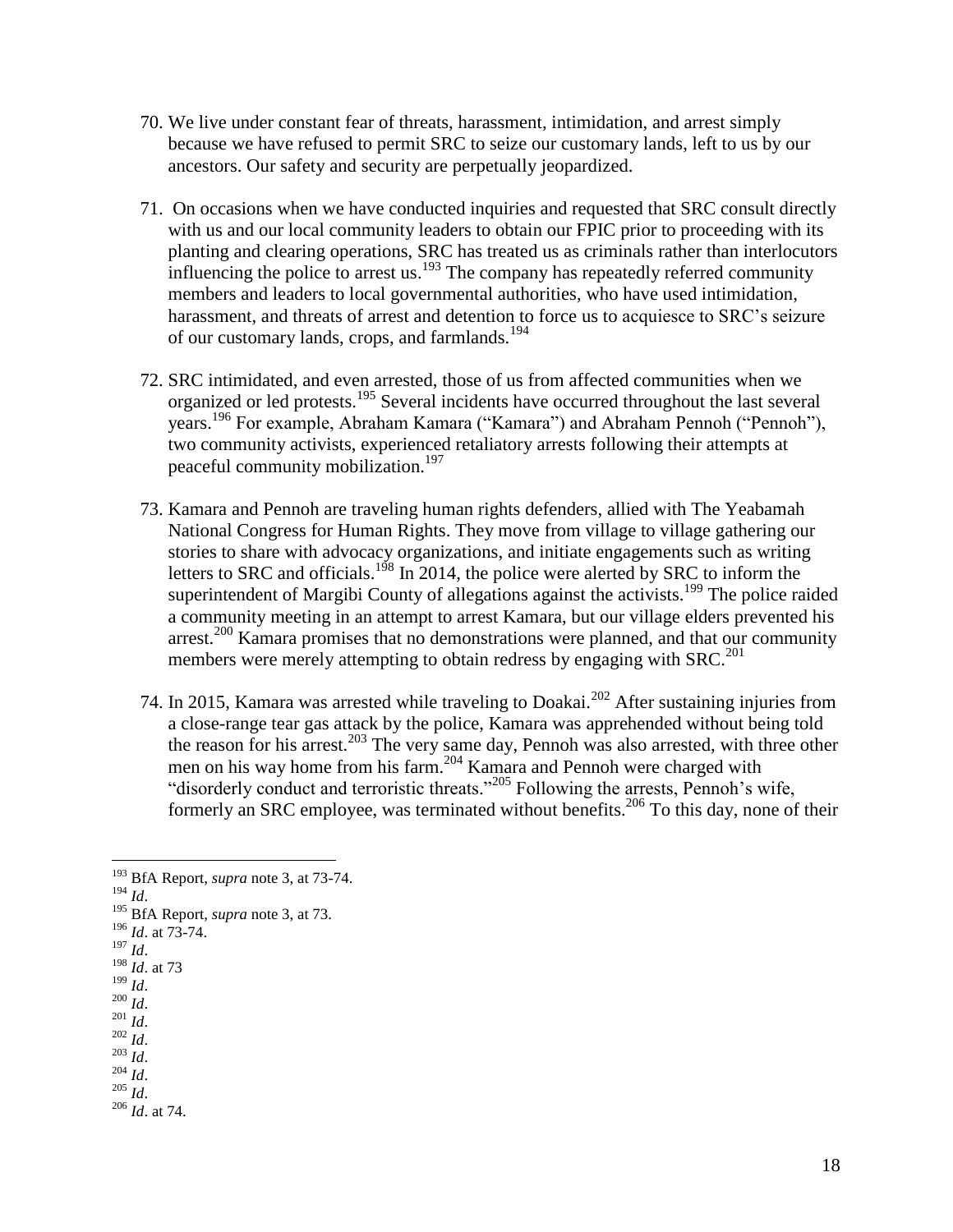cases have been resolved, and there has been no movement towards a good faith resolution. 207

In 2016 Kamara was arrested again, under the pretext of an invalid criminal insurance bond.<sup>208</sup> He spent five days in prison before his release.<sup>209</sup> When Pennoh learned of Kamara's detainment, he fled into the forest. $210$ 

- 75. SRC claims it never authorized anyone acting on its behalf to make arrests.<sup>211</sup> But a series of frivolous criminal charges and writs were issued by the Government of Liberia against a number of community activist in which SRC served as a private prosecutor, with SRC's private law firm partnering with the Government lawyers. There are also documentations including letters written by SRC requesting that the police act against human rights defenders with in the affected community. $^{212}$  In one of its letters to the Police, SRC claimed that community activists planned to "kidnap and hold hostage a SRC expatriate employee who happens to be in the plantation."<sup>213</sup> Such lies led to the arrests of Kamara and Pennoh.
- 76. In 2013, in Doakai, we ran a community rubber plantation where our women pooled money in a Savings Club.<sup>214</sup> During this time period, SRC continually claimed that we were stealing latex from its plantation.<sup>215</sup> SRC was eventually granted a search warrant by the local Magistrate Court to search Doakai for stolen rubber.<sup>216</sup>
- 77. SRC security guards supported the police in conducting the search.<sup>217</sup> The security guards arrived armed with cutlasses, spears, and knives.<sup>218</sup> The police approached the town chief and presented the search warrant to him.<sup>219</sup> Both the police and SRC's security guards searched the chief's house, ostensibly looking for stolen rubber.<sup>220</sup> One villager ended up getting arrested because he had a hunting rifle.<sup>221</sup> SRC's security guards ransacked our homes, destroved zinc roofing, stole electronics, and beat up a different villager. $^{222}$
- 78. The SRC search party also stole several thousand USD belonging to the women's Savings Club, allocated to send our children to school and cover their schooling fees.<sup>223</sup>

 $\overline{a}$ <sup>207</sup> *Id*.  $^{208}$  *Id.*  $^{209}$  *Id*.  $^{210}$  *Id.* <sup>211</sup> *Id*. <sup>212</sup> *Id.* at 74. <sup>213</sup> *Id*. <sup>214</sup> *Id*. at 71.  $\frac{1}{215}$   $\frac{1}{10}$ .  $^{216}$  *Id.* <sup>217</sup> *Id*. <sup>218</sup> *Id*.  $^{219}$  *Id.* <sup>220</sup> *Id*. <sup>221</sup> *Id*.  $^{222}$  *Id.* <sup>223</sup> *Id*.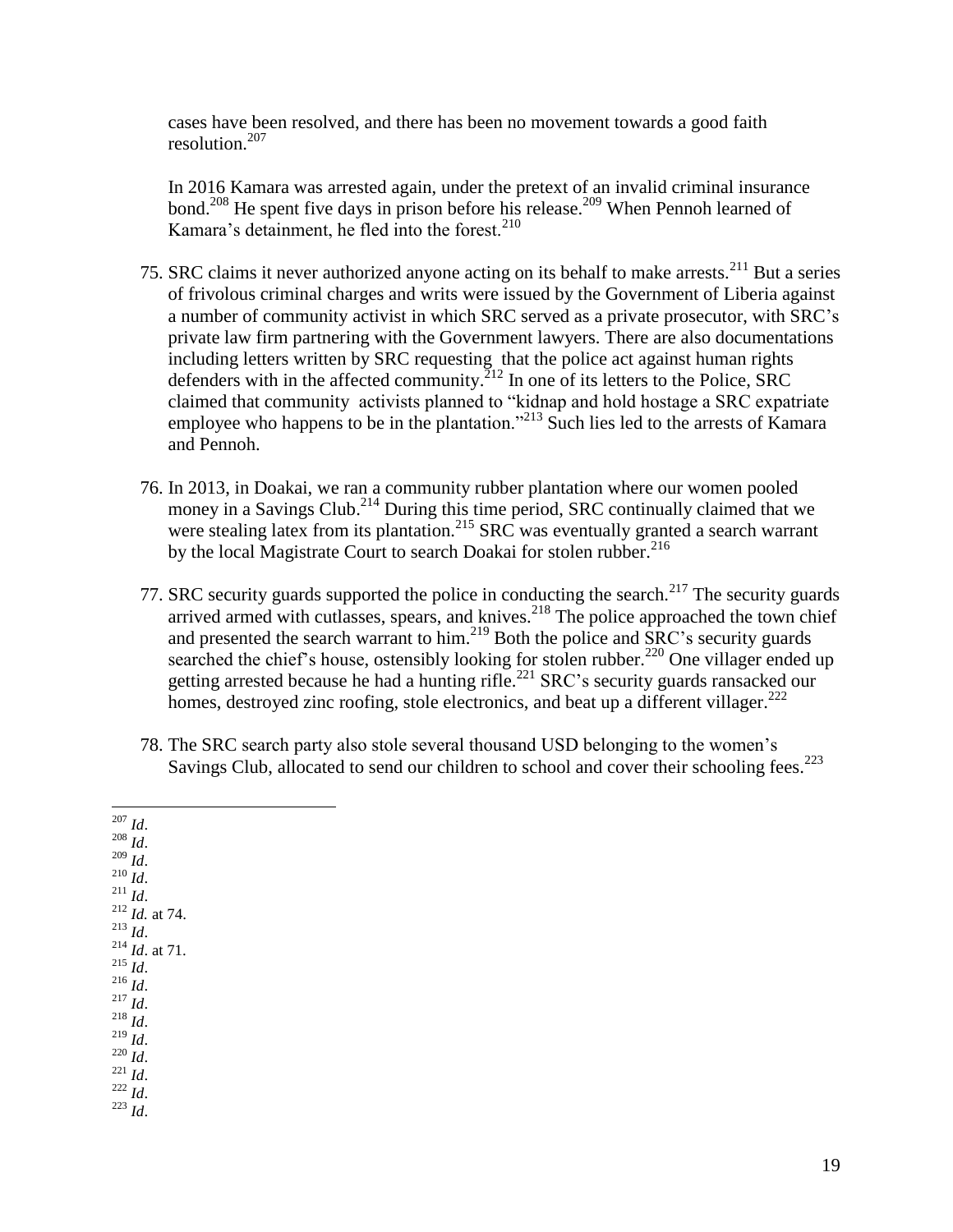SRC's security guards also commandeered an entire pickup truck filled with our rubber.<sup>224</sup> They did not check if it was their rubber, and drove it to SRC's plantation with an armed escort of company security guards. $^{225}$ 

- 79. SRC disputes any involvement of company security guards.<sup>226</sup> It also claims that no report of any incident was registered with the authorities.<sup>227</sup> Despite these claims, a record from the Magisterial Court confirms the issuance of such a warrant.<sup>228</sup> There is, however, no record of any rubber seizure or trial ever occurring.<sup>229</sup>
- 80. SRC's security guards also restrict our movement.<sup>230</sup> Many of our villages are accessible only via roads through SRC plantations.<sup>231</sup> These roads are supposed to be public, but security guards actively monitor and choose who may enter and  $exit.<sup>232</sup>$
- 81. In May 2017, SRC issued a "restricted movement order," binding upon everyone.<sup>233</sup> If anyone needs to travel to the market via the main road and return after six pm, they are not allowed to pass through the main gate.<sup>234</sup> During the day, security guards routinely interrogate us, and demand that any visitor coming through the gate registers and obtains permission from the company.<sup>235</sup>
- 82. According to SRC, anyone caught at night in the plantation is a potential rubber thief. $^{236}$ If security catches us in the plantation, they take us to jail.<sup>237</sup> We are only released after a bail payment of  $$100-\$200$  USD.<sup>238</sup> In Gorbor, such arbitrary arrests generally occur twice a week. $239$

### **Part IV. Legal Analysis of the Violations of the IFC's Performance Standards and Other Relevant Laws and Standards.**

83. In this section we demonstrate that, through its irresponsible and abusive actions, Socfin has repeatedly violated the IFC Performance Standards, and continues to do so daily. We also show that it was the IFC's failure to follow its own procedures and standards of conduct that facilitated and implicitly condoned Socfin's abuse. In doing so, we draw upon the following authoritative sources:

 $\overline{a}$ <sup>224</sup> *Id*.  $^{225}$  *Id.*  $^{14}$ <sup>226</sup> *Id*. <sup>227</sup> *Id*. <sup>228</sup> *Id*. <sup>229</sup> *Id*. at 71-72. <sup>230</sup> *Id*. at 72-73. <sup>231</sup> *Id*. at 72  $^{232}$  *Id.*  $^{233}$  *Id.* <sup>234</sup> *Id*. <sup>235</sup> *Id*. <sup>236</sup> *Id*. <sup>237</sup> *Id*. <sup>238</sup> *Id*. <sup>239</sup> *Id*.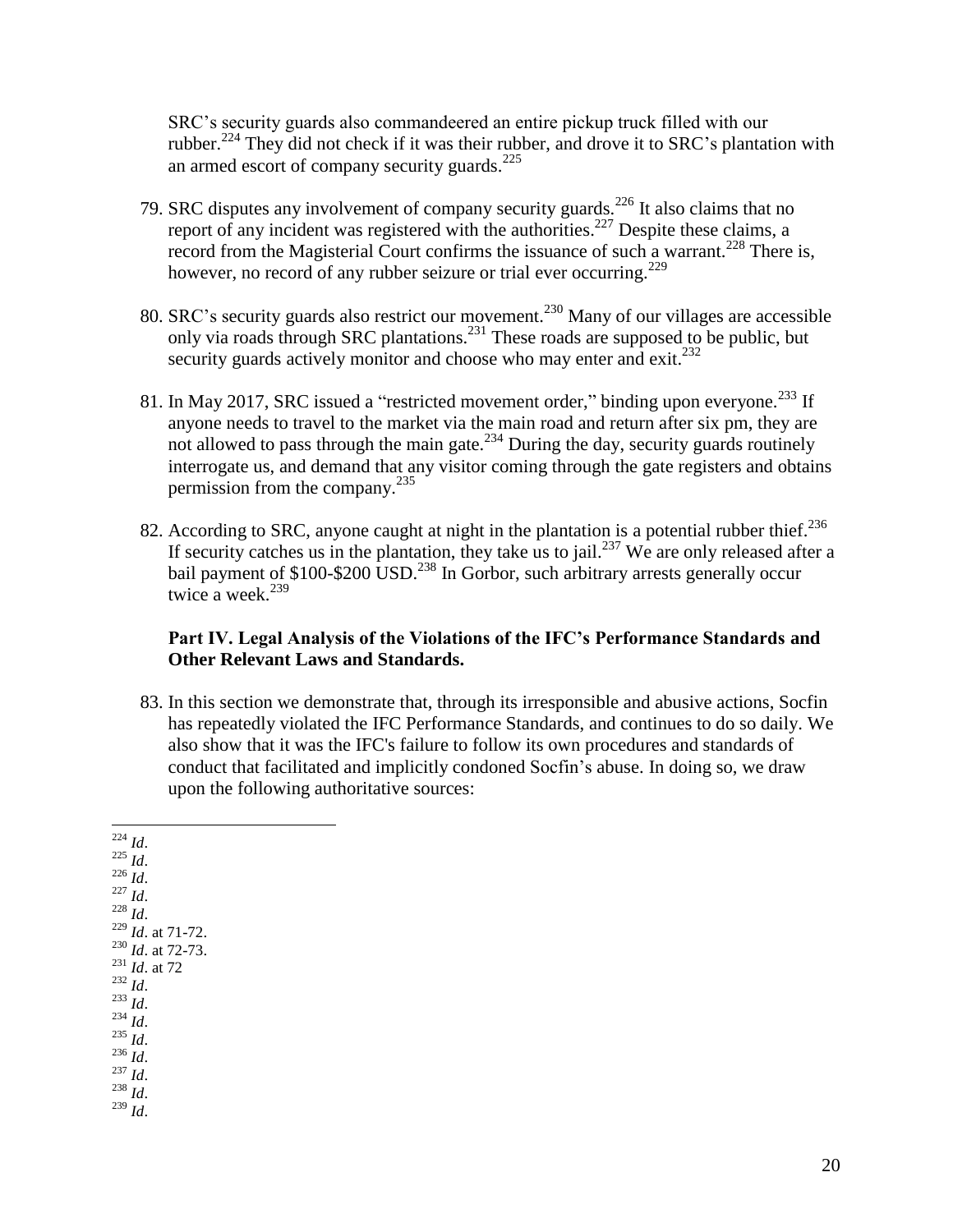- The 2006 version of the Performance Standards and the Guidance Notes thereto, which the IFC commits to upholding and which Socfin was contractually committed to respecting;
- Relevant provisions of Liberian law, including the Liberian Constitution and laws relating to land rights, which Socfin was contractually committed to respect pursuant to the Performance Standards;
- Relevant provisions of international human rights treaties, including the International Covenant on Civil and Political Rights ("ICCPR"), the International Covenant on Economic, Social, and Cultural Rights ("ICESCR"), the United Nations Declaration on the Rights of Indigenous People, and the African Charter of People's and Human Rights. While these treaties are legally binding only upon States, corporations and international institutions have a responsibility to respect the rights enshrined within them. Treaties therefore represent norms of conduct that are useful to determine whether non-State parties have breached standards intended to protect human rights, such as the IFC Performance Standards.

# *IFC Performance Standards Violations.*

84. SRC violated numerous IFC Performance Standards. Although the IFC updated its Performance Standards in 2012, because SRC entered into its loan agreement with the IFC prior to 2012, the 2006 Performance Standards remain the applicable standards. Through the course of its operations, SRC, by its catastrophic failure to abide by the Performance Standards, has caused our community grievous harms.

# i. Land Grabs and Forced Evictions.

- 85. SRC's land grabs and forced evictions in Margibi County and Bong county run afoul of the IFC Performance Standards. In addition to taking our homes and farms without compensating us, SRC's destruction of our religious sites, and its pollution of our water sources has caused us great injury. Our entire way of life is threatened.
	- I. SRC's Land Grabs and Forced Evictions Violated Performance Standard 5: Land Acquisition and Involuntary Resettlement.
- 86. IFC Performance Standard 5 applies to land acquisition and involuntary resettlement.<sup>240</sup> This includes physical or economic displacement resulting from land rights for a private sector project acquired through expropriation or compulsory procedures.<sup>241</sup> In its execution of the project,  $SRC$  was required to honor certain requirements.<sup>242</sup> These requirements include:

# *Project Design*.

87. According to Performance Standard 5, SRC was mandated to "consider feasible alternative project designs to avoid or at least minimize physical or economic

 $\overline{a}$ <sup>240</sup> IFC, *Performance Standard 5: Land Acquisition and Involuntary Resettlement* ¶ 5 (April 2006). <sup>241</sup> *Id*.

<sup>242</sup> *Id*. ¶¶ 7-13.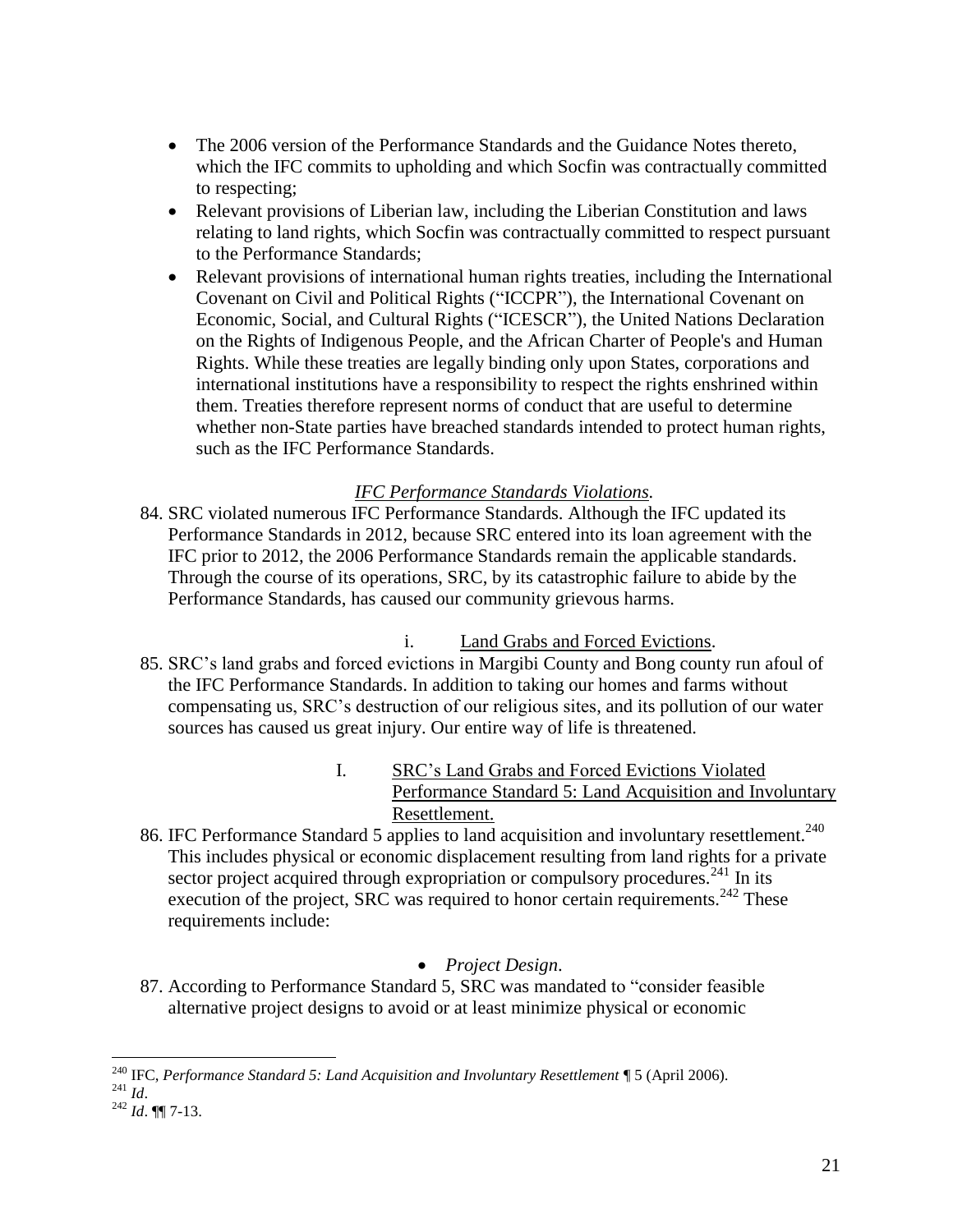displacement, while balancing environmental, social, and financial costs and benefits." $243$ This was to be established during the Social and Environmental Assessment process, and to be managed through SRC's Social and Environmental Management System. However, according to SRC's Environmental and Social Impact Assessment, the company never contemplated the displacement of our people, nor any alternative designs.<sup>244</sup> Such lack of prophylactic measures is in direct contravention of Performance Standard 5.

#### *Compensation and Benefits for Displaced Persons*.

- 88. SRC was responsible for compensating our displaced people and communities for the loss of our assets at full replacement cost, as well as other assistance to restore our standard of living or livelihoods, according to Performance Standard  $5.^{245}$  SRC has never compensated us for the loss of our homes.<sup>246</sup> SRC has also never compensated us for the loss of our livelihoods, which includes our farmlands and forests.<sup>247</sup>
- 89. Furthermore, according to Performance Standard 5, when the displacement is land based, the IFC client must offer land-based compensation where feasible.<sup>248</sup> Here, SRC never offered us land-based compensation.<sup>249</sup> If anything, SRC abused the favorable past contract conditions of the original concession agreement granted to the Weala Rubber Company to save money on its present surface rent.<sup>250</sup>
- 90. Our farms and crops were seized by SRC, and while government officials may have acted as witnesses, they do not relieve SRC of its responsibility to properly compensate us. SRC was obligated to deal with us directly in providing us our compensation, and it cannot blame other parties for our under-compensation. Under Performance Standard 5, the payment system should be transparent and consistent.<sup>251</sup> SRC would have us believe the entire crop survey and remuneration process had been communicated to all our relevant parties far in advance, and been conducted in a transparent and participatory manner – jointly with crop owners and relevant government officials.<sup>252</sup> However, in 2013, SRC admitted that sometimes the relevant government agencies were not present when payments were made.<sup>253</sup> This procedure was neither transparent nor participatory for our communities, and left us with one feeling: being cheated.
- 91. For many of us, the compensation paid for our tree crops fails to reflect even the replacement cost of a productive tree, let alone the market, economic, and long-term value of the productive trees we lost.<sup>254</sup> Our trees are our sources of livelihood, and a sign

<sup>243</sup> *Id*. ¶ 7.

<sup>244</sup> *See* SRC ESIA, *supra* note [134.](#page-12-0)

<sup>245</sup> IFC Performance Standard 5, *supra* note 240, ¶ 8,.

<sup>246</sup> BfA Report, *supra* note 3, at 12.

<sup>&</sup>lt;sup>247</sup> *Id.* at 12, 46-47.

<sup>248</sup> IFC Performance Standard 5, *supra* note 240, ¶ 8,.

<sup>249</sup> *See* BfA Report, *supra* note 3, at 46-48.

<sup>250</sup> *Id*. at 31.

<sup>251</sup> IFC Performance Standard 5, *supra* note 240, ¶ 13.

<sup>252</sup> *See* BfA Report, *supra* note 3, at 47.

 $^{253}$  *Id.* 

<sup>254</sup> *Id*. at 48.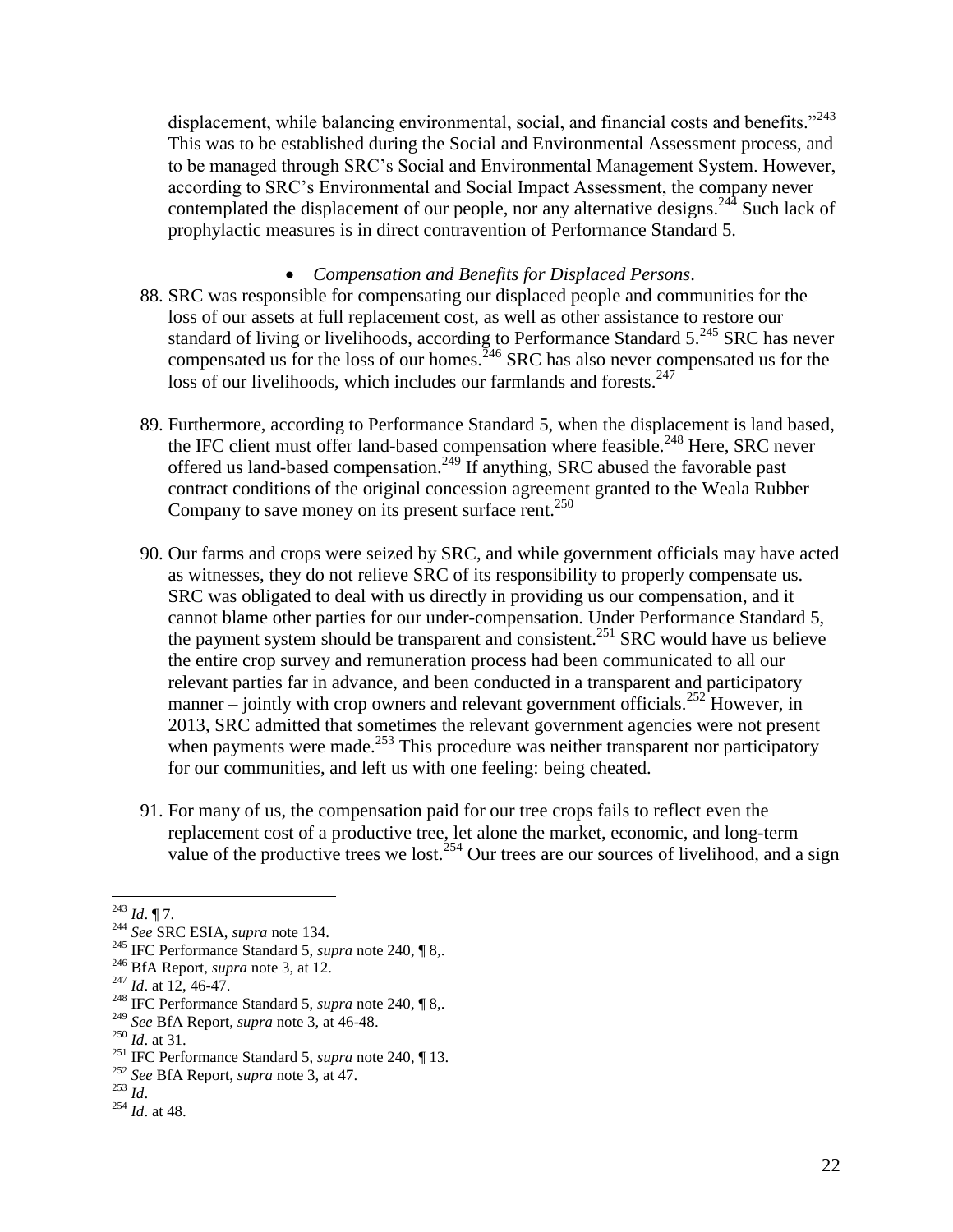of our right to land.<sup>255</sup> SRC routinely counted trees that it planned to reimburse us for in a non-participatory manner, such as failing to pay us the complete amount previously promised, counting the trees only after destruction, or changing the eligibility of trees suitable for compensation.<sup>256</sup>

#### *Consultation.*

- 92. SRC failed to provide us with complete and sufficient information prior to commandeering our lands and villages.<sup>257</sup> This prevented us from understanding the extent of the customary land that SRC was intending to annex for its plantation, and also vitiated our ability to give or withhold our consent. We cannot reconcile SRC's practice on the ground with its claim that it has always respected our rights to give or withhold our FPIC to any operation impacting our land or resources that we are legally, communally, or customarily entitled to. $^{258}$
- 93. SRC also claims that it respected our ability to consent and would "offer villagers a choice of several different forms of compensation…or the villagers staying on their land and maintaining a living space where they can continue to grow their subsistence crops."<sup>259</sup> This is simply not the case. First, SRC's use of the term "consent" is highly misleading; by asking us how we wanted to be compensated or accommodated for the loss of our crops, the company failed to give us any say over whether our crops would be taken at all. SRC conveniently glosses over the fact that no one was ever given any choice as to whether his or her land would be taken, and none of us have ever received any compensation for our lost land.<sup>260</sup> Furthermore, it is not true that villagers were given the choice of staying on their land and maintaining adequate subsistence farmland. Contrarily and even more frequently than not, SRC took all the land and the villagers' crops, leaving the people with no means to support themselves.
- 94. Performance Standard 5 stipulates that:

"Following disclosure of all relevant information, the client will consult with and facilitate the informed participation of affected persons and communities, including host communities, in decision-making processes related to resettlement. Consultation will continue during the implementation, monitoring, and evaluation of compensation payment and resettlement to achieve outcomes that are consistent with the objectives of this Performance Standard."<sup>261</sup>

However, we were not a party to any consultation, or decision-making processes related to potential resettlement.

95. As a matter of fact, when SRC sought to build a road through our town in Daokai, our chief refused and sent a letter to SRC.<sup>262</sup> This letter explained that it was not SRC's land

 $\overline{a}$ <sup>255</sup> *Id*.

<sup>256</sup> *See id*. at 46-48.

 $^{257}$  *Id.* at 45, 46

<sup>258</sup> *See id*. at 46.

<sup>259</sup> Socfin Group, *FAQ*, SRC (June 2017)[, https://www.socfin.com/en/faq.](https://www.socfin.com/en/faq)

<sup>260</sup> BfA Report, *supra* note 3, at 12, 40.

<sup>261</sup>IFC Performance Standard 5, *supra* note 240, ¶ 9.

<sup>262</sup> BfA Report, *supra* note 3, at 42.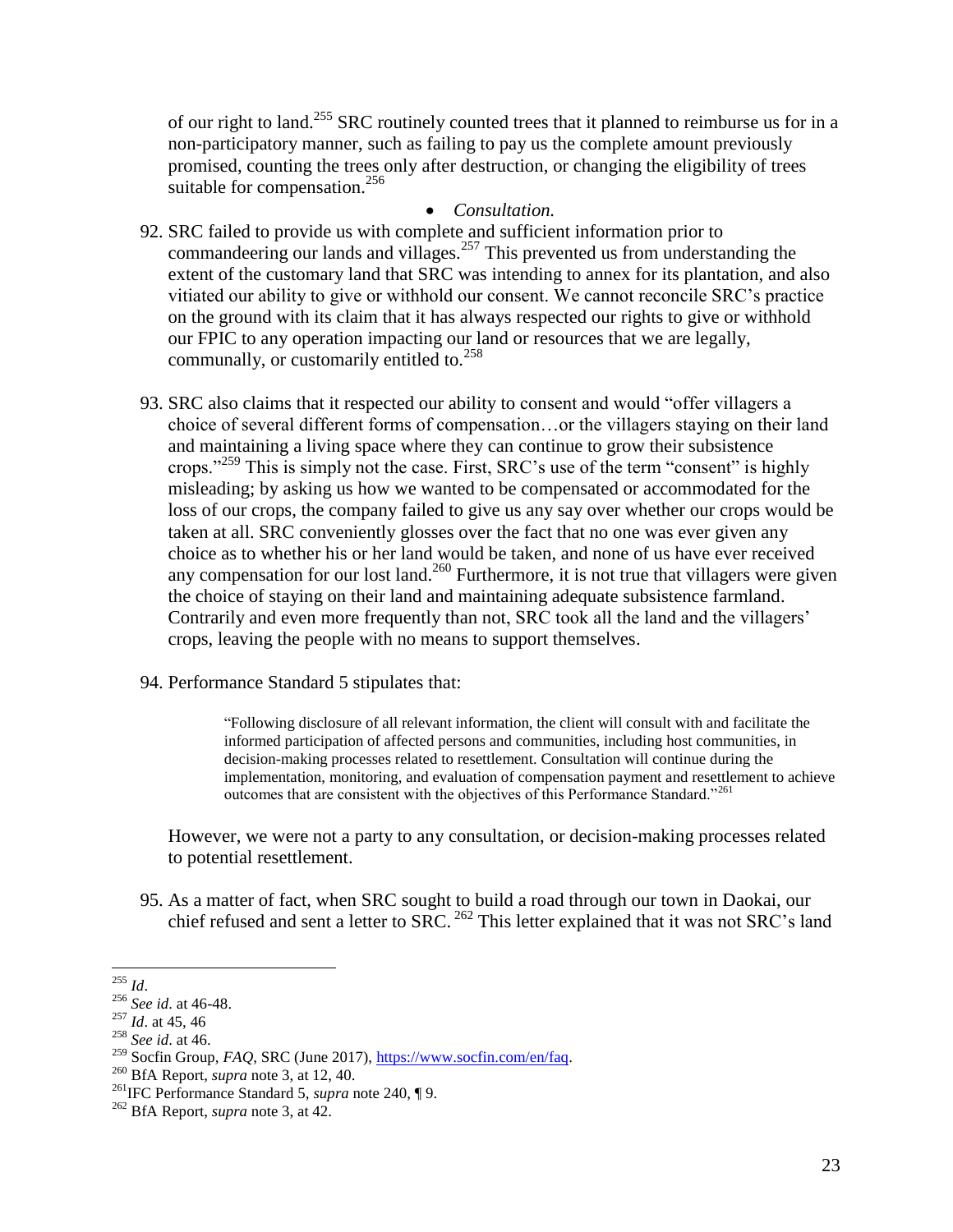to build a road through.<sup>263</sup> SRC responded that it was "not prepared to hold discussions with any group or individual on land matter [sic] that was concluded since 1959 between the Government of Liberia and the concessionaire."<sup>264</sup>

- 96. In 2014, SRC assigned a surveyor to investigate whether SRC encroached on the deeded land of Daokai.<sup>265</sup> The surveyor, hired and paid by SRC, unsurprisingly concluded that SRC had not encroached on deeded land.<sup>266</sup> Regardless, SRC's expansion blankets the land where we had planted our own rubber, and we formally dispute any findings of the surveyor which suggest otherwise.<sup>267</sup>
- 97. These actions are far from unusual. In Golonkalla, a survey was conducted and the "destruction… [by] the company started … [after] the survey… [was conducted] show[ing] demarcation between the lands owned by…[SRC] and …[our] land. After the demarcation…[SRC] told us that the land we have lived on for so many years is within the company land area so we should leave."<sup>268</sup>

*Grievance Mechanism.*

98. As stated in Performance Standard 5:

"The client will establish a grievance mechanism consistent with Performance Standard 1 to receive and address specific concerns about compensation and relocation that are raised by displaced persons or members of host communities, including a recourse mechanism designed to resolve disputes in an impartial manner."<sup>269</sup>

We were never given notice of any grievance procedure. In fact, when members of our communities raised specific harms caused by SRC's expansions, SRC met us with threats, intimidation, harassment, and violence. $270$ 

- *Resettlement Planning and Implementation.*
- 99. Performance Standard 5 also holds:

"Where involuntary resettlement is unavoidable, the client will carry out a census with appropriate socio-economic baseline data to identify the persons who will be displaced by the project, to determine who will be eligible for compensation and assistance, and to discourage inflow of people who are ineligible for these benefits. In the absence of host government procedures, the client will establish a cut-off date for eligibility. Information regarding the cut-off date will be well documented and disseminated throughout the project area."<sup>271</sup>

At best, it is debatable that involuntary resettlement was an unavoidable side effect of the project. SRC argues that when the original concession agreement was

 $\overline{a}$ <sup>263</sup> *Id*.

<sup>264</sup> *Id*.

<sup>265</sup> *Id*.

<sup>266</sup> *Id*.

<sup>267</sup> *Id*.

<sup>268</sup> *Id*. at 45.

<sup>269</sup> IFC Performance Standard 5, *supra* note 240, ¶ 10.

<sup>270</sup> *See* BfA Report, *supra* note 3, at 40-41.

<sup>271</sup> IFC Performance Standard 5, *supra* note 240, ¶ 11.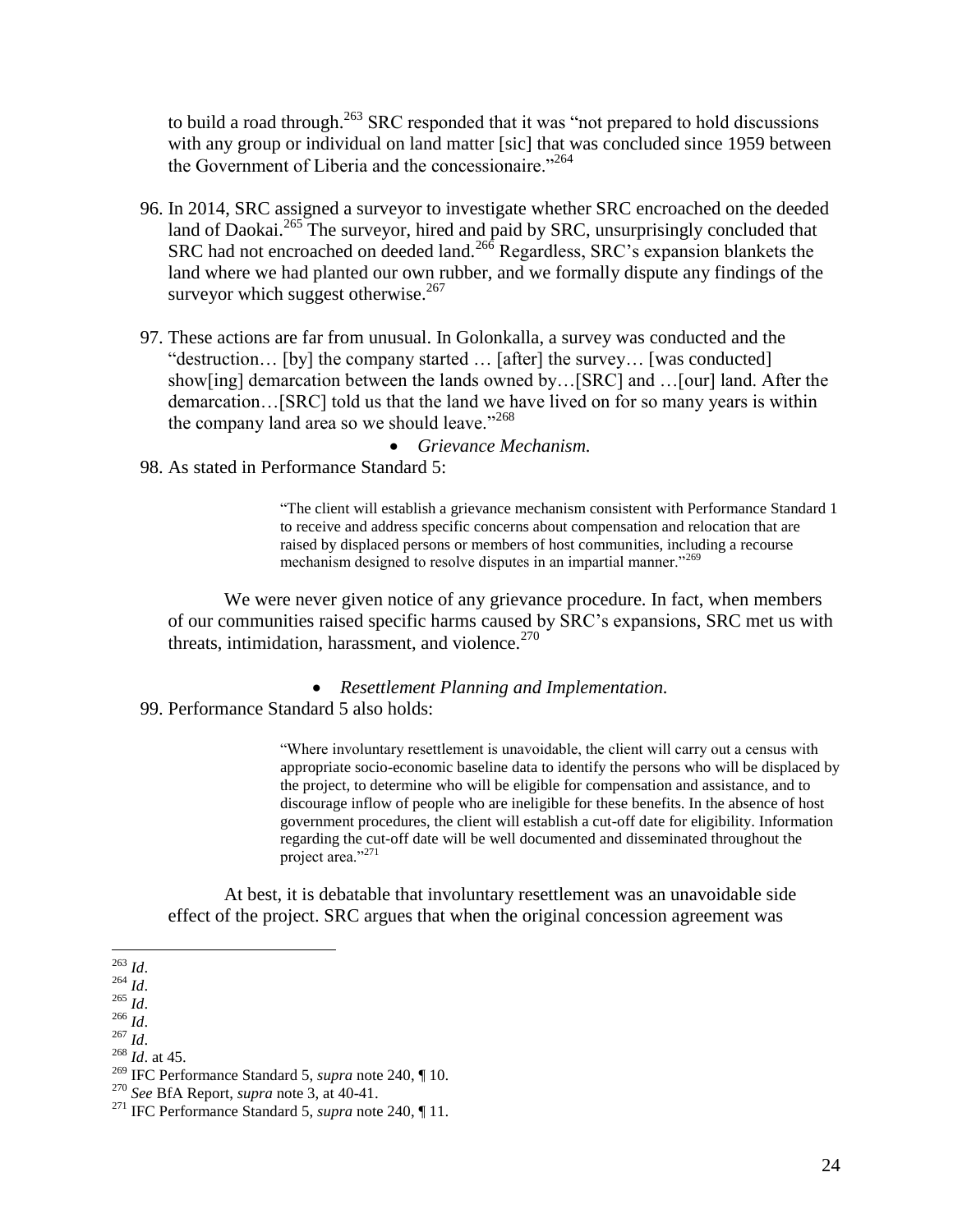granted in 1959, no villages or communities existed on the concession area.<sup>272</sup> This is contradicted by oral history in the region.<sup>273</sup> Our ancestors resided upon these lands before the Republic of Liberia even existed, and we take issue with SRC's blatant lies that the concession area was barren before it was developed.

- 100. Additionally, under the concession agreement, SRC was supposed to notify the government to confirm whether or not the proposed development areas were encumbered. There is no evidence that this ever occurred.<sup>274</sup> Had it inquired, SRC would have learned that the lands were in use by us, creating a valid encumbrance, which in turn should have prevented it from expanding in said locations. This is either a failure of due diligence on SRC's part, or total apathy towards our culture.
- 101. While SRC did carry out a census to identify socio-economic baseline data, it failed to identify those of us who would be affected by its operations. SRC represented to the IFC that none of us would need to be resettled, since we had come to the concession areas during the war.<sup>275</sup> This is simply untrue.
- 102. SRC chose not to offer us a resettlement option.<sup>276</sup> SRC does not deny this, in the way that it denies having physically relocated us. Instead, SRC insists that all of the cleared land is contained within the concession area, to which SRC has exclusive rights.<sup>277</sup> However, we never consented to SRC taking our lands, and we have been harmed as a result of SRC's shameful business practices amounting to modern day colonialism.
- 103. SRC, on the other hand, claims that no verbal promises were ever made.<sup>278</sup> Further, SRC claims that it notified the government and our local residents when it planned on clearing new areas.<sup>279</sup> A committee headed by one of our community representatives visited 36 villages in and around the plantation to discuss and decide upon crop compensation, as well as other issues.<sup>280</sup> SRC claims the communication was in writing and sent to our communities significantly before the expansions occurred.<sup>281</sup> SRC also argues that copies of the letters were sent to the government, and that all due processes and applicable laws were followed.<sup>282</sup> This is simply not the case – we were never given the chance to discuss crop compensation or other relocation issues, and in many cases received little or no prior notice at all. SRC simply arrived, unilaterally imposed conditions of compensation (if at all), and began clearing our land.

- <sup>277</sup> *Id*. at 46. <sup>278</sup> *Id*. at 45.
- <sup>279</sup> *Id*. at 46.
- <sup>280</sup> *Id*.
- <sup>281</sup> *Id*.
- $^{282}$  *Id.*

 $\overline{a}$ <sup>272</sup> BfA Report, *supra* note 3, at 38.

<sup>273</sup> *Id*.

 $274$  *Id.* 

<sup>275</sup> *Id*. at 48. <sup>276</sup> *Id*.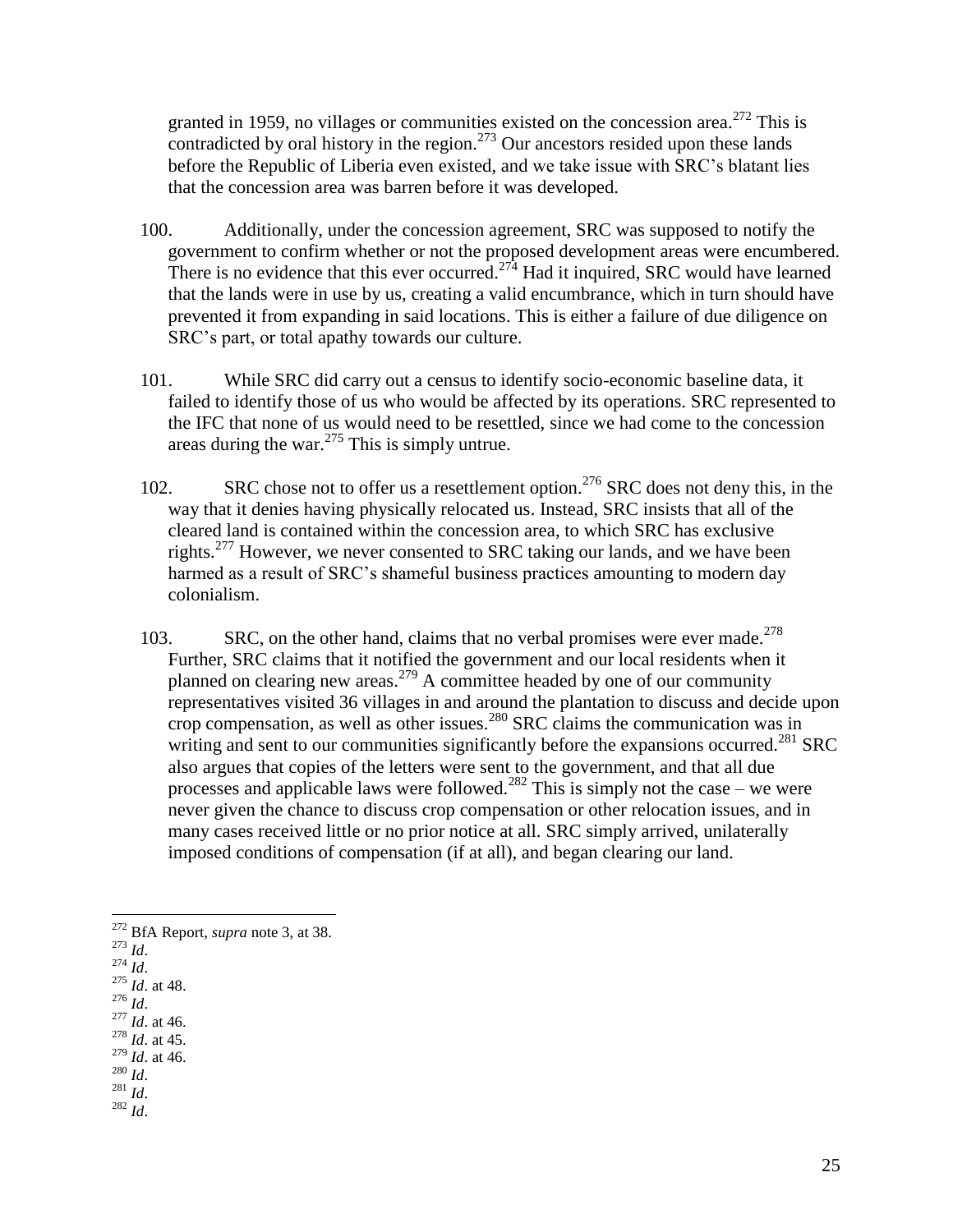- 104. In cases of physical displacement, Performance Standard 5 mandates that the client shall develop a resettlement action plan, or a resettlement framework based on a Social and Environmental Assessment that is designed to mitigate the negative impacts of displacement, identify development opportunities, and establish the entitlements of all categories of affected persons.<sup>283</sup> Particular attention must be paid to the poor and vulnerable.<sup>284</sup>
- 105. IFC's client, SRC, failed to create a resettlement plan. However, what we want to draw your attention to is the miserable failure of the IFC in complying with its own Performance Standards. How could it have given the green-light to this project based on the completely non-credible claim by its client, SRC, that no one lived in the area before the Liberian civil war and, consequently, no one had any land rights? We urge you to request from the IFC the evidence that informs this decision. In its Social and Environmental Assessment, SRC also failed to mitigate the negative impacts of displacement, identify development opportunities, or establish the entitlements of all categories of affected persons.<sup>285</sup> Unsurprisingly, as a result of such failures, our poor and vulnerable populations have suffered the most harm.
- 106. For instance, due to the loss of access to our land and forest, our dependence on money has increased.<sup>286</sup> We now must buy staple food such as: rice, fufu, cassava, manioc, bush meat, palm wine, palm oil, and palm thatch.<sup>287</sup> We must also purchase other materials which previously were provided by the forest, land, streams and creeks. As our demand increases and the available land shrinks, the prices of these required goods rise significantly.
- 107. While children of SRC workers may attend SRC schools, non-workers children living in the affected communities do not and usually attend public schools located outside of their villages.<sup>288</sup> Parents in Lanco stated in May 2017 that due to their reduced incomes, their children who had formerly been sent to government boarding schools in other villages could no longer attend boarding school.<sup>289</sup> Since our home villages often have no schools at all, this resulted in many of our children dropping out of school completely.<sup>290</sup>
- 108. Article 22.1 of the UNDRIP protects the special needs of our women and children. The declaration requires that "particular attention" be paid to their needs.<sup>291</sup> From sexual violence, to hindering our women's ability to provide for our families, SRC has failed to pay particular attention to the needs of our women. Regarding children, SRC's exorbitant cost of schooling for our children whose parents do not work for SRC

<sup>283</sup> IFC Performance Standard 5, *supra* note 240, ¶ 12.

<sup>284</sup> *Id*.

<sup>285</sup> *See* SRC ESIA, *supra* note [134.](#page-12-0)

<sup>286</sup> BfA Report, *supra* note 3, at 58.

<sup>287</sup> *Id*.

<sup>288</sup> *Id*. at 77.

 $\frac{1}{289}$  *Id.* <sup>290</sup> *Id*.

<sup>291</sup> UNDRIP, *supra* note [42,](#page-6-0) art. 22(1).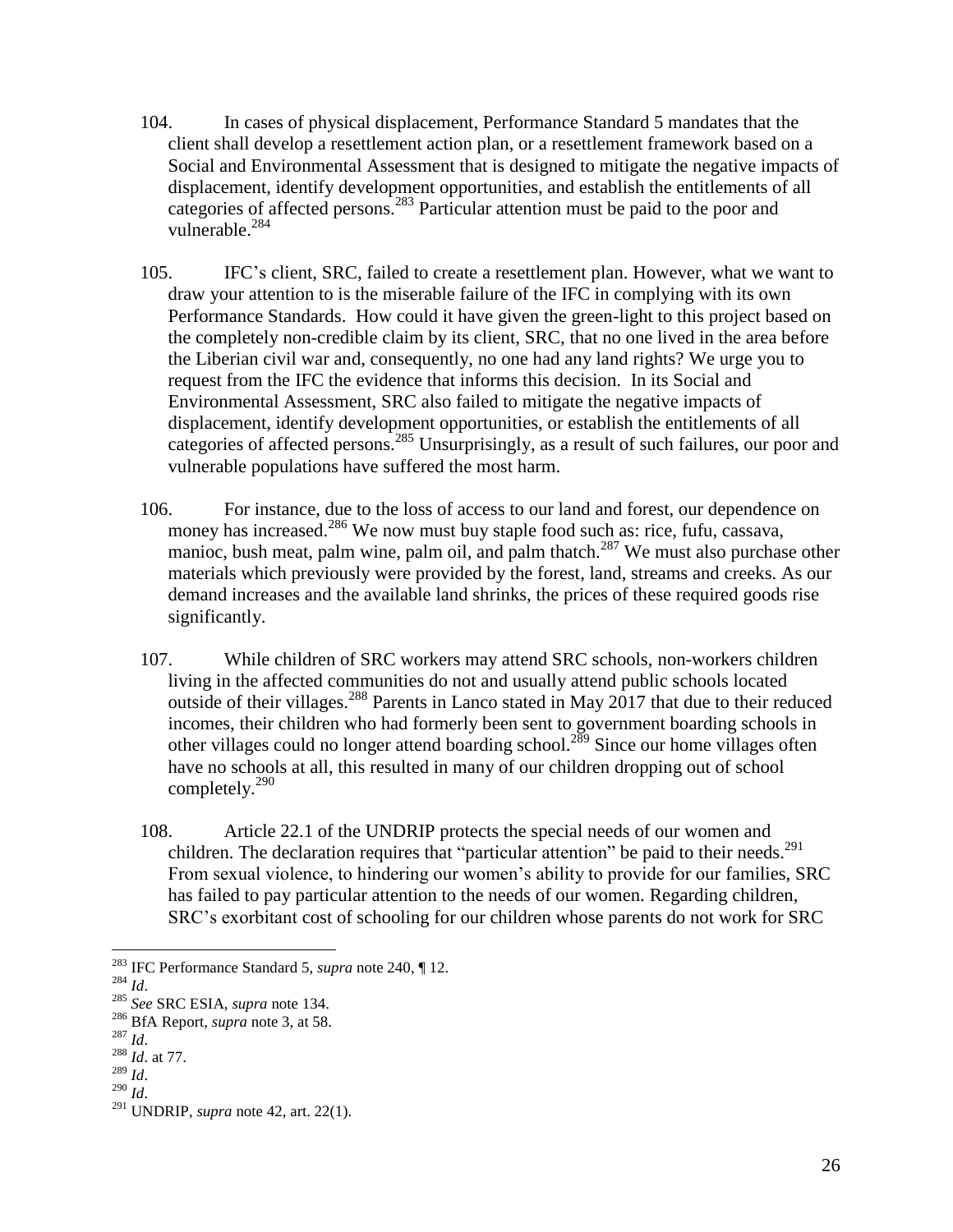has been a barrier to their entry, assuring that our children will not receive an adequate education. Thus, SRC has breached the UNDRIP by failing to pay particular attention to our women and children's needs.

- 109. Regarding resettlement in direct evictions, the IFC Performance Standard 5 mandates that companies should document all transactions to acquire land rights, as well as their compensation and relocation activities.<sup>292</sup> Corrective measures shall be taken as necessary. A resettlement is considered complete when the adverse impacts of resettlement have been addressed in a manner consistent with the resettlement plan.<sup>293</sup>
- 110. Due to SRC's lack of compliance in creating a resettlement plan and its insistence that it has exclusive rights over all land in its claimed concession area by virtue of the Concession Agreement, it is doubtful that the company documented "all transactions to acquire land rights," "compensation" activities, and "relocation activities." It follows that, because there is no resettlement plan, no corrective measures have been implemented by SRC. Therefore, the adverse impacts of SRC's land grabs can never be addressed according to such a plan, as the plan does not exist. Since the adverse impacts cannot be addressed, resettlement will never be deemed completed under the IFC Performance Standard 5.
- 111. When addressing resettlement in economic displacement, according to Performance Standard 5, the IFC client is to develop procedures to offer the affected persons and communities' compensation and other assistance.<sup>294</sup> SRC failed to develop meaningful procedures to offer our communities compensation and other assistance. Many of our farmers lost their livelihoods. Those who have lost parts of their land are now forced to live on less food than they used to; some families are forced to survive on just one meal per day, per person.<sup>295</sup> Some of us must now traverse great distances to acquire clean drinking water or firewood.<sup>296</sup> We also lost our access to the forest resources which we used to enjoy in relative abundance, such as medicinal plants, rattan, and roofing materials.<sup>297</sup> SRC created undue hardships to our communities by failing to offer us compensation and other assistance following our economic displacement.
- 112. Further regarding displacement, Performance Standard 5 defines displaced persons as, "persons: (i) who have formal legal rights to the land they occupy; (ii) who do not have formal rights to land, but have a claim to land that is recognized or recognizable under the national laws; or (iii) who have no recognizable legal right or claim to the land they occupy."<sup>298</sup> Before SRC stole our land, some of our communities held formal deeds, such as Deedee and Tartee.<sup>299</sup> Others of us owned lands under tribal certificates, as well as under customary law. Therefore, our communities meet the criteria under Performance

<sup>292</sup> IFC Performance Standard 5, *supra* note 240, ¶ 12.

<sup>293</sup> *Id*.

<sup>294</sup> *Id*. ¶ 13

<sup>295</sup> BfA Report, *supra* note 3, at 58.

<sup>296</sup> Yeabamah National Congress for Human Rights (Testimony and affidavit key complainants.)

<sup>297</sup> *BfA Report* at 58.

<sup>298</sup> IFC Performance Standard 5, *supra* note 240, ¶ 14.

<sup>299</sup> BfA Report, *supra* note 3, at 41-42.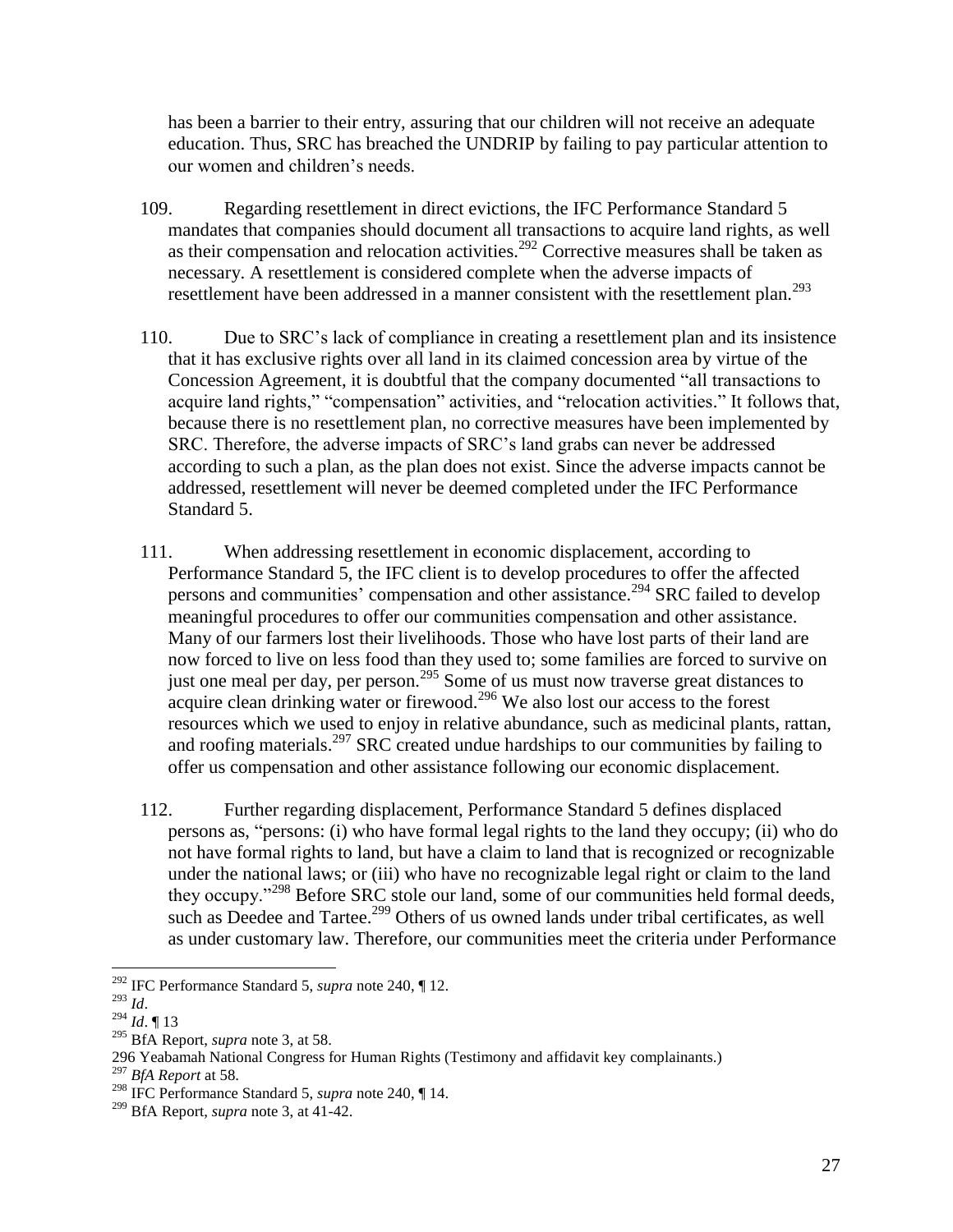Standard 5 to qualify as displaced, as the SRC caused both our physical and our economic displacement.

# *Physical displacement*.

- 113. According to Performance Standard 5, because our communities were forced to move to another location, the responsibility falls on SRC for, "offering us choices among feasible resettlement options, including adequate replacement housing or cash compensation where appropriate; and (ii) provid[ing] relocation assistance" suited to our needs.<sup>300</sup> "Alternative housing and/or cash compensation will be made available prior to relocation. New resettlement sites built for displaced persons will offer improved living conditions."<sup>301</sup> However, SRC never offered us any resettlement options, and certainly never furnished alternative housing and/or cash compensation before evicting us from our land. SRC certainly never built us any resettlement sites with improved living conditions.
- 114. Performance Standard 5 imposed obligations on SRC to those of us who held formal land rights such as deeds, and also for those of us who held no formal land rights, but held a claim recognized under the laws of Liberia, such as customary title. Performance Standard 5 obligated the SRC to offer us the choice "of replacement property of equal or higher value, equivalent or better characteristics and advantages of location, or cash compensation at full replacement value."<sup>302</sup> Such replacements by SRC have yet to occur. Furthermore, because our community is indigenous, SRC is mandated to meet not only Performance Standard 5, but also Performance Standard  $7^{303}$

# <span id="page-27-0"></span>*Economic Displacement*.

- 115. According to Performance Standard 5, because SRC's operations caused us the loss of our "livelihood, regardless of whether or not…[we were]…physically displaced,"<sup>304</sup> SRC is required to meet the following four requirements:
- i. Promptly compensate us for loss of assets or access to assets at full replacement cost.
- ii. Provide replacement property of equal or greater value, or cash compensation at full replacement cost to us.
- iii. Provide us with targeted assistance and opportunities to restore our income-earning capacity, production levels, and standards of living.
- iv. Provide transitional support to us, as necessary, based on a reasonable estimate of the time required to restore income-earning capacity, production levels, and standards of living. <sup>305</sup>

Additionally, because we are indigenous people, where we have been economically displaced (but not relocated), as a result of SRC's land acquisition, SRC must meet the

<sup>300</sup> IFC Performance Standard 5, *supra* note 240, ¶ 16.

<sup>301</sup> *Id*.

<sup>302</sup> *Id*. ¶ 17.

<sup>303</sup> *See* IFC, *Performance Standard 7: Indigenous Peoples* (April 2006).

<sup>304</sup> IFC Performance Standard 5, *supra* note 240, ¶ 20.

<sup>305</sup> *Id*.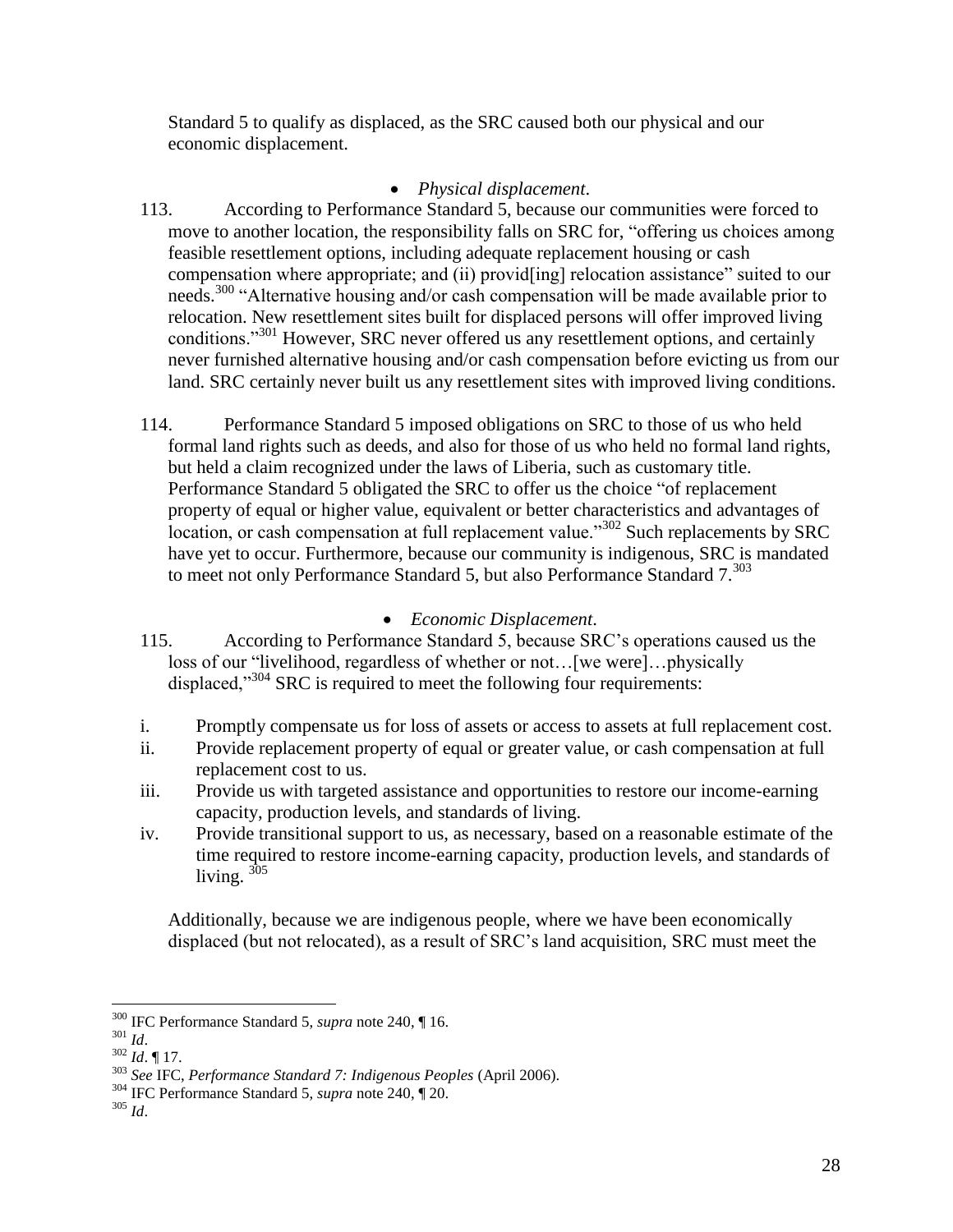applicable requirements of not only Performance Standard 5, but also Performance Standard 7.<sup>306</sup>

- 116. SRC failed to meet the aforementioned requirements. SRC did not compensate us promptly for the loss of assets such as our trees, and if we did receive compensation it was never at the full replacement cost.<sup>307</sup> In one example, SRC orally promised to pay us \$20 USD per tree.<sup>308</sup> SRC denies this, claiming the price quoted was \$6 USD, of which the government would pay half.<sup>309</sup> The government never paid us the \$3 USD, arguing there was no legal basis for such payment. <sup>310</sup> As a general principal of law, one should pay the value of the property that is damaged. In this case, the proper measure would have been the cost of replacing the tree, plus the value of the rubber that the tree would have yielded during the years that the replacement tree will need to grow to productive age. Regardless, SRC unilaterally imposed a compensation rate that fails to come close to reflecting the replacement value of the trees. Even as they underpaid us, SRC tried to avoid responsibility by blaming the government.
- 117. Not once were we provided with replacement property for our agricultural lands.<sup>311</sup> Some of us would attempt to grow rice in the swamp areas, but SRC has banned this practice during the dry season.<sup>312</sup> SRC prohibits us from using swamps for charcoal burning and growing crops in order to "prevent fires."<sup>313</sup> SRC has declared that it would not, "hesitate to use legal action to remove all such 'illegal operations' from its concession and nearby areas."<sup>314</sup> This has hampered traditional rice production, $^{315}$  and is against the spirit of replacing our agricultural lands.
- 118. SRC took advantage of us, claiming it would bring us jobs, which in turn would provide us with assistance and opportunities to restore our standard of living and income earning capacity. However, most of us do not work for  $SRC$ <sup>316</sup> If we do work for  $SRC$ , it is usually in the capacity of a contract worker; our wages low, our workload high.<sup>317</sup> Furthermore, we have never received transitional support from SRC, as mandated by Performance Standard 5.<sup>318</sup>
- 119. Additionally, when SRC seized our homes, farmlands, and sacred sites such as the forests and creeks, it violated our rights enshrined in the African Charter. Article 14 of the African Charter protects our right to property, and reads:

 $\overline{a}$ 

<sup>314</sup> *Id*.

<sup>306</sup> *See* IFC Performance Standard 7, *supra* note 303.

<sup>307</sup> BfA Report, *supra* note 3, at 46-47.

<sup>308</sup> *Id*. at 48.

<sup>309</sup> *Id*.

 $310$   $\frac{1}{1}$ .

<sup>311</sup> *See id*. at 40-42, 48.

<sup>312</sup> *Id*. at 60.

<sup>313</sup> *Id*.

<sup>315</sup> *Id*.

<sup>316</sup> *Id*. at 75 <sup>317</sup> *Id*.

<sup>318</sup> IFC Performance Standard 5, *supra* note 240, ¶ 20.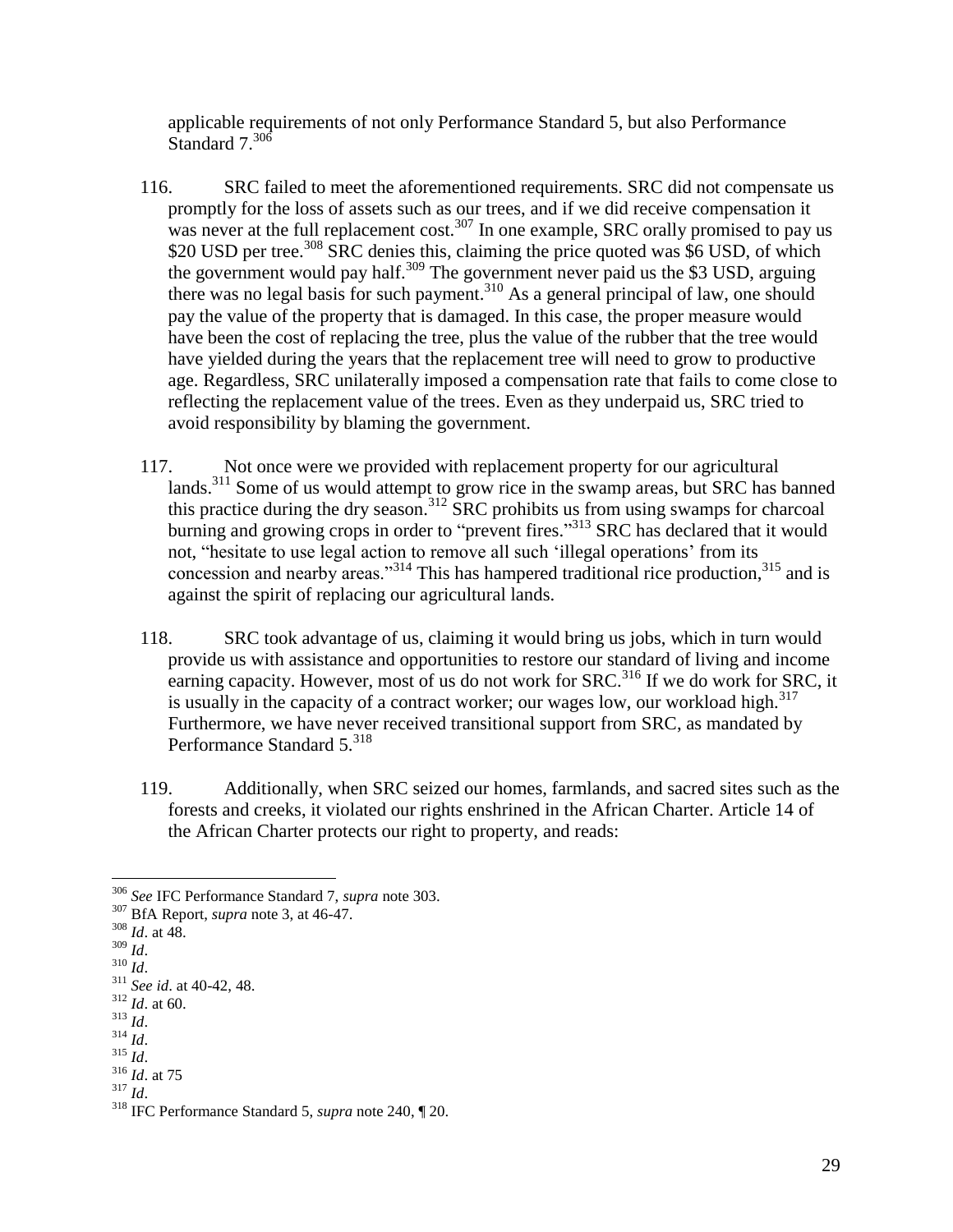<span id="page-29-0"></span>"The right to property shall be guaranteed. It may only be encroached upon in the interest of public need or in the general interest of the community and in accordance with the provisions of appropriate laws."<sup>319</sup>

SRC violated Article 14 of the African Charter because it destroyed homes and farmlands that rightfully belonged to us. SRC was not legally allowed to arbitrarily annex our land that we have held customary title to for generations. Some of us even possessed traditional deeds. In addition to breaching the African Charter, such annexation amounts to a breach of the Liberian Constitution.

120. IFC has a duty and obligation to ensure that its clients abide by, obey and comply with local laws. Several provisions in the Liberian Constitution and a number of legislations were not adhered to in the award of the concession to SRC by the Government of Liberia. A simple risk assessment and due diligence analysis of the transaction would have easily revealed red flags and problematic issues associated with both the award and expansion of the concession. For example, the Government of Liberia's award of the SRC concession is a flagrant breach of the Liberian Constitution. The Government of Liberia breached Article 24 (a) of the Liberian Constitution, which pertains to eminent domain. Article 24 (a) states: "While the inviolability of private property shall be guaranteed by the Republic, expropriation may be authorized for the security of the nation in the event of armed conflict or where the public health and safety are endangered or for any other public purposes, provided:

- (i) That reasons for such expropriation are given;  $320$
- (ii) That there is prompt payment of just compensation;  $321$
- (iii) That such expropriation or the compensation offered may be challenged freely by the owner of the property in a court of law with no penalty for having brought such action;<sup>322</sup> and
- (iv) That when property taken for public use ceases to be so used, the Republic shall accord the former owner or those entitled to the property through such owner, the right of first refusal to reacquire the property." $323$

The Government of Liberia failed to meet any of these elements during its award of the concession. SRC is aware or should have been aware, that the Government was in breach of the Liberian Constitution because its actions did not amount to a lawful eminent domain in a manner that would expropriate the property rights of these indigenous communities whose property rights included deeded land, land covered and protected by tribal certificates and land covered and protected by customary titles based on prior possessory rights preexisting the independence of Liberia and the award of the concession.

<sup>319</sup> African Charter on Human and Peoples' Rights, art. 14 (1986).

 $\overline{a}$ 

.

<sup>320</sup> *See* Liberia Const. art. 24(a) (1985).

<sup>321</sup> *Id*.

 $rac{1}{322}$  *Id.* 

<sup>323</sup> *Id*.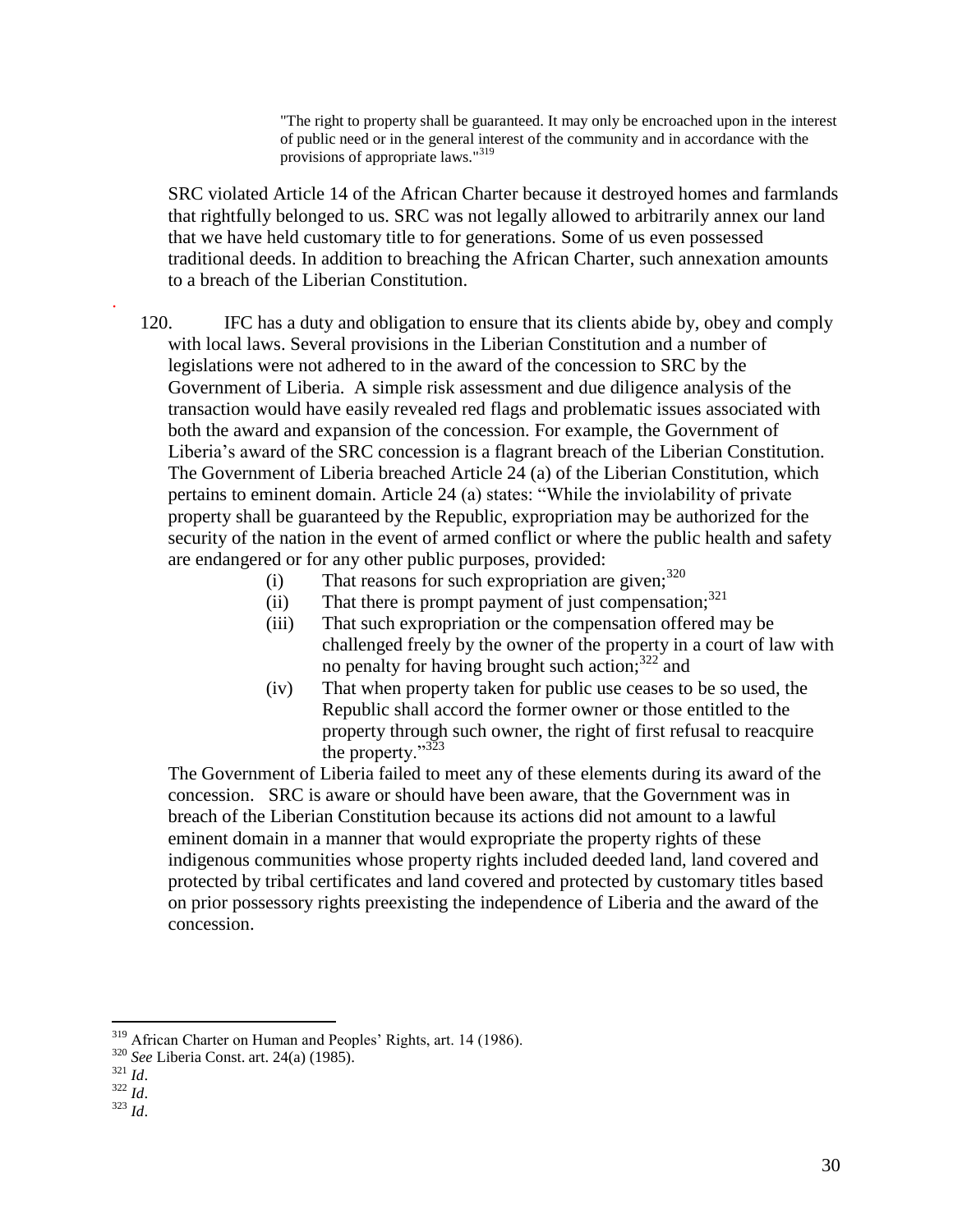121. Similarly, SRC knows or should have known that it is in violations of the Interior Regulation of Liberia, specifically Article 67. The Interior Regulation of Liberia, article 67 states:

> "If any individual enters the territory of a tribe for which he is not a member for the purpose of farming, he shall observe the following procedures: a) obtain permission of the tribal authorities prior to commencing such activities; b) agrees to pay some token in the nature of rent... c) pay taxes to the appropriate tribal chief. The tribal authority may cancel the authority granted and confiscated [sic] the crops..."<sup>324</sup>

When SRC expanded, it failed to obtain permission from our tribal authorities, failed to agree to pay us any token in the nature of rent, and failed to pay taxes to the appropriate tribal chief. Due to the fact that SRC failed to abide by even a single element set forth by this regulation, SRC is in breach of the Interior Regulation of Liberia, Article 67.

122. Additionally, SRC violated the Community Rights Laws of Liberia under section 2.2. The Community Rights Laws of Liberia, section 2.2 states that:

> "[a]ny decision, agreement, or activity affecting the status or use of community forest resources shall not proceed without the... [FPIC] of the said community."325

We argued earlier in this complaint that SRC failed to furnish us with FPIC during its expansion into our tribal lands. SRC ignored legally mandated FPIC for its own selfish gain, thereby placing it in breach of the Community Rights Laws of Liberia, section 2.2.

123. SRC also violated the Liberian Land Rights Act, which states:

"Customary land[ m]eans the land owned by a Community and used or managed in accordance with customary practices and norms, and which include, but is not limited to wetlands, communal forestlands, and fallow lands[…]

All interests and rights in land, irrespective of the identity of ownership or the nature of ownership, constitute property entitled to the protection provided by the Constitution of Liberia for all property rights."<sup>326</sup>

As of the date of this complaint, IFC client, SRC, continues to occupy our customary land in continuous violates of our rights including those rights now currently protected under the Land Rights Act. We are entitled to the full bundle of rights under the Land Rights Act.<sup>327</sup> Thus, SRC is in breach of the Land Rights Act Articles  $5(1)$  and  $10(1)$ .

124. Through SRC's forced evictions of our communities, SRC additionally breached several articles of the UNDRIP. Article 10 protects us from being forcibly removed from our lands.<sup>328</sup> Our forced evictions are also in contravention of Article 26.1, which protects

 $324$  Rules and Regulations Governing the Hinterland of Liberia, art. 67 (2000) (Lib.).

<sup>&</sup>lt;sup>325</sup> Community Rights Law of 2009 with Respect to Forest Lands, § 2.2 (2009) (Lib.).

 $326$  Land Rights Act, 2018, arts. 2(15), 10(1) (Lib.).

 $327$  *Id.* art.  $5(1)$  (Lib.).

<sup>328</sup> UNDRIP, *supra* note [42,](#page-6-0) art. 10.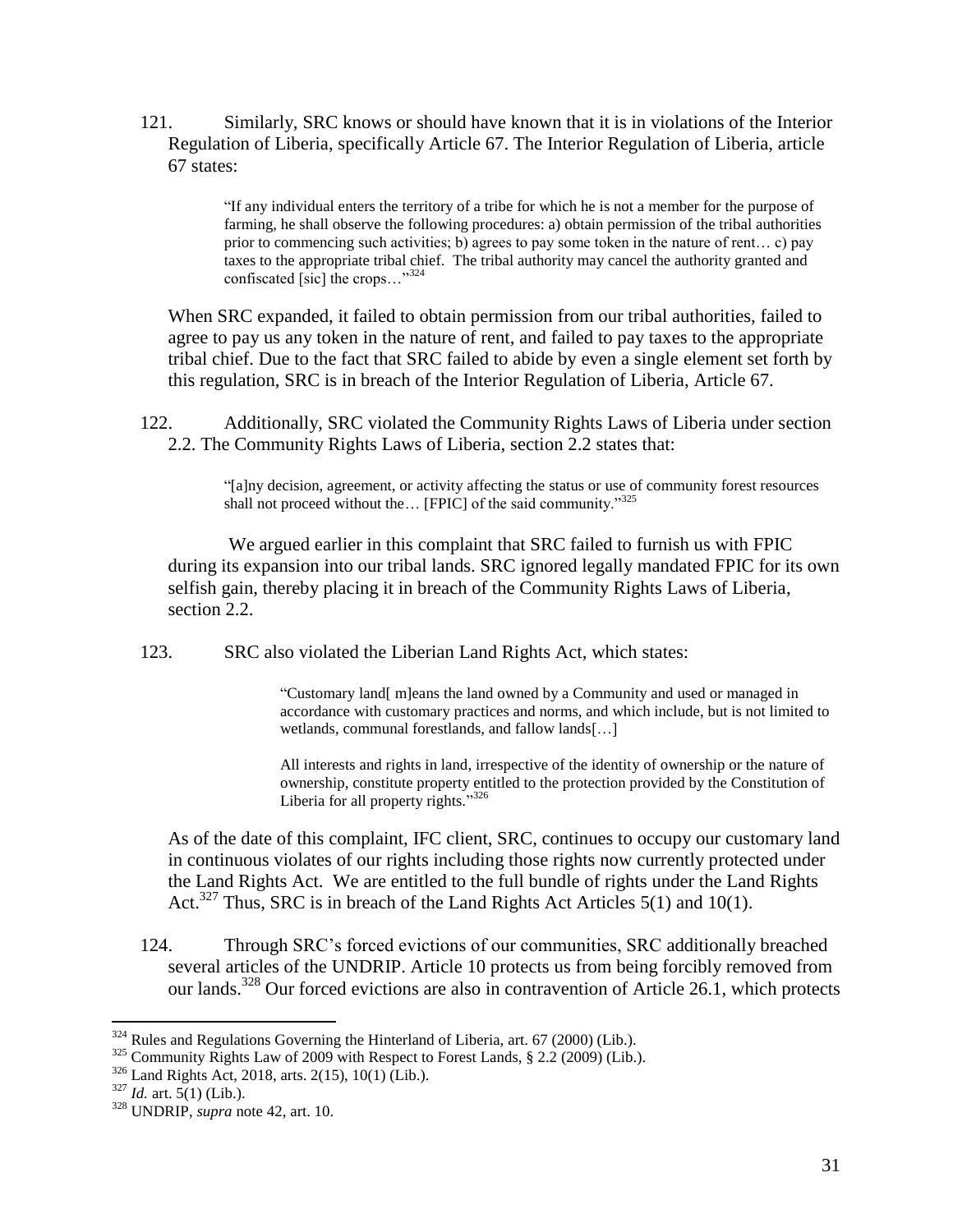our rights to land and resources which are traditionally owned, occupied, used or acquired.<sup>329</sup> Due to SRC's aggressive land grabs, SRC's actions are an infringement of the UNDRIP.

- 125. In Social and Economic Rights Action Center and Center for Economic and Social Rights v. Nigeria, the African Commission held that the "right to property" included not only the right to access to one's property and to not have it invaded or encroached upon, but also the right to undisturbed possession, use, and control of such property. Additionally, "the right to natural resources contained within their traditional lands is also vested in the indigenous people, making it clear that a people inhabiting a specific region within a state could also claim under Article 21 of the African Charter."<sup>330</sup>
- 126. Specifically, regarding forced evictions, the Commission clarified:

"The right to adequate housing as implicitly protected in the Charter also encompasses the right to protection against forced evictions. The African Commission draws inspiration from the definition of the term "forced evictions" by the Committee on Economic Social and Cultural Rights which defines this term as "the permanent removal against their will of individuals, families and/or communities from the homes and/or which they occupy, without the provision of, and access to, appropriate forms of legal or other protection." Wherever and whenever they occur, forced evictions are extremely traumatic. They cause physical, psychological and emotional distress; they entail losses of means of economic sustenance and increase impoverishment. They can also cause physical injury and in some cases sporadic deaths.... Evictions break up families and increase existing levels of homelessness." 331

- 127. The Commission also held "[nothing] should not allow private parties to destroy or contaminate food sources and prevent peoples' efforts to feed themselves."<sup>332</sup> However, SRC routinely engaged in forced evictions during its expansion. Many towns were destroyed. The ones that weren't physically destroyed were indirectly lost because SRC would build around the already existing infrastructure, resulting in economic evictions. SRC contaminated the water supply and prevented our people from feeding themselves by destroying our crop and farmlands and banning us from growing precious resources in the swamps.  $333$  All of these actions are in contravention of the Court's ruling in *Social and Economic Rights Action Center and Center for Economic and Social Rights v. Nigeria*. 334
- 128. Under another human rights paradigm, Article 17 of the ICESCR protects against forced evictions. In relevance, it states that: "[n]o one shall be subjected to arbitrary or unlawful interference with his privacy, family, home or correspondence."<sup>335</sup> Therefore, under the ICESCR, SRC was not allowed to forcibly evict our communities.

<sup>329</sup> *Id*. art. 26(1).

<sup>&</sup>lt;sup>330</sup> Social and Economic Rights Action Center (SERAC) and Center for Economic and Social Rights (CESCR) v. *Nigeria*, App. No. 155/96, Judgment ¶ 67 (Af. Comm'n. 2001) (hereinafter "Ogoni Case").

 $^{331}$ *Id.* ¶ 63.

<sup>332</sup> *Id*. ¶ 65

<sup>333</sup> BfA Report, *supra* note 3, at 47, 57, 60, 67.

<sup>334</sup> *See* Ogoni Case, *supra* note 330.

<sup>&</sup>lt;sup>335</sup> International Covenant on Economic, Social and Cultural Rights, 993 U.N.T.S. 3, art. 17 (Dec. 16, 1966).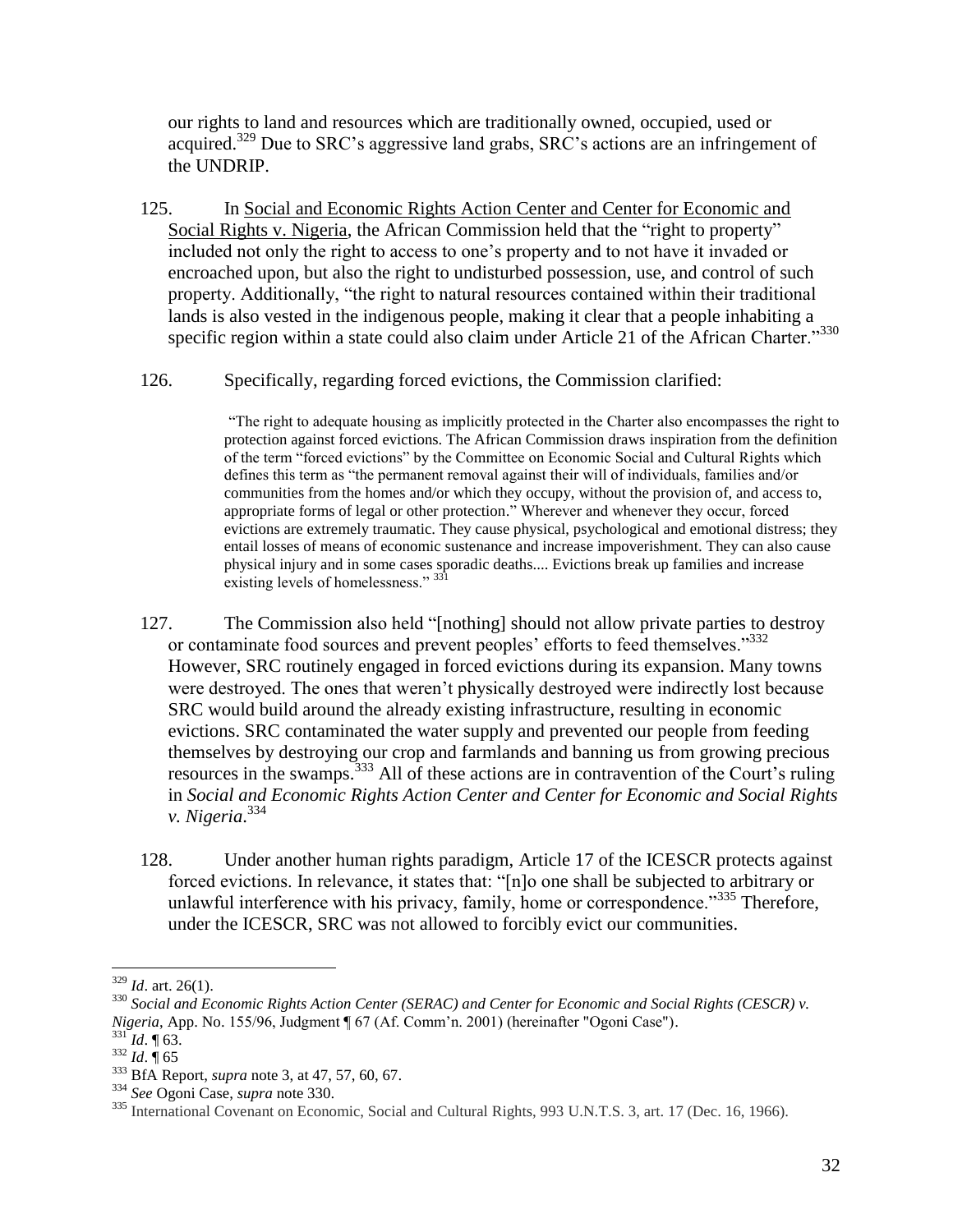### II. SRC Violated Performance Standard 7; Indigenous Peoples.

129. SRC's forced evictions and land grabs adversely affected our indigenous communities. According to Performance Standard 7, SRC was mandated to meet specific general requirements because on these particular facts, indigenous communities were affected.<sup>336</sup> These specific requirements include:

#### *Avoidance of Adverse Impacts*.

130. SRC's duty under Performance Standard 7 as IFC's client:

"[I]dentify […] all the communities of indigenous peoples who would be affected by the project within the project's area of influence, as well as the nature and degree of expected social, cultural, and environmental impacts on them, and avoid adverse impacts wherever feasible."337

This was to occur in the Social and Environmental Assessment.<sup>338</sup> While it is true that in its Social and Environmental Assessment, using a questionnaire, SRC examined 5 camps located on its plantation,<sup>339</sup> this only occurred after SRC had conducted its land expansion. This is a noticeable failure of the IFC, which failed to ensure that its client, SRC conducted a mapping of indigenous communities before giving the green-light to the expansion. It simply is not true, that there are no indigenous peoples in Liberia, as any expert analysis or field work would easily confirm. This assumption was a lie. A mere reference to Liberia's historical records states otherwise, that these people are aborigines. It is problematic that the IFC did not exercise it due diligence in ensuring that its clients, SRC conducted such research prior to its expansion. A proper consultative and participatory process would have seen these communities self-identified themselves as indigenous. Furthermore, IFC client, SRC failed to completely identify how, and which, communities would be affected by its operation in Margibi and Bong Counties.

131. According to Performance Standard 7, when avoidance is not feasible, IFC 's client, SRC is obligated to minimize, mitigate, or compensate those impacted in a culturally appropriate manner.<sup>340</sup> SRC should develop the proposed action plan with the informed participation of our affected communities. The action plan should also contain a time-bound plan, such as an Indigenous Peoples Development Plan, or a broader community development plan consistent with the following:<sup>341</sup>

- i. Involving our representative bodies. $342$
- ii. Being inclusive of women and men of various age groups in a culturally appropriate manner.<sup>343</sup>

- <sup>337</sup> *Id*. ¶ 7.
- <sup>338</sup> *Id*.

 $\overline{a}$ 

<sup>341</sup> *Id*. ¶ 9. <sup>342</sup> *Id*.

<sup>336</sup> IFC Performance Standard 7, *supra* note 303.

<sup>339</sup> SRC ESIA, *supra* note [134,](#page-12-0) at 163.

<sup>340</sup> IFC Performance Standard 7, *supra* note 303, ¶ 8.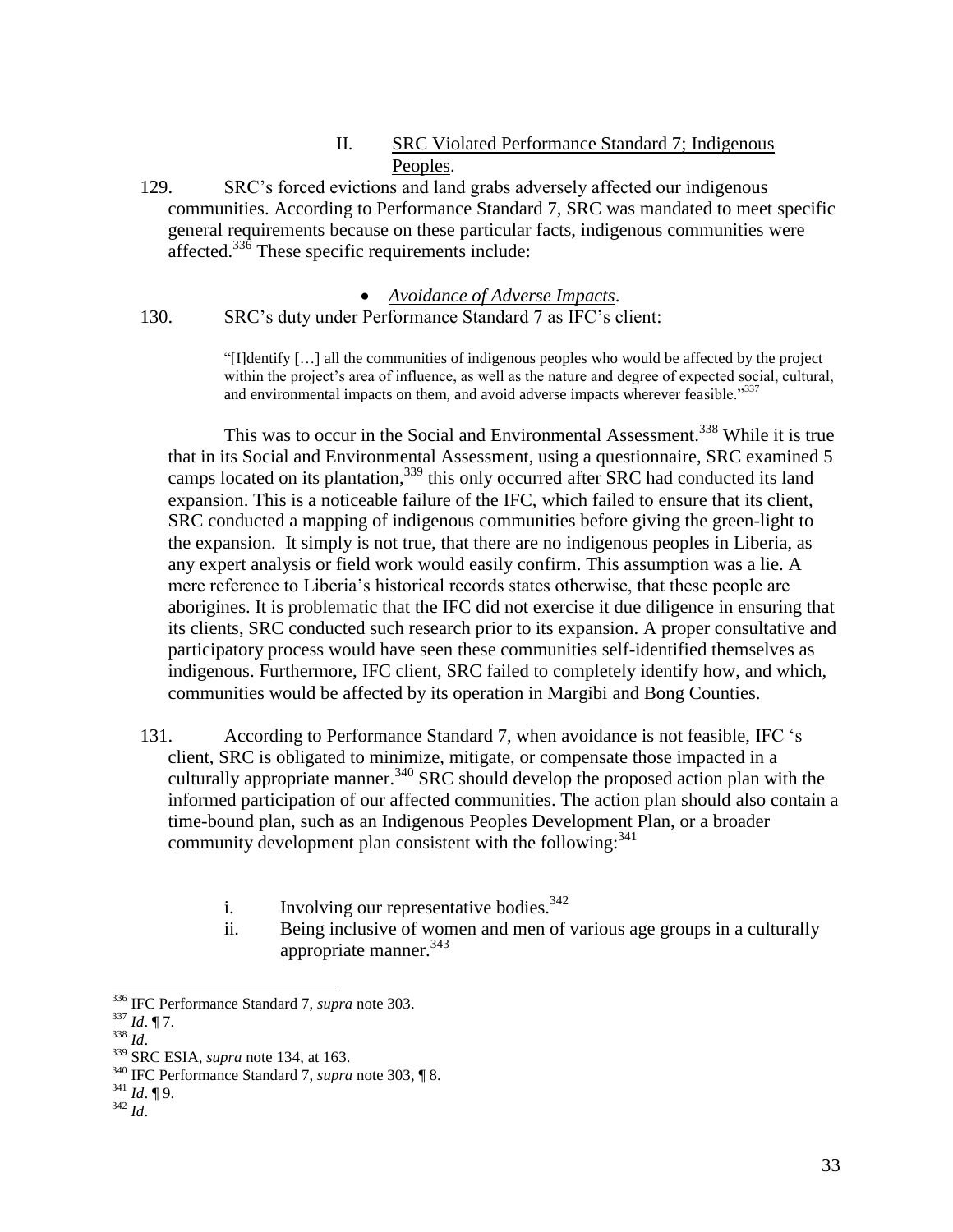- iii. Providing sufficient time for our collective decision-making.<sup>344</sup>
- iv. Facilitating our expression of our views, concerns, and proposals in the language of our choice, without external manipulation, interference, or coercion, and without intimidation.<sup>345</sup>
- v. Ensuring the grievance mechanism established is culturally appropriate and accessible for us.<sup>346</sup>

132. SRC could have easily avoided negative impacts upon our communities. Additionally, SRC did not minimize, mitigate, or compensate those of us who were negatively impacted in a culturally appropriate manner.<sup>347</sup> While SRC did manage to refrain from destroying a forest preserve near Garjay reserved for secret societies, the sacredness of the forest was lost because it had been encircled by the plantation, and other people had entered it.<sup>348</sup> SRC argues it did nothing wrong, followed governmental guidelines, and mapped and preserved all structures that affected the "sentiments of communities."<sup>349</sup> SRC also argues that, where we accused the company of desecrating existing sites, it had negotiated with the respective representatives of our communities and the Ministry of Internal Affairs. $350$  Such negotiations with our communities were one sided, and occurred only after the desecration of the sites.

133. Furthermore, when the plantation encircles a village, this severely and adversely impacts us not only because we lack farmland, but because we must also lease our land.<sup>351</sup> We hardly have any forest left to use as sacred places or to bury our dead.<sup>352</sup> We no longer have access to resources such as medicinal plants, building material, and material for handicrafts.<sup>353</sup>

134. SRC counters our complaints in part by arguing that the encirclement of Jorkporlorsue occurred before it took over the plantation, while failing to address that a purchase of a business includes not only assets, but liabilities.<sup>354</sup> SRC has not adequately attempted to rectify the situation. It claims that it provided hand pumps to our community and maintained them.<sup>355</sup> However, the water pumps failed to work; even in cases where the pumps worked but needed to be maintained or repaired, SRC refused to cover such  $costs.$ <sup>356</sup>

 $\overline{a}$ <sup>343</sup> *Id*. <sup>344</sup> *Id*.  $345$  *Id.* <sup>346</sup> *Id*. <sup>347</sup> *Id*. ¶ 8 <sup>348</sup> BfA Report, *supra* note 3, at 44. <sup>349</sup> *Id*. at 43-44. <sup>350</sup> *Id*. at 44. <sup>351</sup> *Id*. at 60. <sup>352</sup> *See id*. at 43. <sup>353</sup> *Id*. at 58. <sup>354</sup> *Id*. at 62-63. <sup>355</sup> *Id*. <sup>356</sup> *Id*. at 63.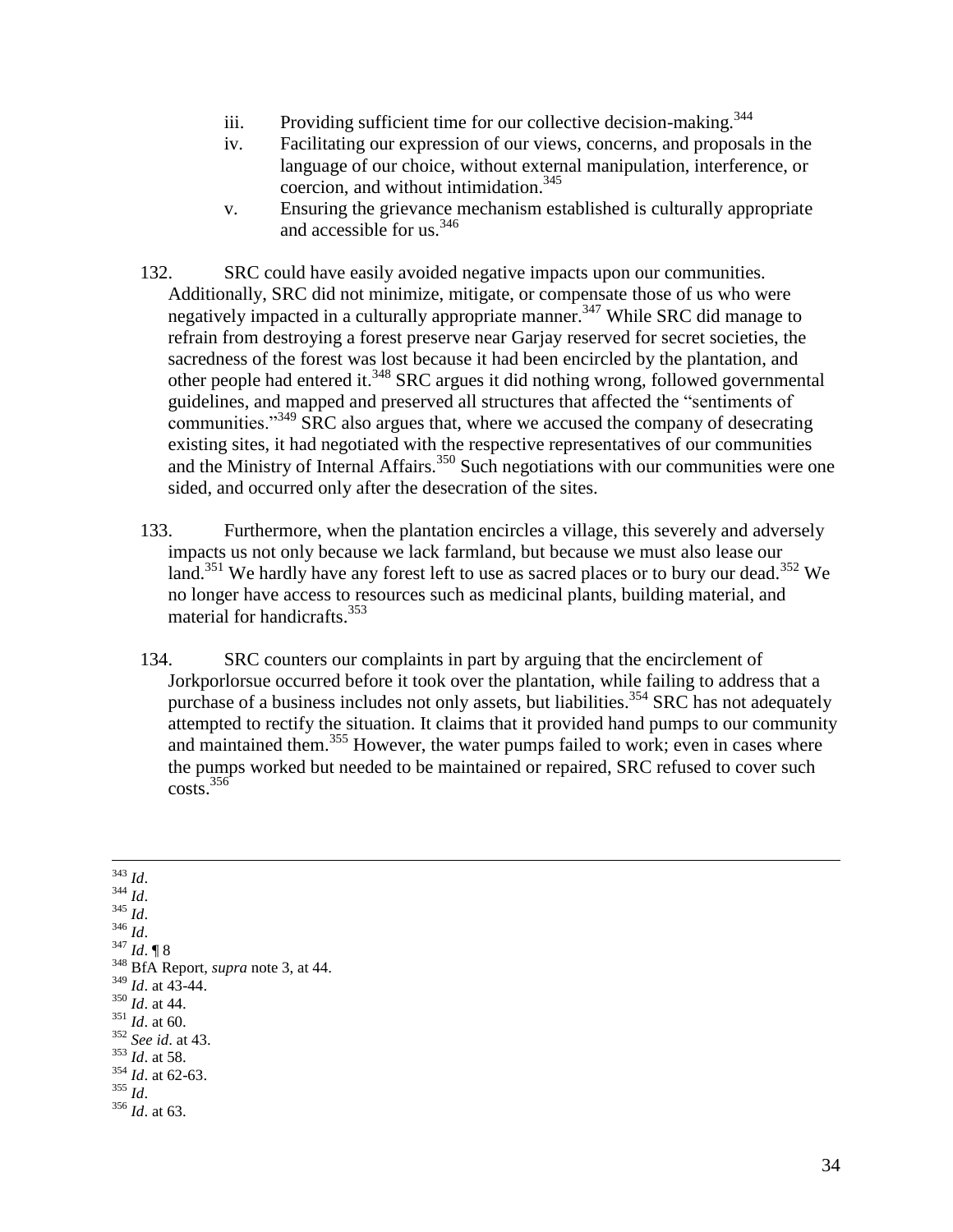- 135. These are just several examples in a long list of transgressions committed against us by SRC. Therefore, it should come as no surprise that SRC has not put forth a publicly accessible document developed in conjunction with our community, outlining the aforementioned principles. SRC's performance has not been in line with any such principles.<sup>357</sup>
- 136. The truth is that SRC did not meaningfully involve our communities in discussions about the destruction of our sites. For example, when our communities complained about SRC impact in Kuwah, Kolleh, Deedee, and Garjay, SRC responded by engaging only with certain individuals. These individuals were not our leaders, but people who could be bought off. In these cases, the company did not strive to avoid impact to our sacred sites, but instead paid its handpicked individuals for certain items to perform rituals and sacrifices.<sup>358</sup>
- 137. In Kolleh, SRC signed a Memorandum of Understanding in 2012 with a lawmaker who falsely claimed to represent us.<sup>359</sup> According to this spurious MoU, the community of Kolleh waived all allegations upon the lawmaker's receipt of payment for the items described above. <sup>360</sup> These practices did not, as SRC claims, repair or restore our sacred areas from their state of desecration<sup>361</sup> – a fact that the company would have known if it had consulted and engaged with us in good faith.
- <span id="page-34-0"></span>138. Several of our women have complained that SRC private security personnel have shown a high level of disrespect and dishonor to them by harassing and sexually assaulting them.  $362$  This is not only culturally inappropriate, it is in contravention of other Performance Standards.<sup>363</sup> Our women are responsible for the family unit, and because SRC's destruction of our lands have caused numerous problems such as food shortages and water scarcity,<sup>364</sup> many of our women no longer have the ability to provide for their families.<sup>365</sup> As a response, many of our women have felt obligated to work for SRC when possible, subjecting themselves to gender-based violence that would otherwise not occur.
- 139. As a practice, SRC did not provide sufficient time for our collective decisionmaking. In Gorbor, directions to clear around our trees were announced at the same time SRC began bulldozing our land.<sup>366</sup> In Lanco, SRC neither gave us notice, nor consulted with us.  $367$  We had no choice but to watch as our lands were leveled.

 $\overline{a}$ <sup>357</sup> *Id*. at 81-82.

<sup>358</sup> *Id*. at 44.

<sup>359</sup> *Yeabamah National Congress for Human Rights (Testimony and affidavit key complainants.)*

<sup>360</sup> *BfA Report,at 44*.

<sup>361</sup> *Id*.

<sup>362</sup> *Id*. at 69.

<sup>363</sup> *See* IFC, *Performance Standard 2: Labor and Working Conditions* (April 2006); IFC, *Performance Standard 4: Community Health, Safety, and Security* (April 2006).

<sup>364</sup> BfA Report, *supra* note 3, at 58, 64.

<sup>365</sup> *Id*. at 58.

<sup>366</sup> *Id*. at 45.

<sup>367</sup> *Id*.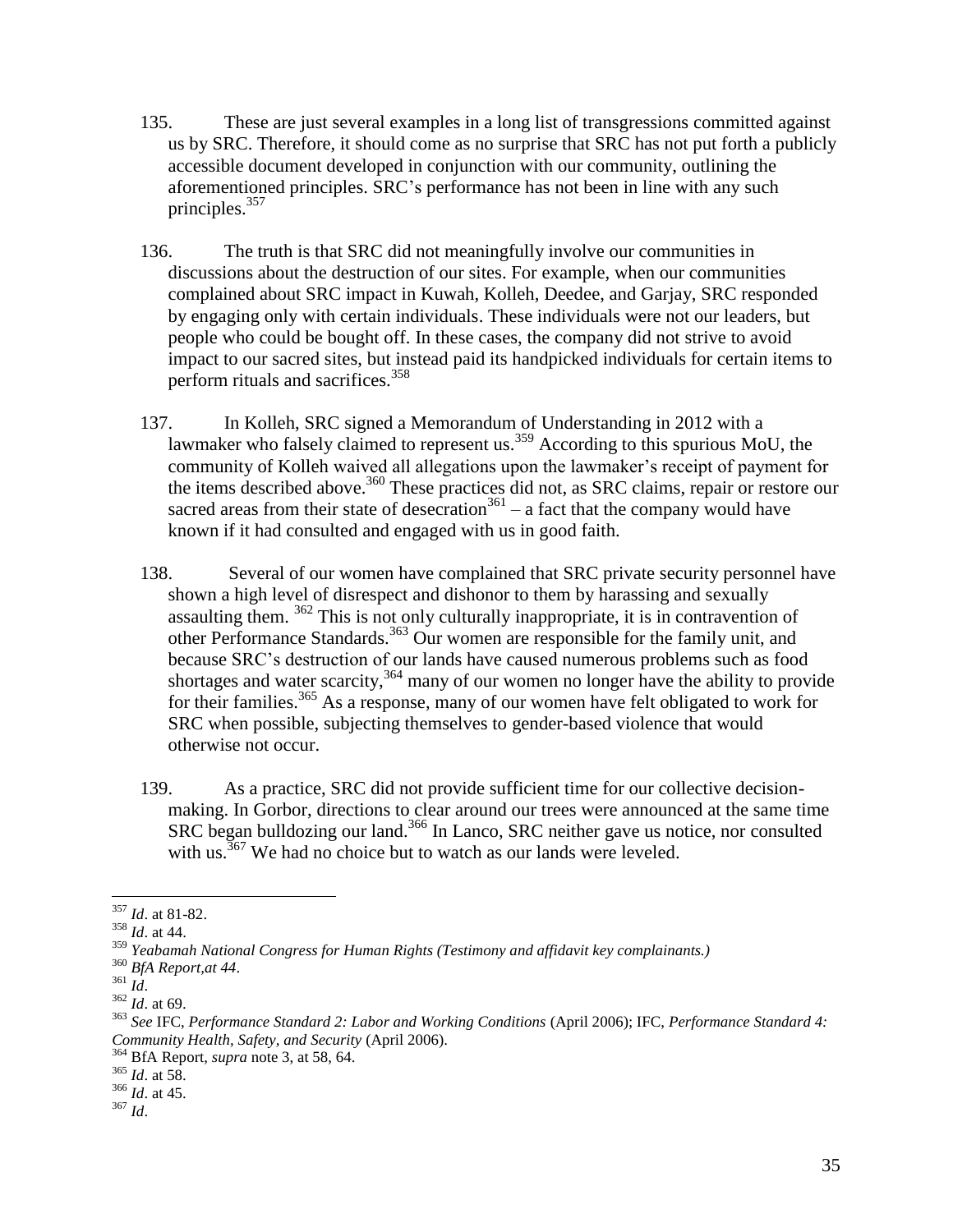- 140. SRC's bulldozers would frequently arrive in town ready to demolish anything and everything in their way.<sup>368</sup> In Garjay, men showed up with cutlasses, machetes, and other weapons proclaiming that the land belonged to SRC.<sup>369</sup> In Tartee, following a disagreement between our villagers and SRC as to who rightfully owned the land, the police showed up the very next day threatening to arrest our villagers unless we left.<sup>370</sup> These events demonstrate that SRC did not provide sufficient time for our collective decision-making.
- 141. SRC refused to facilitate the expression of our views, concerns, and proposals in the language of our choice, without external manipulation, interference, coercion, or intimidation, as Performance Standard 7 requires. For example, in the situation described above, we disagreed with SRC over who owned the land in Tartee and the police appeared the next day threatening to arrest us.<sup>371</sup> Proclamations of SRC's ownership of lands by those armed with swords and weapons hardly facilitate expression of views free from external "manipulation, interference, or coercion."<sup>372</sup>
- 142. Furthermore, we do not believe that a hypothetical grievance mechanism exists. As a result, we cannot ensure that the grievance mechanism which should have been established under this Performance Standard is culturally appropriate and accessible for us, because we cannot prove its existence. Our experience has shown that when we complain, SRC fails to act, or worse - responds with reprisals, threats, intimidation, harassment, and arrests.

### *Development Benefits*.

143. Under Performance Standard 7, SRC is required to seek to identify, through FPIC and informed consultation and participation with our communities, opportunities for culturally appropriate development benefits.<sup>373</sup> While SRC did erect build hospitals and schools, its land grabs and forced evictions outweighed whatever marginal benefits SRC claims this infrastructure delivered. We have never benefited from SRC's engagement in our lands and were not given reasonable FPIC.

*Special Requirements.*

144. According to IFC Performance Standard 7:

"Because …[we] are closely tied to… [our] traditional or customary lands and natural resources…use of these lands, including seasonal or cyclical use, by…[us] for…[our]…livelihoods, or cultural, ceremonial, or spiritual purposes that define… [our] identity and community, can often be substantiated and documented."374

 $\overline{a}$ 

<sup>373</sup> *Id*. ¶10.

<sup>368</sup> *Id*. at 40.

<sup>369</sup> *Id*.

<sup>370</sup> *Id*. at 41.

<sup>371</sup> *Id*.

<sup>372</sup> IFC Performance Standard 7, *supra* note [303,](#page-27-0) ¶ 9.

<sup>374</sup> *Id.* ¶¶ 11-12.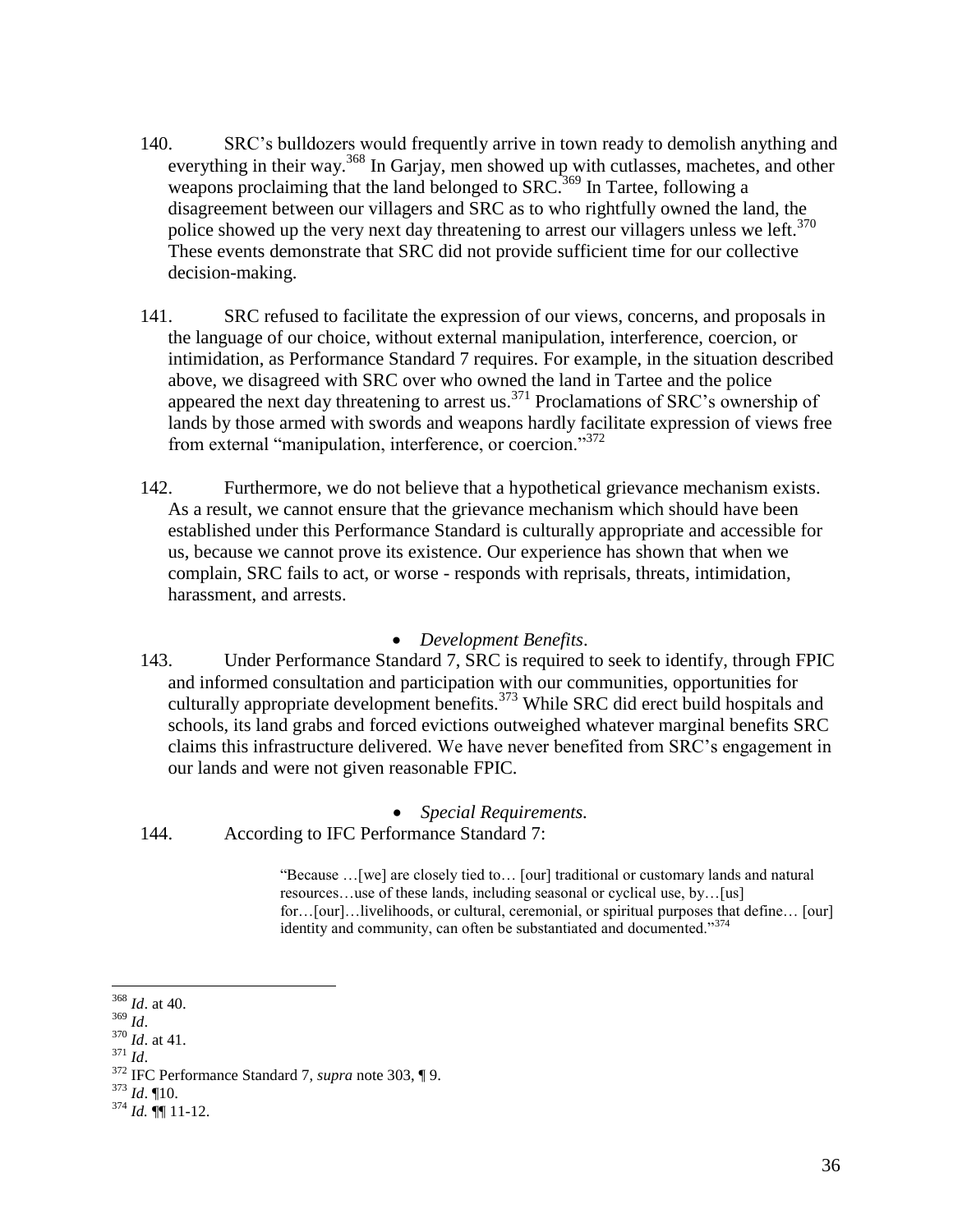Performance Standard 7 mandated that the IFC and its clients should follow specific requirements when project affected communities are already rightfully using their lands. Since the IFC client, SRC, proposed to locate their operations and [303c](#page-27-0)ommercially develop rubber on our lands, adverse impacts should have been expected upon our livelihoods, as well as upon our cultural, ceremonial, and spiritual use of our land, which defines our identity. This was a conspicuous red flag. Curiously, nothing in SRC's Environmental and Social Assessment mentions any harms to our culture that would arise from SRC taking our lands.<sup>375</sup> How is it that the IFC due diligence mechanism did not pick up or notice such an obvious and perhaps deliberate lack of references or an explanation to such a lack of adverse impacts or why such adverse impacts would not be foreseeable?

- 145. Under Performance Standard 7, IFC had an obligation and a moral duty to ensure that its client, SRC, respected our use of our lands by:
	- i. Documenting its efforts to avoid or at least minimize the size of the land proposed for the project.
	- ii. Our land use will be documented by experts in collaboration with our affected communities without prejudicing any land claim made by us.
	- iii. Informing us of our rights with respect to our lands under national laws, including any national law recognizing customary rights or use.
	- iv. Offering us at least compensation and due process available to those of us with full title to land in the case of commercial development of our land under national laws, together with culturally appropriate development opportunities; land-based compensation, or compensation-in-kind will be offered in lieu of cash compensation where feasible.
	- v. Entering into good faith negotiation with us and documenting our informed participation and the successful outcome of the negotiation.<sup>376</sup>

The IFC, thus fell short of its own procedures in that it required none of these measures, even though it should have been completely obvious that the indigenous people of Margibi and Bong Counties would be vulnerable to exploitation and abusive expropriation in the face of massive investment by a multinational rubber company.

- 146. It is documented that SRC purchased its land concession from the Weala Rubber Company.<sup>377</sup> However, there is nothing documenting that SRC made any attempts to avoid or minimize the size of land for its project prior to its expansion. SRC had no incentive to do so, as its rent cost for the land is the same as what Weala Rubber Company was paying according the 1959 concession. $378$
- 147. Our land use was not documented by experts collaborating with our communities. On the occasions that SRC sent surveyors into the fields, the surveyors did not seek our

<sup>375</sup> *See generally* SRC ESIA, *supra* note [134.](#page-12-0)

<sup>376</sup> IFC Performance Standard 7, *supra* note [303,](#page-27-0) ¶ 13.

<sup>377</sup> BfA Report, *supra* note [3,](#page-0-0) at 35.

<sup>378</sup> *Id*. at 31.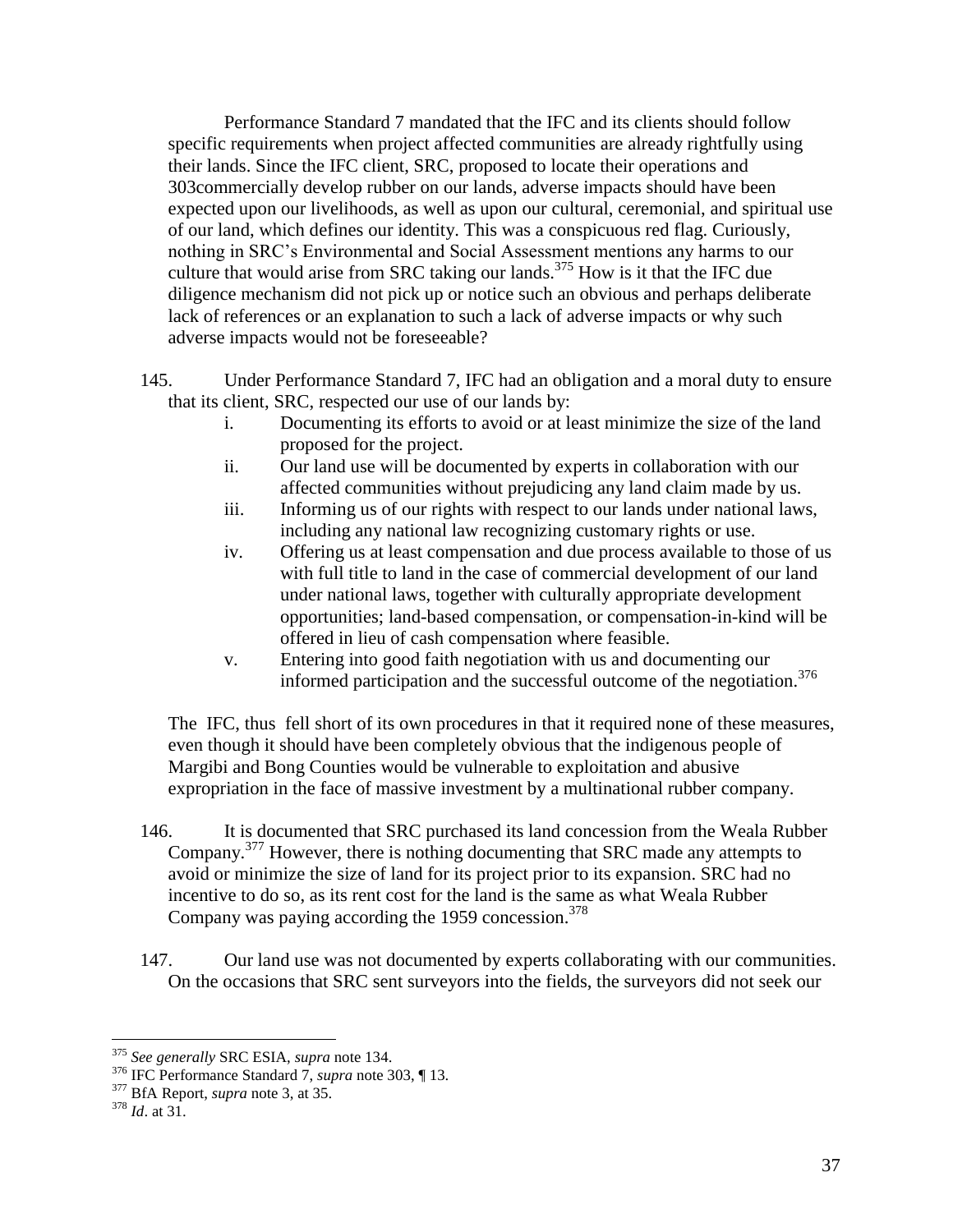input and returned with opinions favorable to  $SRC$ <sup>379</sup> We have no doubt that this is because SRC paid for the surveyors.

- 148. We were not informed of our rights under Liberian law by SRC, although under Performance Standard 7, SRC owed us such duty.<sup>380</sup> Had we been aware of our rights, we would have acted to prevent SRC from taking our lands. We suspect SRC was also aware of this.
- 149. SRC did not offer any of us compensation or due process when taking our lands for which we had title.<sup>381</sup> This includes land-based compensation, compensation-in-kind, and financial compensation. Even when some of us have lost our lands on multiple occasions to SRC's expansions, SRC claims no village or community was ever evicted and no architecture or structure was demolished.<sup>382</sup> This is patently wrong. SRC evicted us from our villages and destroyed many of our sacred sites such as graves, soap trees, and snake bushes.<sup>383</sup>
- 150. SRC failed to engage in good faith negotiations with us. Any documentation of our informed participation and successful outcome has been falsified. For example, SRC's "Analysis of Cash Crops in Extension Areas," document failed to mirror the actual consideration it paid to our communities.<sup>384</sup> Moreover, negotiations generally occurred only after the destruction and desecration of our holy sites, leaving compensation the sole option available to us.<sup>385</sup> Such approaches are difficult to reconcile with the IFC Standards of "good faith negotiations with the affected communities," and "informed participation."<sup>386</sup>
- 151. SRC has even gone so far as to use middlemen to convince us to agree to its requests for our customary land.<sup>387</sup> In Jorkporlorsue during 2006, a representative from SRC's predecessor promised us free schools and crop compensations, but the promises were undocumented.<sup>388</sup> He told us there would be employment, which is why we agreed to the expansion.<sup>389</sup> Had we known that SRC would not employ us, fail to compensate us for our crops fairly, and place restrictions on our children attending its school, we would have never agreed to SRC's request for expansion in Jorkporlorsue.
- 152. In addition to the above, SRC has dammed, diverted, and polluted customary land sites that are host to ecologically important wetlands - including rivers, marshlands,

- $384$  *Id.* at 47.
- <sup>385</sup> *Id*. at 44-45.

<sup>388</sup> *Id*. <sup>389</sup> *Id*.

 $\overline{a}$ <sup>379</sup> *Id*. at 46-48.

<sup>380</sup> *See* IFC Performance Standard 7, *supra* note [303,](#page-27-0) ¶ 13.

<sup>381</sup> BfA Report, *supra* note [3,](#page-0-0) at 47.

 $382$  *Id.* at 43.

<sup>383</sup> *Id*.

<sup>386</sup> *See* IFC Performance Standard 7, *supra* note [303,](#page-27-0) ¶ 13.

<sup>387</sup> BfA Report, *supra* note [3,](#page-0-0) at 45.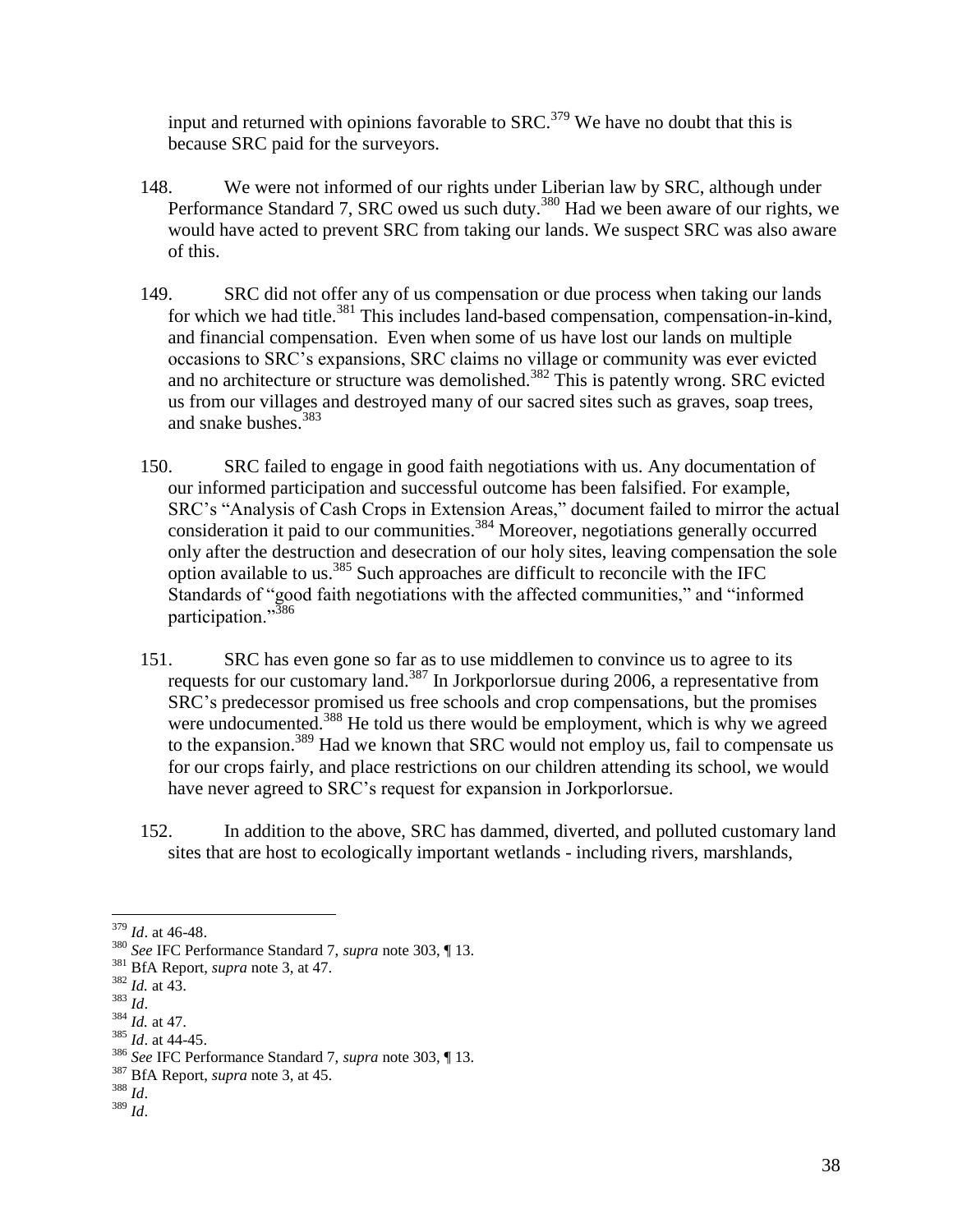swamps, streams, and creeks.<sup>390</sup> The swamps are a high conservation value area where we formerly obtained construction materials such as: straws for roofing; clay for daubing our homes; and vines, twines, round poles, and barks for construction.<sup>391</sup> These sites were also key sources for roots, bark, leaves, flowers, and stems used in our traditional medicine.<sup>392</sup> These lands have been almost completely lost to the rubber plantation without our consent.<sup>393</sup>

- 153. The wetlands were also an important source of nutrition.<sup>394</sup> We used these areas to grow vegetables and other food staples; we also collected fish, crabs, snails, crayfish, wild fruits, berries, palm oil, and beverages such as palm wines, to complement our local food basket<sup>395</sup> All of these are no more.
- 154. The Human Rights Committee provides guidance on the ICCPR and publishes General Comments. The most relevant general comment to Performance Standard 7 and the instant case is General Comment 23 (GC 23), the rights of minorities, which describes indigenous people's rights and the way their rights can be connected to use of their territory. This comment clarifies that we may use our land for traditional activities, and that we may engage in our religious ceremonies and culture.<sup>396</sup> However, with SRC's forced evictions, including the destruction of our heritage sites and farmlands, we can no longer use our lands for traditional activities.
- 155. Even the African Commission has ruled in favor of indigenous property rights. In *Malawi African Association and Others v. Mauritania*, the Commission ruled that confiscation of property and land from the tribes was a violation of their right to property.<sup>397</sup> In *African Court of Human and Peoples' Rights v. the Republic of Kenya*, the Ogiek people brought suit against Kenya. The Court began its examination of different factors when determining whether a population was indigenous with:

"The most salient feature of most indigenous populations is their strong attachment with nature, particularly, land and the natural environment. Their survival in a particular way depends on unhindered access to and use of their traditional land and the natural resources thereon."  $\frac{398}{2}$ 

156. Later in the case, the Court assessed the forced evictions of the natives, holding:

"That by expelling the Ogieks from their ancestral lands against their will, without prior consultation and without respecting the conditions of expulsion in the interest of public need, the Respondent violated their rights to land."<sup>399</sup>

<sup>390</sup> *See Yeabamah National Congress for Human Rights (Testimony and affidavit key complainants.)*

 $^{391}$  Id.

<sup>392</sup> Id.

<sup>393</sup> Id.

 $^{394}$  Id.

<sup>395</sup> Id.

<sup>396</sup> U.N. Hum. Rts. Comm'n, *CCPR General Comment No. 23: Article 27 (Rights of Minorities)*, U.N. Doc. CCPR/C/21/Rev.1/Add/5 ¶¶ 3.2, 7.

<sup>&</sup>lt;sup>397</sup> Nos. 54/91, 61/91, 98/93, 164/97 à 196/97 and 210/98 ¶ 128 (Af. Comm'n Hum. & Ppl's Rts. 2000).

<sup>398</sup> Ogiek Case, *supra* note [10,](#page-2-0) ¶ 109.

<sup>399</sup> *Id*. ¶ 131.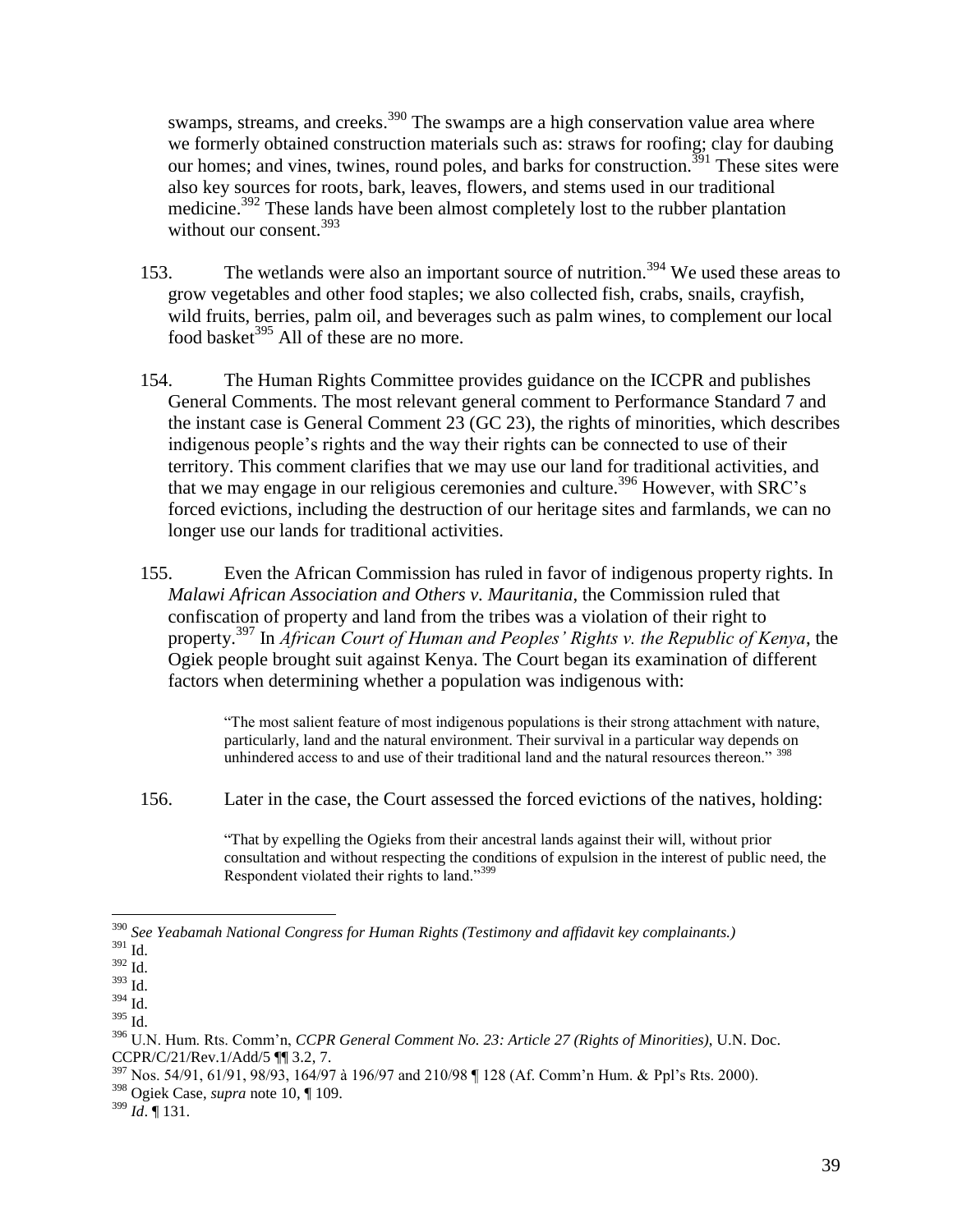157. SRC's eviction actions mirror the scenario laid forth in the above cited case. Culturally, we share a strong tie to our land, and we utilize it for our survival. When SRC forcibly removed us from our lands against our will, our rights to land were violated. Therefore, SRC violated our personal rights according to the standards of the African Commission.

158. Even more caselaw exists on the subject. For instance, regarding the right to culture and religion, in Centre for Minority Rights Development and Minority Rights Group v. Kenya, the African Commission made several stark findings:

> "The African Commission agrees that the Endorois consider themselves to be a distinct people, sharing a common history, culture and religion. The African Commission is satisfied that the Endorois are a "people", a status that entitles them to benefit from provisions of the African Charter that protect collective rights. The African Commission is of the view that the alleged violations of the African Charter are those that go to the heart of indigenous rights – the right to preserve one's identity through identification with ancestral lands."<sup>400</sup>

> "…This Commission is aware that religion is often linked to land, cultural beliefs and practices, and that freedom to worship and engage in such ceremonial acts is at the center of the freedom of religion…" "…continued dispossession and alienation from their ancestral land continues to threaten the cultural survival of the Endorois' way of life, a consequence which clearly tips the proportionality argument on the side of indigenous peoples under international law...."<sup>401</sup>

> "…By forcing the community to live on semi-arid lands without access to medicinal salt licks and other vital resources for the health of their livestock, the Respondent State have created a major threat to the Endorois pastoralist way of life. It is of the view that the very essence of the Endorois' right to culture has been denied, rendering the right, to all intents and purposes, illusory. Accordingly, the Respondent State is found to have violated."<sup>402</sup>

159. The African Commission's findings here are similar to the facts regarding our communities. We are a distinct people, who identify through our ancestral lands. Much of our religion is linked to our lands. SRC forced us to vacate our ancestral lands where we kept our graveyards, which are highly significant to us. SRC went so far as to fill our ancestral graves with dirt, knock over tombstones, and plant rubber trees over the graves of our family members.<sup>403</sup> SRC also forced us to live in undesirable locations, which are unsustainable for the myriad reasons which we have addressed previously in this document. Therefore, under the *Centre for Minority Rights Development and Minority Rights Group v. Kenya* framework, SRC denied our very right to culture, rendering it for all intents and purposes, illusory.

III. SRC Breached Performance Standard 8.

160. Performance Standard 8 serves "to protect cultural heritage from the adverse impacts of project activities and support its preservation, as well as to promote the

<sup>400</sup> See *Centre for Minority Rights Development and Minority Rights Group v. Kenya*, App. No. 276/03 ¶ 162 (Af. Comm. Hum. & Ppl's Rts. 2009).

 $401$  *Id.* 166.

 $^{402}$  *Id.*  $\sqrt{\ }$  251.

<sup>403</sup> *See* BfA Report, *supra* not[e 3,](#page-0-0) at 43.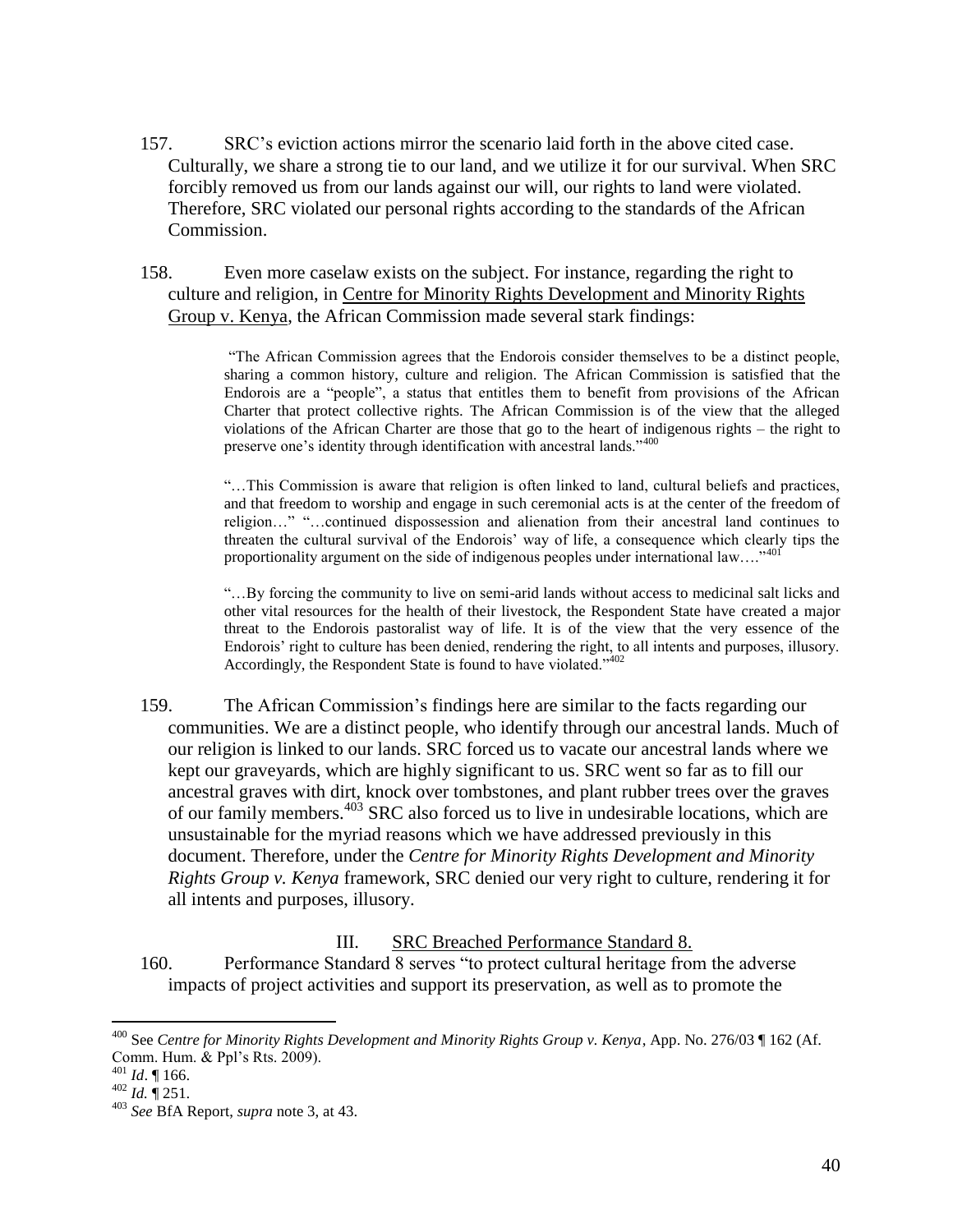equitable sharing of benefits from the use of cultural heritage in business activities."<sup>404</sup> Cultural heritage is defined as sites with historic, cultural, and religious values, as well as natural environmental features that embody cultural values, such as sacred groves.<sup>405</sup> To maintain compliance with Performance Standard 8, SRC was required to protect cultural heritage in its project design and execution.<sup>406</sup> Such protections include:

#### <span id="page-40-0"></span>*Internationally Recognized Practices.*

161. SRC was required to comply with Liberian law to protect our cultural heritage.<sup>407</sup> It was IFC's duty to ensure that its client, SRC protect and support our cultural heritage by undertaking internationally recognized practices for the protection, field-based study, and documentation of cultural heritage. $408$  In order to maintain compliance with Performance Standard 8, IFC should have ensured that its client, SRC, retained qualified and experienced experts to assist in the drafting of an Assessment contemplating how best to protect our cultural heritage. <sup>409</sup> These actions never occurred, and as a result, we suffered during the SRC project implementation, which was not in compliance with internationally recognized practices. These international practices are addressed throughout this complaint.

### *Chance Find Procedures.*

162. IFC did not ensure that it client, SRC, took responsibility for siting and designing its operation in a manner to avoid significant damage to our cultural heritage.<sup>410</sup> This did not occur. Performance Standard 8 required the SRC to implement chance find procedures established through its Social and Environmental Assessment.<sup>411</sup> If found, SRC was to not disturb any chance finds further until an assessment by a competent specialist was made and actions consistent with the requirements of Performance Standard 8 were identified.<sup>412</sup> As far as we are aware, SRC enacted no chance find procedures, nor did IFC attempt to require them to do so.

#### *Consultation.*

163. When:

"a project may affect [our] cultural heritage… [consultation with our] communities… who use the cultural heritage for long-standing cultural purposes to identify cultural heritage of importance, and to incorporate into…[SRC's] decision-making process the views of [our] communities on such cultural heritage. Consultation will also involve the relevant national or local regulatory agencies entrusted with  $[such]$ ... heritage."<sup>413</sup>

<sup>404</sup> IFC, *Performance Standard 8: Cultural Heritage*, Objectives (2006)

<sup>405</sup> *Id*. ¶ 3.

<sup>406</sup> *Id*. ¶ 4.

<sup>407</sup> *Id*.

<sup>408</sup> *Id*.

<sup>409</sup> *Id*.

<sup>410</sup> *See id.* ¶ 5. <sup>411</sup> *Id*.

 $412$   $\frac{1}{6}$ .

<sup>413</sup> *Id*. ¶ 6.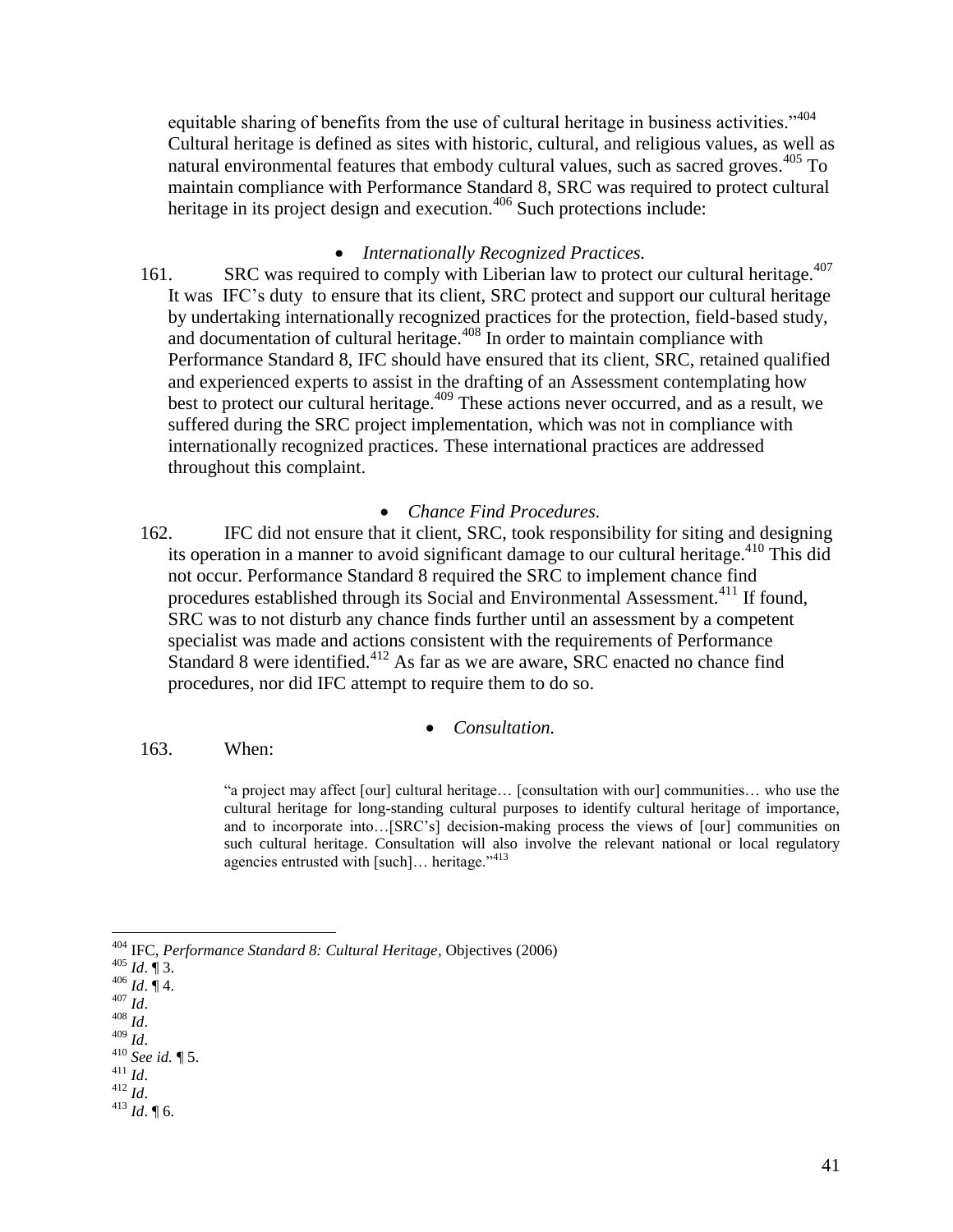In reality, SRC did not consult our communities before they destroyed our cultural heritage sites. Rather, SRC unilaterally conducted its business with blatant disregard for the traditions and cultural attachments of our people. For example, in the case of Garjay Town, SRC handpicked an individual to pay off rather than engaging the community on how to handle cultural dislocation properly. SRC also failed to involve the relevant governmental agencies, because if it had, it would have learned that our lands were protected by encumbrances and deeds.

### *Removal of Cultural Heritage.*

164. According to Performance Standard 8, preservation is the best method to protect most cultural heritage, and SRC was not to remove cultural heritage unless: <sup>414</sup>

- i. There are no technically or financially feasible alternatives to removal.<sup>415</sup>
- ii. The overall benefits of the project outweigh the anticipated cultural heritage loss from removal.<sup>416</sup>
- iii. Any removal of cultural heritage is conducted by the best available technique. $417$

SRC did not remove our cultural heritage, it destroyed it.

### *Critical Cultural Heritage.*

- 165. Standards required that SRC not to significantly alter, damage, or remove any of our critical cultural heritage.<sup>418</sup> These sites include internationally recognized and/or legally protected cultural sites that are used or have been used in living memory.<sup>419</sup> Our cultural sites are critical because we have consistently used them longer than Liberia has been a country, and the sites are an integral part of how we identify as a culture and live our lives. Examples of critical cultural heritage include our traditional snake bushes, sacred rivers, ritual lands and forests, and ancestral graves. Our snake bushes were destroyed in four towns.<sup>420</sup> In Lanco and Gorbor, SRC destroyed our graves; in Garjay, the graves, albeit unharmed, were surrounded by the plantation, rendering them devoid of spirituality.<sup>421</sup> Our sacred forest near Garjay was also physically unharmed, but its sacredness has been compromised due to the encirclement by the plantation and people entering it.<sup>422</sup> SRC also destroyed our traditional landmarks that we used as boundary markings for our communities.<sup>423</sup>
- 166. In addition to the facts stated above, SRC dammed, diverted, and polluted customary land sites hosting ecologically important wetlands - including rivers, marshlands, swamps, streams, and creeks.<sup>424</sup> The swamps are a high conservation value

- $416$  *Id.*  $^{417}$  *Id.*
- 

<sup>421</sup> *Id*.

<sup>423</sup> *Id*. at 42..

 $\overline{a}$  $^{414}$  *Id*. ¶ 7.

<sup>415</sup> *Id*.

<sup>418</sup> *Id*. ¶ 9. <sup>419</sup> *Id*. ¶ 8.

<sup>420</sup> *See* BfA Report, *supra* not[e 3,](#page-0-0) at 43.

<sup>422</sup> *Id*. at 43-44.

 $424$  Id. at p.59.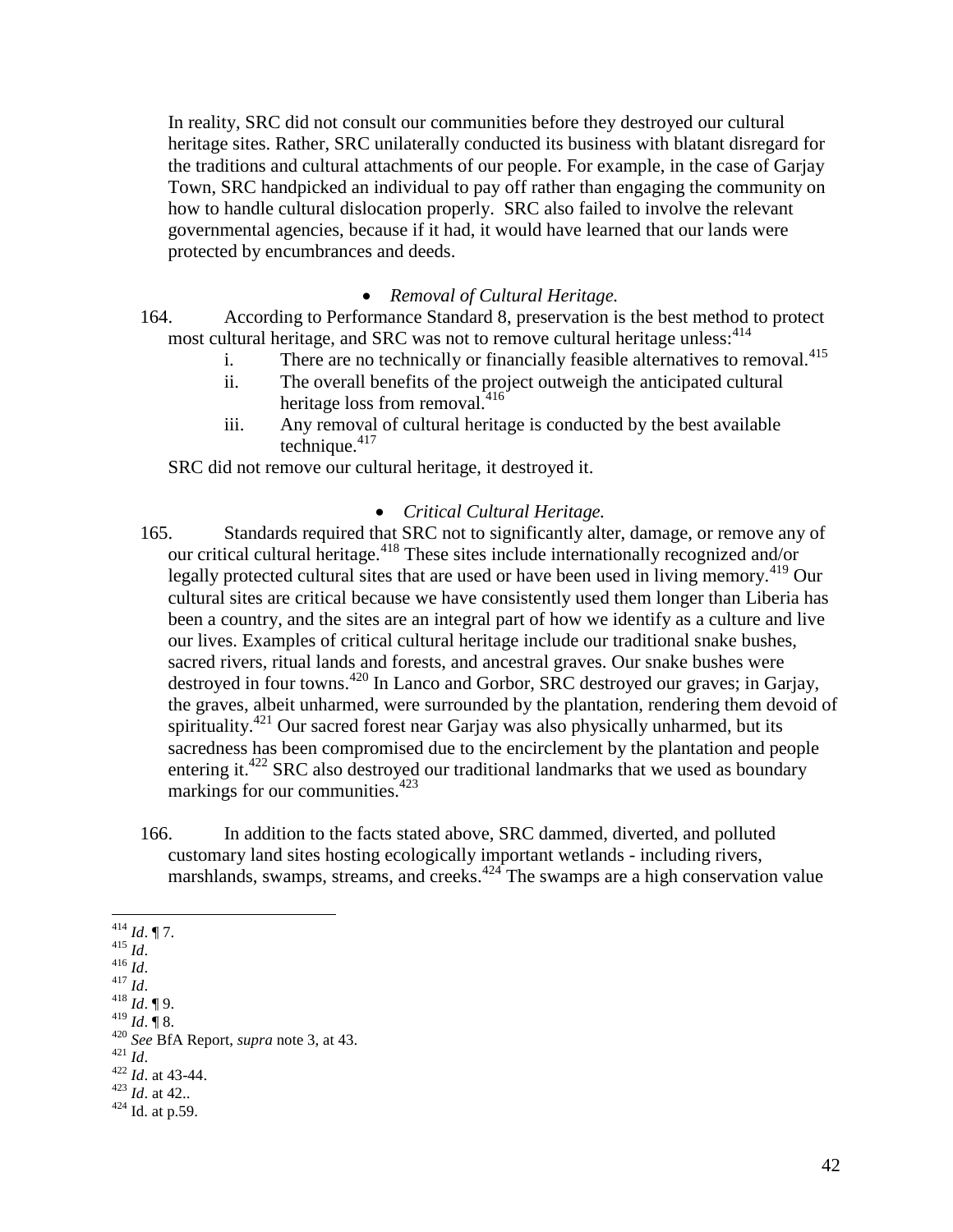area where we formerly were able to obtain construction materials such as: straw for roofing; clay for daubing our homes; and vines, twines, round poles, and bark for construction.<sup>425</sup> These sites were also key sources for roots, bark, leaves, flowers, and stems used for traditional medicine,<sup>426</sup> and thus should be considered critical cultural heritage. These lands have been almost completely lost to the rubber plantation without our consent.

- 167. The wetlands were also an important source of nutrition. We used these areas to grow vegetables and other food staples, and were able to collect fish, crabs, snails, crayfish, wild fruits, berries, palm oil, and beverages such as palm wines, to complement our local food basket. <sup>427</sup> Due to their high importance in our traditional lifestyle, the wetlands should have also been considered critical cultural heritage, and SRC should have made efforts to protect them. These lands are no more.
- 168. Traditionally, our communities obtained water from natural sources such as swamps, streams, and creeks.<sup>428</sup> During SRC's expansion, our creeks were compromised.<sup>429</sup> This occurred through both pollution from agrichemicals, and destruction by SRC.<sup>430</sup> The pollution and destruction of our dams is very problematic because much of our culture depends upon clean water sources either for fishing, drinking, or bathing. $431$
- 169. SRC was required to consult us prior to the destruction of the previously mentioned critical cultural heritage, to engage in good faith negotiations with our community, and to document successful outcomes.<sup>432</sup> However, SRC only consulted us after the destruction of the critical cultural heritage, if at all.<sup>433</sup> Furthermore, critical cultural heritage impacts are only permissible under Performance Standard 8, if appropriately mitigated... [by our] informed participation."<sup>434</sup> Again, because we were not consulted prior to such wanton destruction, SRC's obliteration of our cultural heritage was impermissible under Performance Standard 8.
- 170. In a similar vein, the UNDRIP Article 25, grants protections to our rights in order to strengthen our "distinctive spiritual relationship" with our lands, and to uphold our "responsibilities to future generations in this regard,"<sup>435</sup> By forcibly evicting us from our lands, SRC violated the UNDRIP because we involuntarily forfeited our right to maintain and pass our lands through any such generational transfer.

- <sup>430</sup> *Id*.
- <sup>431</sup> *Id*. at 66.

 $\overline{a}$  $425$  Id.

<sup>426</sup> Id.

 $^{427}$  Id.

<sup>428</sup> BfA Report, *supra* note [3,](#page-0-0) at 66.

<sup>429</sup> *Id*. at 66-68.

<sup>432</sup> *See* IFC Performance Standard 8, *supra* note [404,](#page-40-0) ¶¶ 6, 11.

<sup>433</sup> *See, e.g.,* BfA Report, *supra* note [3,](#page-0-0) at 44-45.

<sup>434</sup> *See* IFC Performance Standard 8, *supra* note [404,](#page-40-0) ¶ 9..

<sup>435</sup> UNDRIP, *supra* note [42,](#page-6-0) art. 25.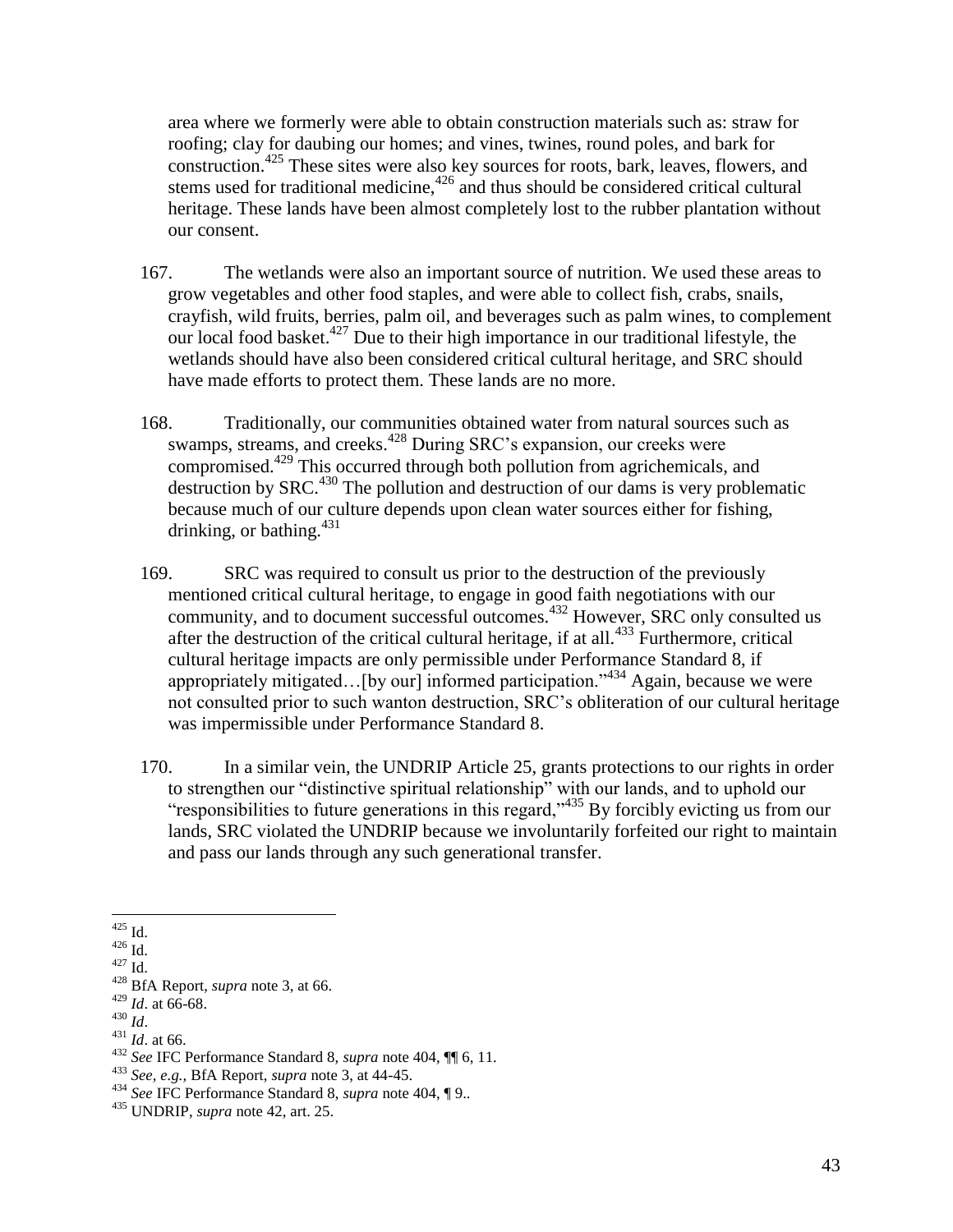- 171. When SRC destroyed our traditional grave sites during its expansion, it breached Article 8 of the UNDRIP. Article 8 protects communities such as ours from destruction of culture, which occurred when SRC took our lands containing our sacred sites. Additionally, Article 11.1 of the UNDRIP protects our rights to practice our culture and customs.<sup>436</sup> Our snake bushes, sacred forests, and other cultural sites, such as our soap trees and graves, are therefore protected by Article 11.1. SRC's destruction of the forests and water sources containing our traditional healing herbs render us unable to practice our traditional medicine, which is protected by Article 24.1 of the UNDRIP. <sup>437</sup> Therefore, SRC's destruction of lands in Margibi and Bong Counties violate the UNDRIP.
- 172. Additionally, the right to practice religion is enshrined in Article 8 of the African Charter, which states: "freedom of conscience, the profession and free practice of religion shall be guaranteed. No one may, subject to law and order, be submitted to measures restricting the exercise of these freedoms." SRC restricts our free practice of religion. We lost our ability to freely practice our religion when SRC destroyed our religious and heritage sites. Furthermore, we are unable to honor our dead now that SRC has filled their graves with dirt and planted rubber bushes over their remains, showing gross disrespect to our ancestors. Our snake bushes are no more, and even our forest near Garjay has lost its sacredness.<sup>438</sup>
- 173. According to the African Charter, we have a right to culture. The Charter states:

"Every individual may freely take part in the cultural life of his community… The promotion and protection of morals and traditional values recognized by the community shall be the duty of the State."<sup>439</sup>

Since SRC has expanded upon our lands we have been unable to freely take part in the cultural life of our community. Our communities have been forced to migrate without their consent. With the loss of our traditional lands and way of life, we can no longer teach our young people the values of our community.

174. Insofar as domestic environmental Liberian law is concerned, the Environmental Protection and Management Law of Liberia states its goal is to, "ensure respect, preservation, promotion, and proper management of the historic, cultural, spiritual and future generations."<sup>440</sup> SRC destroyed our burial grounds and other spiritual heritage sites during its expansion and committed atrocities against the environment such as polluting the water, using toxic chemicals, and destroying trees. These examples rise to the level of failing to preserve cultural, spiritual, and historic sites for our future generations. The law also provides a remedial provision as follows: "any person [may] assert their right to a clean and healthy environment."<sup>441</sup> SRC contaminated our water sources and burned the

<sup>436</sup> *Id*. art. 11.1.

<sup>437</sup> *Id*. art. 24.1.

<sup>438</sup> *See* BfA Report, *supra* not[e 3,](#page-0-0) at 43-44.

<sup>439</sup> African Charter, *supra* note [319,](#page-29-0) art. 17(2) & (3).

<sup>440</sup> Environmental Protection and Management Law, § 4.2.e (2002) (Lib.).

<sup>441</sup> *Id.* § 5.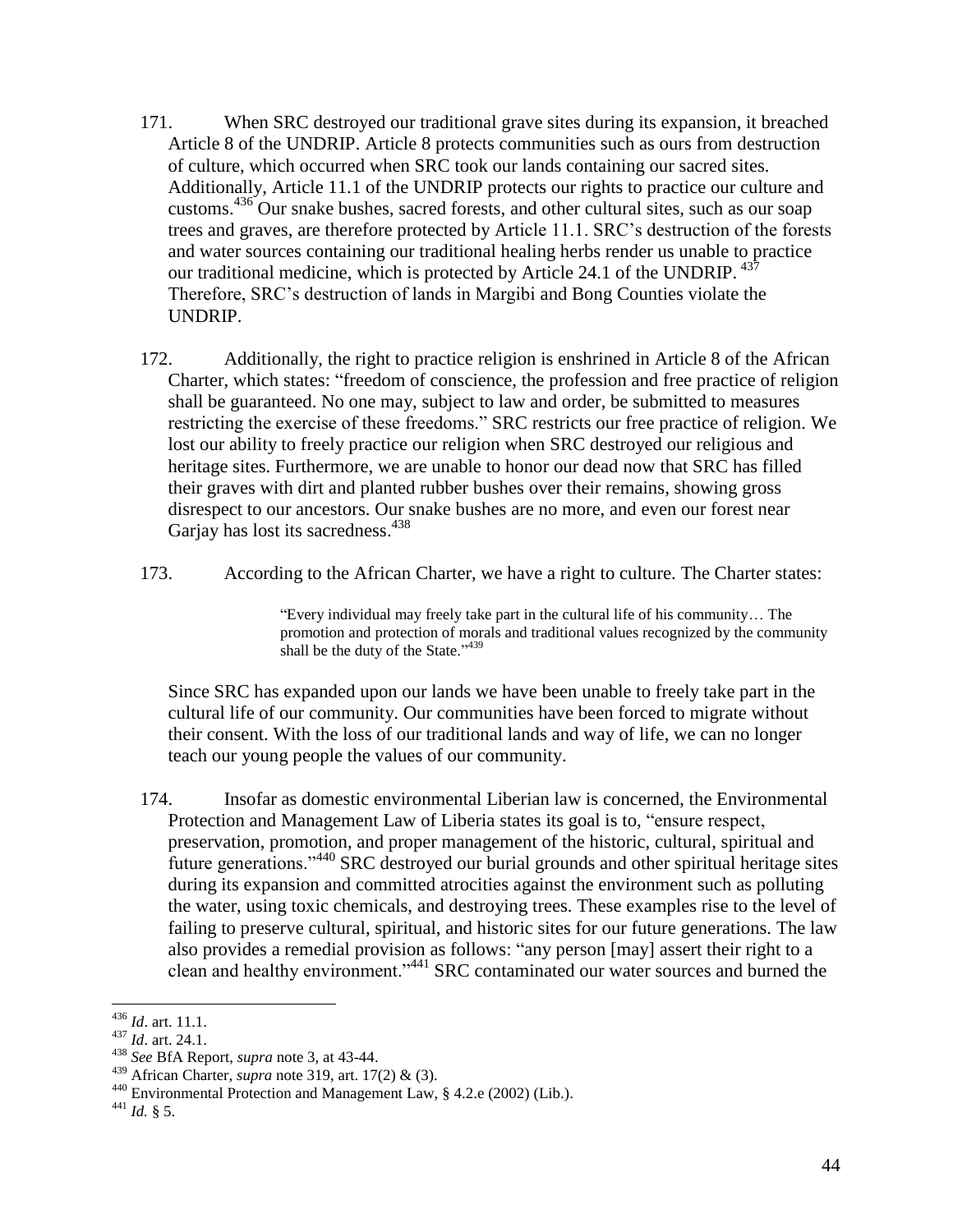bush without our permission. We are asserting our right to a clean and healthy environment.

### <span id="page-44-0"></span>IV. SRC 's Land Grabs and Forced Evictions Violated Performance Standard 3; Pollution Prevention and Abatement.

175. IFC Performance Standard 3's objective is to:

. . . Avoid or minimize adverse impacts on human health and the environment by avoiding or minimizing pollution from project activities, [and] to promote the reduction of emission that contribute to climate change. $442$ 

During the lifecycle of SRC's project, SRC is required to:

. . . consider ambient conditions and apply pollution prevention and control technologies and practices that are best suited, or where avoidance is not feasible, minimize or reduce adverse impacts on human health and the environment while remaining technically and financially feasible.  $\ldots$   $\lceil . \rceil^{443}$ 

- 176. "Pollution," is defined under Performance Standard 3 as "hazardous and nonhazardous pollutants in sold, liquid, or gaseous form, as well as odors, noise, vibration, radiation, electromagnetics, and light."<sup>444</sup> Pursuant to Performance Standard 3, SRC was also required to take measures in the following areas:
	- *Pollution Prevention, Resource Conservation, and Energy Efficien*cy.
- 177. SRC is responsible for avoiding the release of pollutants, and when such avoidance is not feasible, to minimize or control the intensity of their release.<sup>445</sup> Such responsibility is applicable to the release of pollutants due to routine, non-routine, or accidental circumstances with the potential for local and regional impacts.<sup>446</sup> SRC routinely sprays agrichemicals on and around its plantation.<sup> $447$ </sup> These sprays harm the local environments.<sup>448</sup> SRC has failed to avoid the release of these agrichemicals into the local water supplies and grass.

# *Ambient Considerations*.

178. In addressing adverse project impacts on existing ambient considerations (such as air, surface and groundwater, and soils), SRC is required to consider factors including: the finite assimilative capacity of the environment, existing and future land use, existing ambient conditions, its proximity to ecologically sensitive or protected areas, and the potential for cumulative impacts with uncertain and irreversible consequences.<sup>449</sup> According to its Environmental and Social Assessment, SRC did consider many factors,

<sup>442</sup> IFC, *Performance Standard 3: Pollution Prevention and Abatement*, Objectives (2006).

<sup>443</sup> *Id*. ¶ 3.

 $^{444}$  *Id.*  $\parallel$  1 fn. 1.

<sup>445</sup> *Id.* ¶ 4.

<sup>446</sup> *Id.*

<sup>447</sup> *See, e.g.*, SRC ESIA, *supra* note [134,](#page-12-0) at 118; BfA Report, *supra* note [3,](#page-0-0) at 67.

<sup>448</sup> BfA Report, *supra* note [3,](#page-0-0) at 67.

<sup>449</sup> IFC Performance Standard 3, *supra* note [442,](#page-44-0) ¶ 9.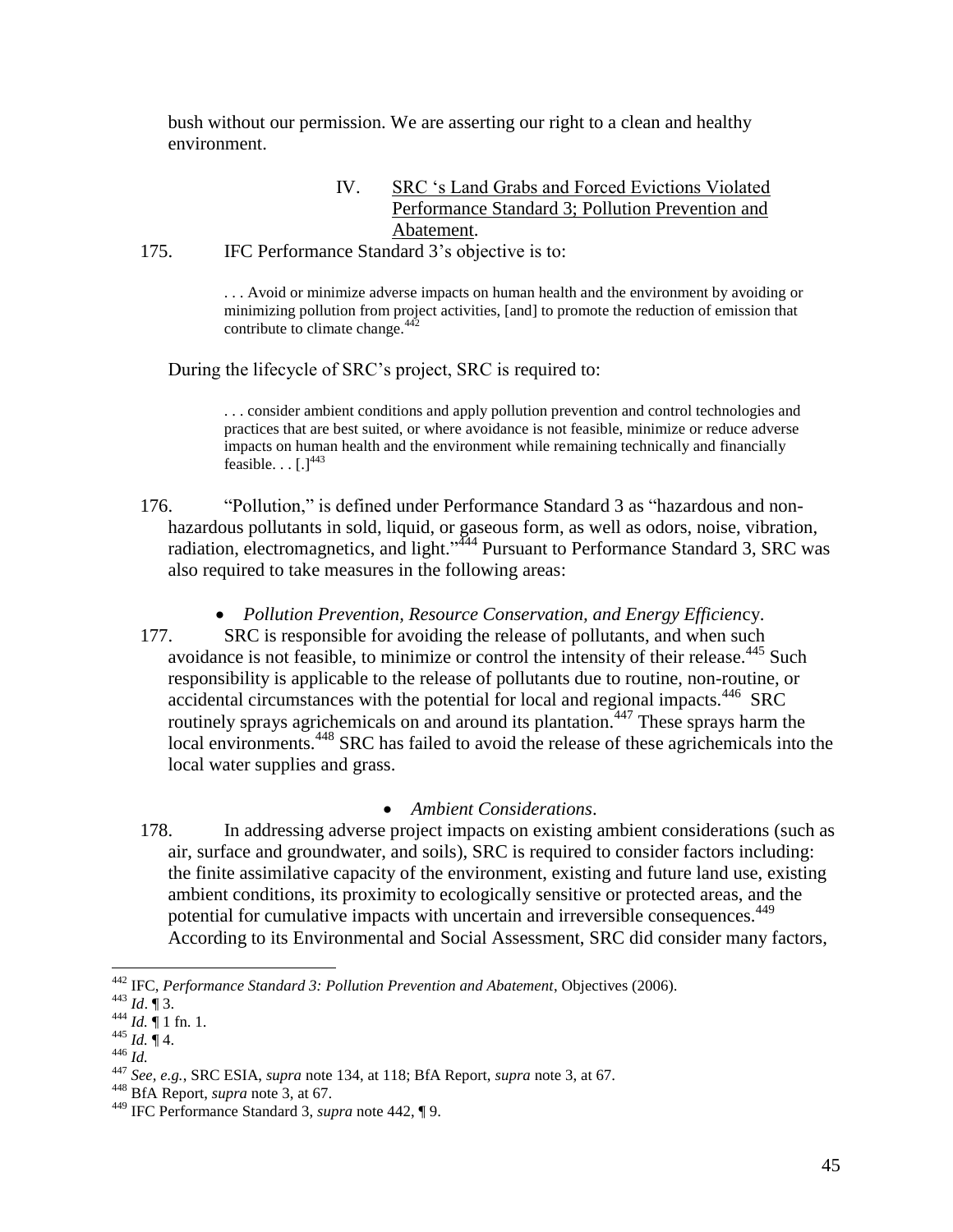such as air pollution controls, water pollution controls, mitigation of human impacts from agrochemicals, mitigation of air emissions/ odors, and soil preservation practices.<sup>450</sup>

- 179. Therefore it is curious that, not only do we witness workers washing the chemical spraying equipment in water upstream, we even witness workers rinsing the chemical tank from the nursery in our waterways.<sup>451</sup> As a result, the fish die.<sup>452</sup> If we drink or bathe in the water, our skin breaks out with rashes, and our eyes and noses become irritated.<sup>453</sup> Rather than try to mitigate such exposures, SRC instead blames us for our health problems, citing lack of hygiene.<sup>454</sup> Sometimes SRC even tries to blame E.coli, which is not likely given the particularity of these circumstances. $455$
- 180. In Gorbor and Jorkporlorsue, SRC does not inform us of the sprayings, but we witness it or notice its smell.<sup>456</sup> We have noticed workers on the planation spray with hand pumps.<sup>457</sup> We have even written to SRC to complain, with no result.<sup>458</sup> The sprays occur once or twice a month, and we can feel the effects for several days following such sprayings. 459

### *Pesticide Use.*

- 181. "When pest management activities include pesticides, the [IFC] client is to select pesticides that are low in human toxicity, known to be effective against the target species, and have minimal effects on non-target species and the environment."<sup>460</sup> Furthermore, "the section [of pesticides] will be based on whether the pesticides are packaged in safe containers, are clearly labeled for sale and proper use, and have been manufactured by an entity currently licensed by relevant regulatory agencies."<sup>461</sup> SRC has admitted to using fungicides, insecticides, and herbicides.<sup>462</sup> As indicated above, these include 2,4-D, Glyphosate, Mancozeb, Paraquat, and Gramoxone, <sup>463</sup> which are associated with eye or skin irritation and coughing. $4^{64}$  These are similar to the symptoms we have complained of . 465
- 182. We fear that our drinking water is likely to have been affected by these chemicals. As indicated above, even SRC's ESIA confirms that "excessive use of these chemicals linked to erosion" will lead to significant contamination of water bodies."<sup>466</sup> We have

- <sup>452</sup> *Id.* at 67.
- $453$  *Id.* at 68.
- <sup>454</sup> *Id*.

 $\overline{a}$ 

- $455$   $\frac{1}{1}$ .
- <sup>456</sup> *Id*. at 67.
- <sup>457</sup> *Id*. <sup>458</sup> *Id*.
- 

<sup>461</sup> *Id*.

<sup>450</sup> *See* SRC ESIA, *supra* note [134.](#page-12-0)

<sup>451</sup> BfA Report, *supra* note [3,](#page-0-0) at 67-68.

<sup>459</sup> *Id*. at 67-68.

<sup>460</sup> IFC Performance Standard 3, *supra* note [442,](#page-44-0) ¶ 13.

<sup>462</sup> *See, e.g.*, SRC ESIA, *supra* note [134,](#page-12-0) at 118; BfA Report, *supra* note [3,](#page-0-0) at 67.

<sup>463</sup> *See supra* at 14.

<sup>464</sup> *See id.* & fns. 142 & 143.

<sup>465</sup> BfA Report, *supra* note [3,](#page-0-0) at 67-68.

<sup>466</sup> *See* SRC ESIA, *supra* note [134,](#page-12-0) at 118.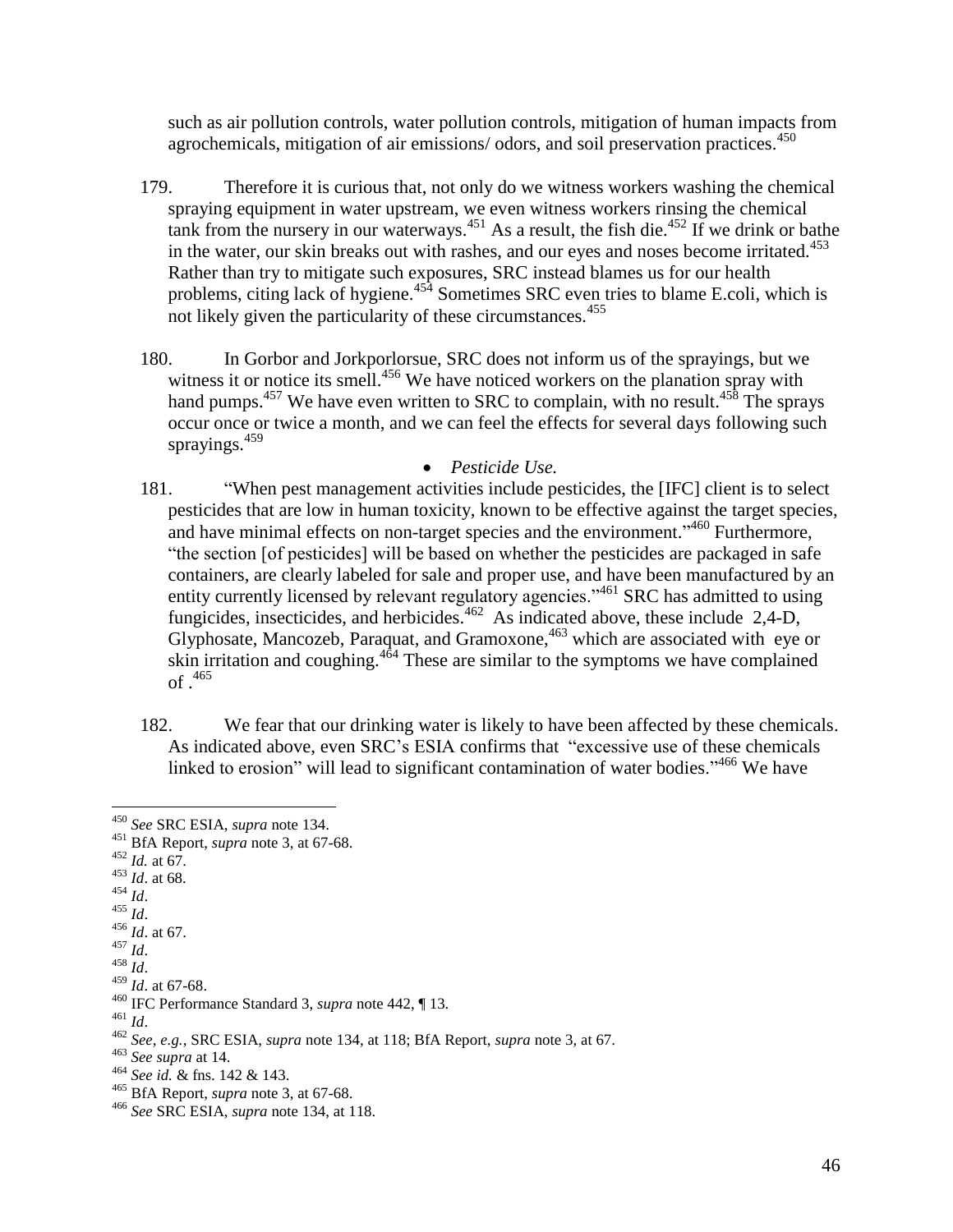also noticed such changes on our water.<sup>467</sup> For example after spraying, the nearby water turns red and has a particular smell.<sup>468</sup> There are also molds and dead fishes,  $469$  and the grass turns yellow and then dies.<sup>470</sup>

- 183. Under Performance Standard 3, SRC is mandated to handle, store, apply, and dispose of waste in accordance with the Food and Agriculture Organization's International Code of Conduct on the Distribution and Use of Pesticides or other good industry practice.<sup>471</sup> In its Environmental and Social Impact Assessment, SRC does outline some practices for waste disposal. <sup>472</sup> However, we cannot reconcile best practices on paper with harmful practices such as workers washing the spraying equipment in water upstream, and workers wiping the nursery chemical tank in the water.<sup>473</sup>
- 184. Furthermore, SRC should not be using highly hazardous pesticides because it is extremely likely that such chemicals will not be disposed of properly. The herbicide Glyphosate and the fungicide,Mancozeb are both classified as highly hazardous pesticides.<sup>474</sup> The pollution of our water is proof SRC does not dispose of the highly hazardous chemicals properly.
- 185. The African Charter protects our right to a satisfactory environment favorable to our development: "All peoples shall have the right to a general satisfactory environment favorable to their development."<sup>475</sup> In the aftermath of  $\overline{S}RC$ 's land grabs, pollution, and crop destruction, the environment is anything but satisfactory to an environment favorable to our development. Rampant pesticide use and the pollution of our local landscapes and water sources have destroyed our land to the extent that we can no longer utilize it to further our development.
- 186. Additionally, in *SERAP v. Nigeria*, the ECOWAS Court of Justice has addressed the issue of environmental abuses and the human rights impacts arising from such abuse. The Court, citing to an International Court of Justice Advisory Opinion, held that "The environment is essential to every human being. The quality of human life depends on the quality of the environment."<sup>476</sup> In the *SERAP* case, Nigeria was accused of allowing oil exploration and production to destroy the forest and the fauna that depended on it, and to pollute water supplies that were used for fishing, drinking, and other domestic purposes.<sup>477</sup> The Court found that Nigeria was responsible for breaching Article 24 of the African Charter.<sup>478</sup>

<sup>467</sup> BfA Report, *supra* note [3,](#page-0-0) at 67-68.

<sup>468</sup> *Id*. at 67.

<sup>469</sup> *Id*.

 $470$   $\overline{Id}$ .

<sup>471</sup> IFC Performance Standard 3, *supra* note [442,](#page-44-0) ¶ 14.

<sup>472</sup> *See* SRC ESIA, *supra* note [134,](#page-12-0) at 219-22, 226-28.

<sup>473</sup> BfA Report, *supra* note [3,](#page-0-0) at 67-68.

<sup>474</sup> *See* PAN List, *supra* not[e 137,](#page-13-0) at 24, 34, 35.

<sup>475</sup> African Charter, *supra* note [319,](#page-29-0) art. 24.

<sup>476</sup> *SERAP v. Federal Republic of Nigeria*, No. ECW/CCJ/APP/08/09, Judgement ¶ 100 (ECOWAS 2012).

<sup>477</sup> *Id*. ¶¶ 64-72.

<sup>478</sup> *Id.* ¶¶ 101, 111.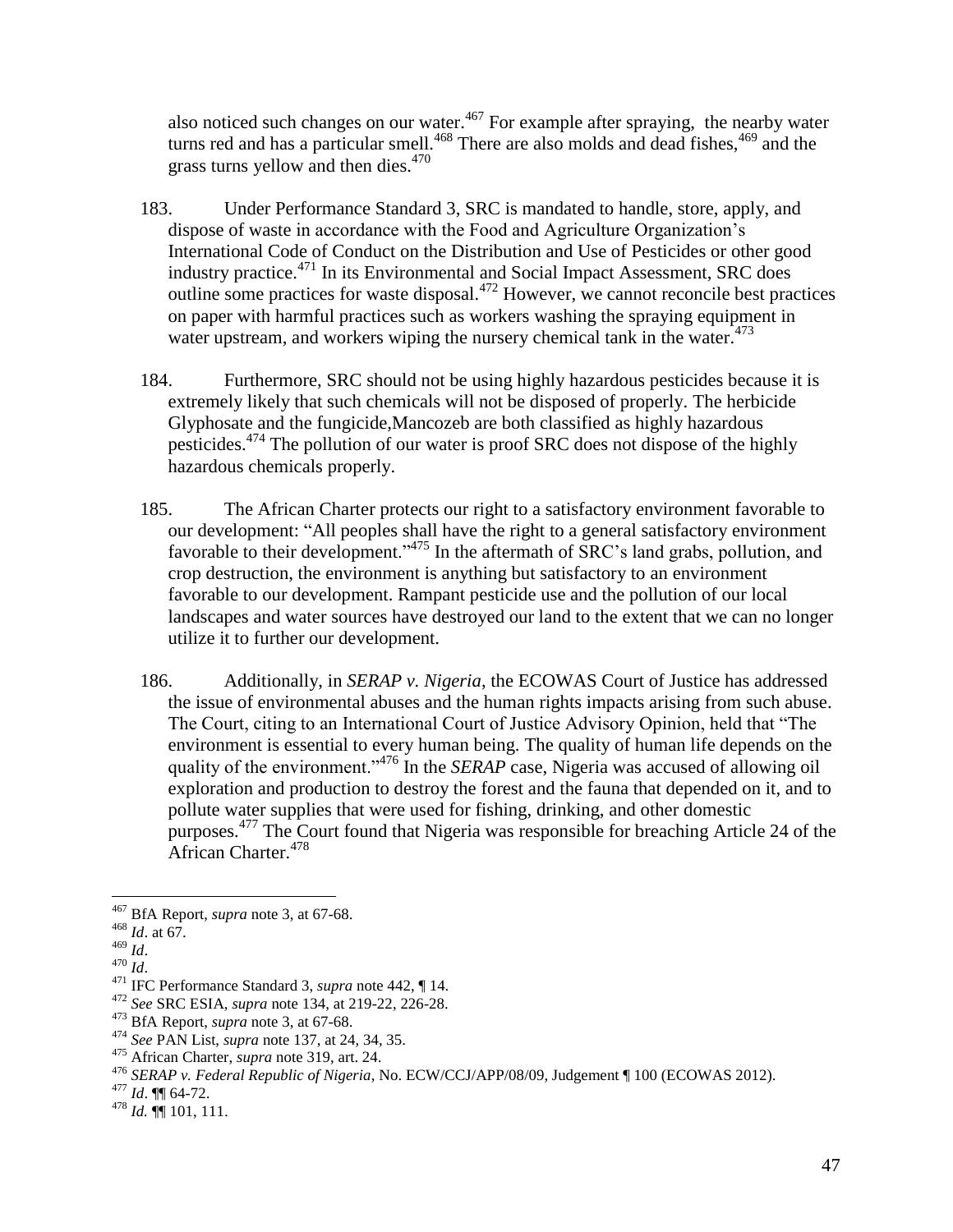- 187. Factually, the above-mentioned ECOWAS case shares similarities to the facts at hand in our situation. SRC polluted water supplies used for fishing, drinking, and other domestic purposes through its use of agrochemicals. As a result, we now suffer from lack of adequate education, healthcare, food, and a clean environment due to the SRC's operations upon our lands. SRC has breached our right to a satisfactory environment, in addition to the values enshrined in IFC Performance Standard 3.
- ii. Gender and Sexual Based Violence. 188. The fact that heinous sexual abuse and harassment occurs on SRC's plantation, perpetuated by both the contractor heads and security personnel, is deeply troubling.  $479$ Furthermore, sexual harassment perpetrated by SRC's security force is in contravention of Performance Standard 4. Such actions are categorically unacceptable.
	- V. SRC's Gender and Sexual Based-Violence Violated Performance Standard 4; Community Health, Safety and Security.
- 189. Under Performance Standard 4, SRC is mandated to train its contracted security forces in appropriate conduct toward workers and the local community, and require them to act within the applicable law.<sup>480</sup> SRC is also required to, "investigate credible" allegations of unlawful or abusive acts of security personnel, take action to prevent recurrence, and report unlawful and abusive acts to public authorities when appropriate."<sup>481</sup> SRC has completely failed our women. SRC has not acted upon any accusations that its security contractors have committed sexually-based violence.
- 190. We find it unfathomable that SRC might consider its security guards, who humiliate our women at night, by aiming flashlights at them as they attempt to use the toilet, <sup>482</sup> to be "trained in appropriate conduct." Such behavior is abhorrent. Even more egregious, however, is that members of SRC's security force regularly threaten to rape our women and have carried out such threats on such a frequent basis that our women believe that they will be raped if they travel later than six at night.<sup>483</sup>
- 191. This behavior is not only inappropriate towards women, it is illegal. Moreover, SRC has not investigated our credible accusations of unlawful and abusive acts against our women.<sup>484</sup> Rather than take action to prevent recurrence and report its security guards' unlawful and abusive acts to the public authorities, SRC instead choses to deny our accusations of gender-based violence committed by its security force.<sup>485</sup>

<sup>479</sup> BfA Report, *supra* note [3,](#page-0-0) at 69-70.

<sup>480</sup> IFC Performance Standard 4, *supra* note [363,](#page-34-0) ¶ 13.

<sup>481</sup> *Id*. ¶ 15.

<sup>482</sup> BfA Report, *supra* note [3,](#page-0-0) at 62.

<sup>483</sup> *Id.* at 70.

<sup>484</sup> *Id.*at 70-71.

<sup>485</sup> *Id*.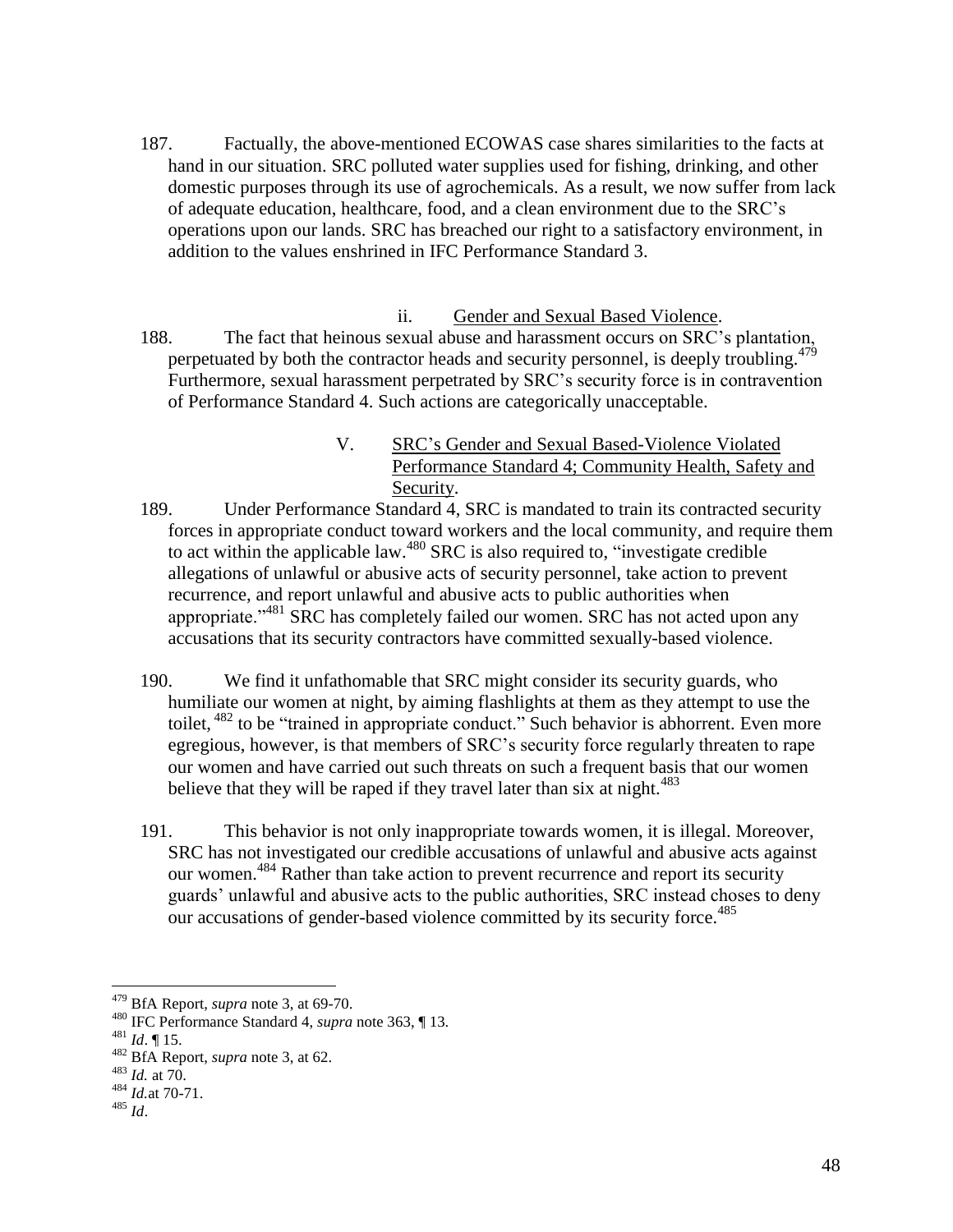- VI. SRC's Gender and Sexual Based-Violence Violence Violated Performance Standard 2; Labor and Working Conditions.
- 192. As mandated in Performance Standard 2, "non-employee workers" refers to contract workers either directly contracted by SRC or sub-contracted through contractor heads.<sup>486</sup> 'Non-employee workers must perform work directly related to SRC's services for a substantial duration.<sup>487</sup> Regardless, our women who have been contracted to work on SRC's plantation are supposed to be protected by several conditions under Performance Standard 2. These include:

### *Human Resources Policy*.

193. SRC was mandated to adopt a human resources policy that explains to the workforce its approach to managing employees in clear and understandable language.<sup>488</sup> The human resource policy also serves as documentation to provide employees their rights under the law, and SRC is supposed to explain the policy and make it accessible to employees upon employment.<sup>489</sup> It is ludicrous to believe that SRC's human resources policy contains provisions allowing for contractor heads to harass and assault women in the plantation.

# *Working Conditions and Terms of Employment.*

194. SRC is obligated under Performance Standard 2 to provide reasonable working conditions and terms of employment that, at a minimum, comply with national law. $490$ But as we have shown, SRC's working conditions are abusive and exploitative, especially for women. When contractor heads demand sex from women before hiring or paying them for jobs already completed, such actions violate Performance Standard 2.

# *Non-Discrimination and Equal Opportunity.*

195. SRC is prohibited from making employment decisions on the basis of personal characteristics unrelated to inherent job requirements.<sup>491</sup> SRC is forbidden from discrimination with respect to recruitment and hiring, compensation, terms of employment, or termination of employment.<sup>492</sup> However, every time a contractor head denies a woman a position at SRC due to her failure to submit to his request for sex, Performance Standard 2 is violated. Refusing to pay our women, or firing them because they decline the sexual advances of their superiors, breaches this Performance Standard.

# *Grievance Mechanism.*

196. A grievance mechanism must be provided for workers to raise reasonable workplace concerns.<sup>493</sup> Under such a mechanism, SRC must address such concerns

- <sup>488</sup> *Id*. ¶ 6.
- <sup>489</sup> *Id*.
- <sup>490</sup> *Id*. ¶ 8. <sup>491</sup> *Id*. ¶ 11.
- $492$  Id.
- <sup>493</sup> *Id*. ¶ 13.

<sup>486</sup> IFC Performance Standard 2, *supra* note [363,](#page-34-0) ¶ 17.

<sup>487</sup> *Id*.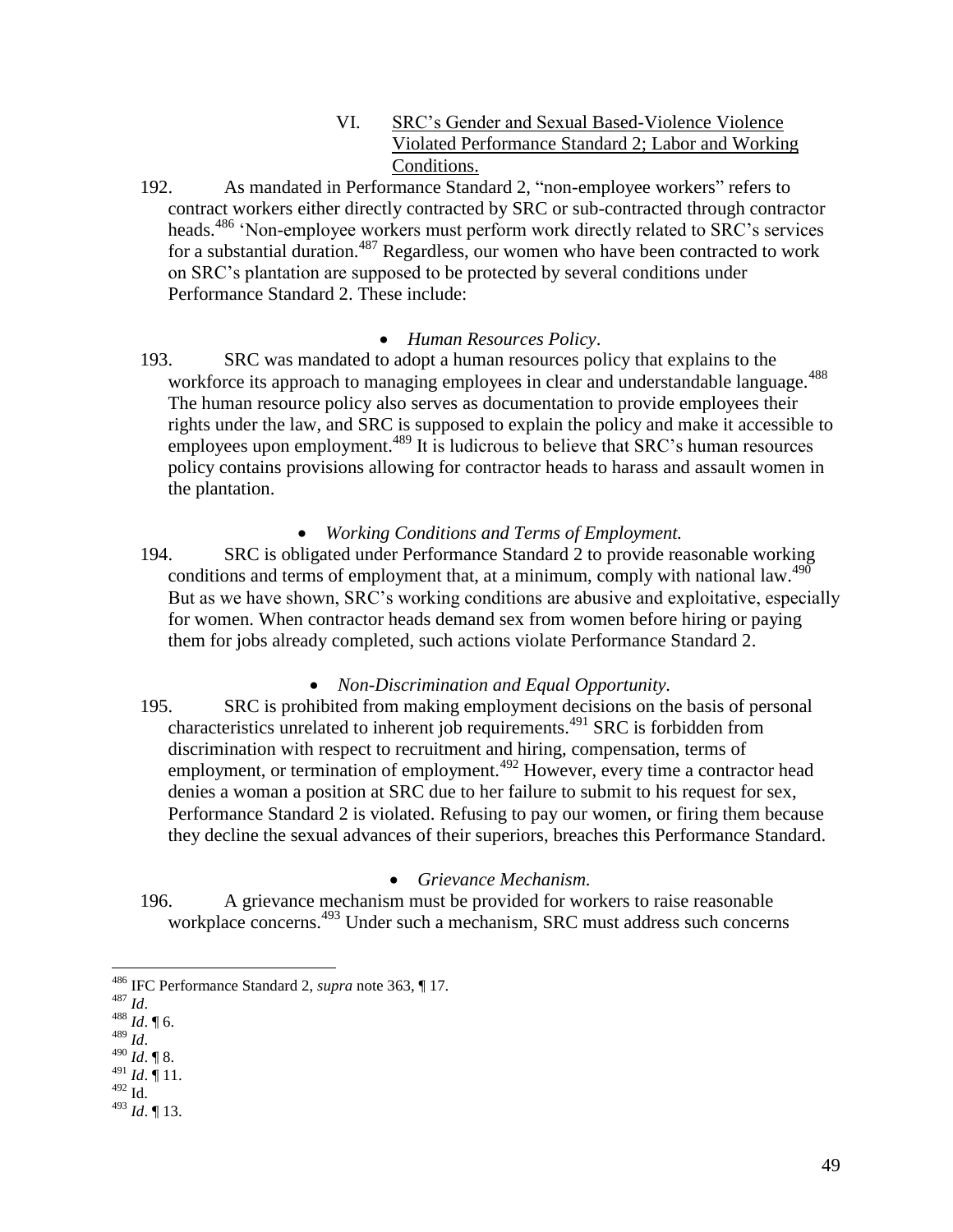promptly.<sup>494</sup> However, in practice, our women often receive no redress from SRC following a sexual abuse.<sup>495</sup> SRC denies such incidents even occur.<sup>496</sup> Our women have suffered, and continue to suffer, sexual abuse at the hands of SRC's staff with no ability to seek redress from their abusers.

- iii. Employment Conditions and Labor Rights Violations. 197. Drawing upon international conventions negotiated through the International Labor Organization ("ILO") and the United Nations, Performance Standard 2 sets out requirements that IFC clients are required to abide by. $497$  While the application of the Performance Standard can vary upon the type of worker (either employee, or nonemployee) the principles remain mostly the same.<sup>498</sup> A "worker," according to Performance Standard 2, is read to encompass both types of employment (employee and non-employee").<sup>499</sup>
	- VII. SRC's Employment Conditions and Lack of Workers' Labor Rights Violate Performance Standard 2: Labor and Working Conditions.
- 198. SRC's employment conditions and their lack of workers' labor rights violate the IFC's Performance Standard 2. Performance Standard 2 balances economic growth against protections of worker's rights.<sup>500</sup> This balancing test strives to protect and improve the worker-manager relationship, promote fair treatment of workers through compliance of local labor laws, prevent forced and child labor, and to promote safe and healthy working conditions and workers.<sup>501</sup> Performance Standard 2 mandates SRC's compliance with the aforementioned objectives through the following requirements:

### *Human Resources Policy.*

199. SRC is required to adopt a human resources policy appropriate to its size and workforce, describing its method to managing employees.<sup>502</sup> Under said policy, SRC must provide employees with information regarding their rights, including but not limited to, wages and benefits.<sup>503</sup> Such a policy must be clear and understandable to employees, and explained or made accessible to each employee upon accepting employment.<sup>504</sup> SRC's implementation of such a policy is dubious. In a business model that allows contractor heads to force contractors to pay to obtain work, we are unpersuaded that contractors' wages, benefits, and rights are explained and accessible in any meaningful way. Furthermore, much of SRC's rubber was sourced from small shareholder

 $\overline{a}$ <sup>494</sup> *Id*.

<sup>495</sup> BfA Report, *supra* note [3,](#page-0-0) at 69-70.

<sup>496</sup> *Id*. at 70-71.

<sup>497</sup> IFC Performance Standard 2, *supra* note [363,](#page-34-0) fn. 1.

<sup>498</sup> *Id*. ¶ 4.

<sup>499</sup> *Id*.

<sup>500</sup> *Id.* ¶ 1.

<sup>501</sup> *Id*. Objectives. <sup>502</sup> *Id*. ¶ 6

<sup>503</sup> *Id*.

<sup>504</sup> *Id*.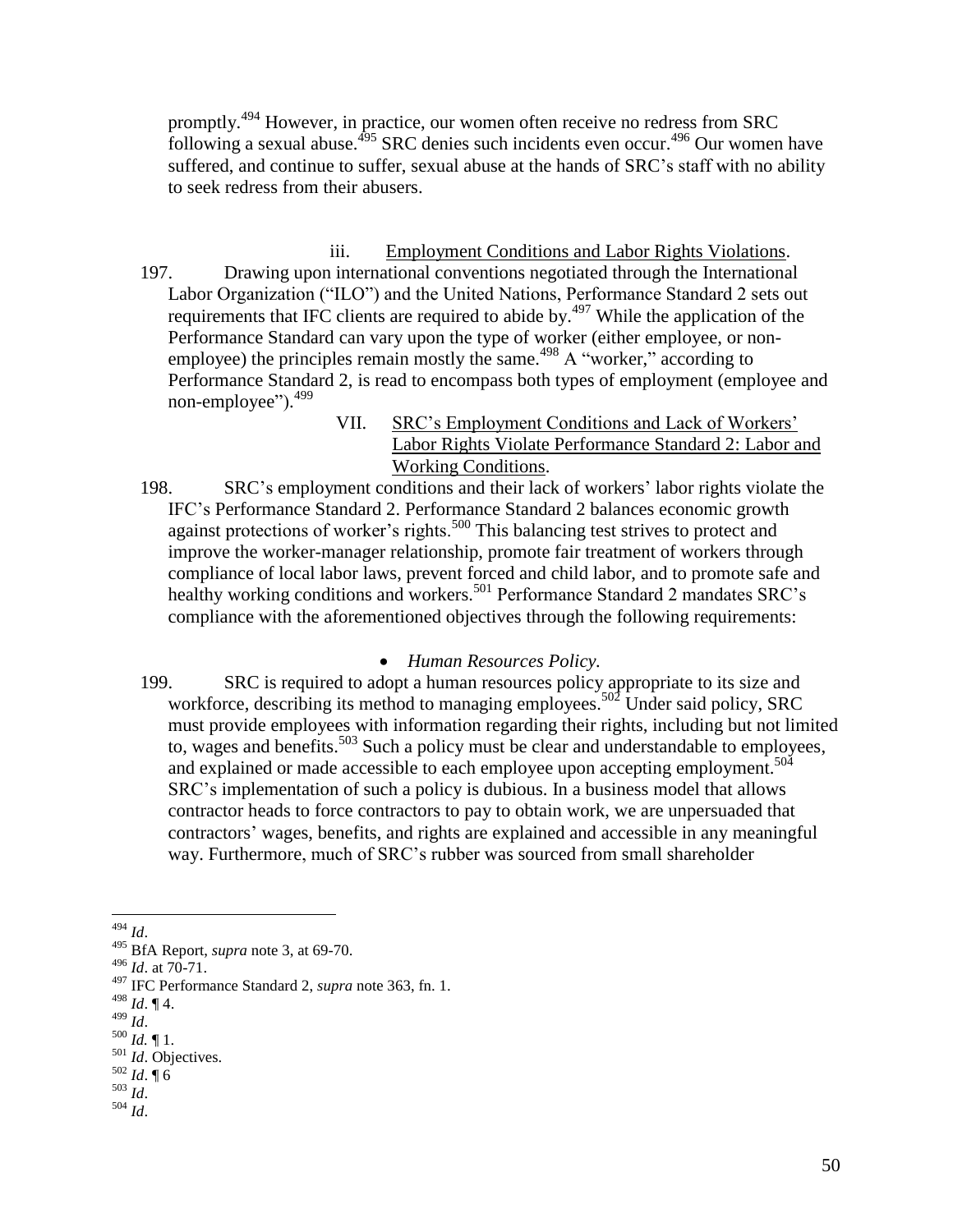plantations (before the shutdown in 2011).<sup>505</sup> Considering that third-party plantations are privy to their own rules, any human resources policy governing SRC would not be binding upon third-parties.

### *Working Relationship*.

200. SRC was responsible for documenting and communicating to all of its employees, including its directly contracted workers, their working conditions and terms of employment; such information includes their entitlement to wages and any benefits.<sup>506</sup> SRC failed to draft such a contract, but the contract that SRC should have drafted for its workers would run afoul of its practice on the ground. Workers at SRC are paid low wages and subject to deductions if unable to complete assigned tasks.<sup>507</sup> Additionally, contractor heads can unilaterally decide how much money to deduct from worker's checks for expenses and taxes.<sup>508</sup> The fluid nature of such conditions, and the lack of power, causes great frustration to workers. Documentation and communication to SRC's employees of SRC's work conditions and terms of employment would prevent and mitigate such abuses.

*Working Conditions and Terms of Employment*.

201. Where collective bargaining agreements do not exist, SRC should provide reasonable working conditions and terms of employment, including the worker's entitlement to wages and any benefits.<sup>509</sup> At SRC, neither the working conditions nor the terms of employment are reasonable. From maintaining unrealistically high quotas, to requiring the contractors to purchase their own tools, to paying contractor heads for employment, SRC has enormous power over its work force.<sup>510</sup> SRC even withholds payment from its contractors when the contractors do not complete the tasks assigned.<sup>511</sup> Because SRC has not entered into collective bargaining agreements, and its working conditions and terms of employment are unreasonable, SRC is in breach of Performance Standard 2.

# *Non-Discrimination and Equal Opportunity*.

202. The Performance Standards prohibit SRC from making employment decisions on the basis of personal characteristics unrelated to inherent job requirements.<sup>512</sup> SRC may not discriminate with respect to recruitment and hiring, compensation, terms of employment, or termination of employment.<sup>513</sup> However, the reality is that SRC actively took advantage of our underprivileged communities. SRC hired those of us who were most vulnerable to SRC's practices and most unlikely to complain, those of us who needed the money the most. In addition, SRC contractor heads who demanded money

<sup>505</sup> IFC Case Study, *supra* not[e 192,](#page-16-0) at 48.

<sup>506</sup> IFC Performance Standard 2, *supra* note [363,](#page-34-0) ¶ 6.

<sup>507</sup> BfA Report, *supra* note 3, at 75.

<sup>508</sup> *Id*. at 76.

<sup>509</sup> IFC Performance Standard 2, *supra* note [363,](#page-34-0) ¶ 8; IFC, *Guidance Note 2: Labor and Working Conditions*, GN25 (Jan. 1, 2012).

<sup>510</sup> BfA Report, *supra* note 3, at 75-76.

<sup>511</sup> *Id*. at 75.

<sup>512</sup> IFC Performance Standard 2, *supra* note [363,](#page-34-0) ¶ 11.

<sup>513</sup> *Id.*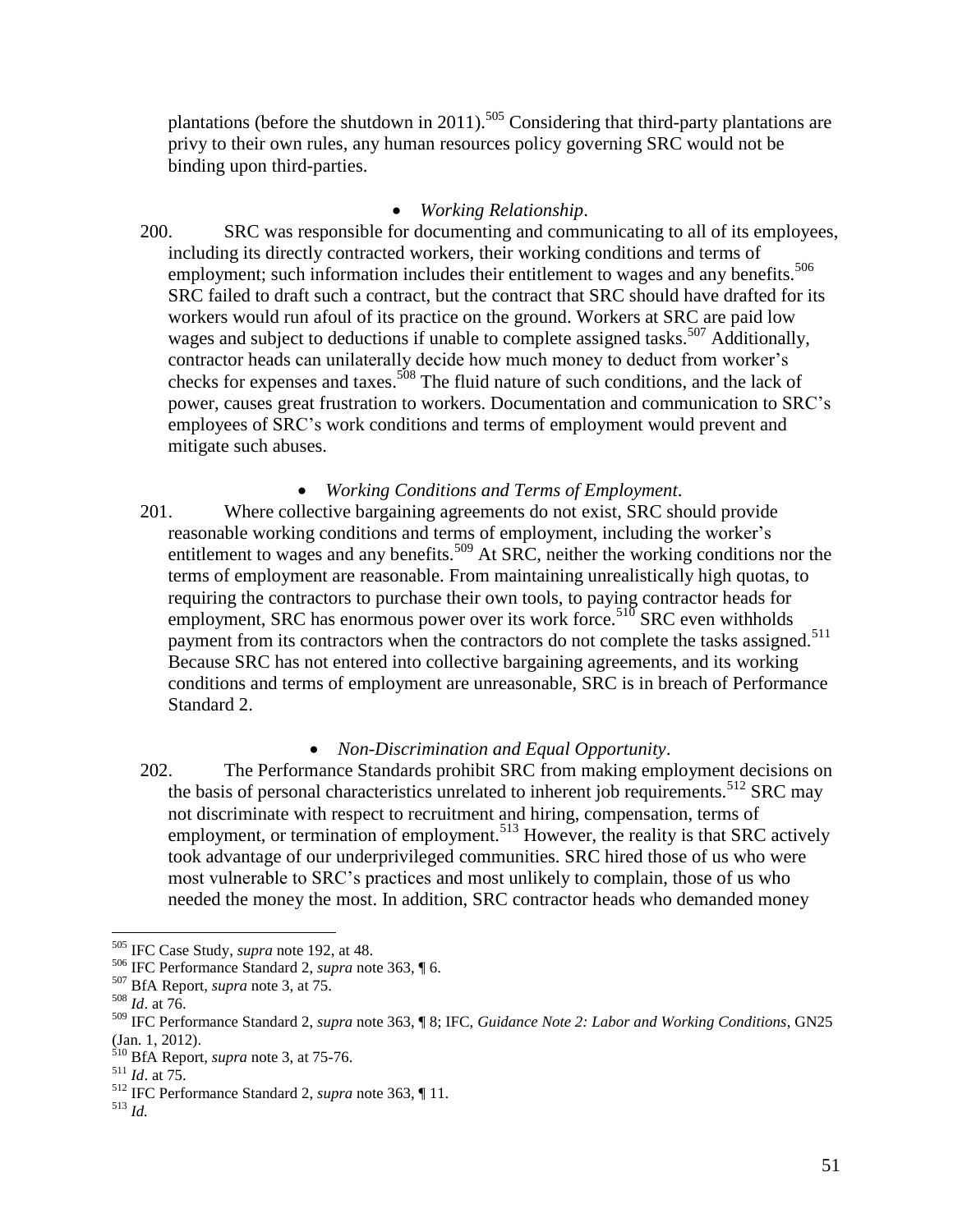before making hiring decisions based upon contractor's ability to pay acted in contravention of Performance Standard 2 because one's ability to pay is a personal characteristic unrelated to inherent job requirements.

# *Occupational Health and Safety*.

- 203. Performance Standard 2 requires SRC to provide workers with a safe and healthy work environment, accounting for inherent risks in its particular sector and specific hazards in the its work areas including physical, and chemical hazards.<sup>514</sup> SRC must also take steps to prevent accidents, injury, and disease occurring in the course of work by minimizing the causes of hazards.<sup>515</sup> Working conditions on SRC's plantation are dangerous.<sup>516</sup> We do not accept that washing spraying equipment in the rivers after use is permissible under SRC's Environmental and Social Impact Assessment, which mentions proper handling and use of agrochemicals.<sup>517</sup> The chemicals used in the spraying equipment are classified as highly hazardous.<sup>518</sup>
- 204. By requiring us to tap several hundred rubber trees daily, SRC compels us to work at a rate that encourages both danger and inaccuracy. Such minimum standards are unsustainable and contribute to dangerous work environments at SRC. Worse yet, we cannot refuse; if we are unable to meet our quotas, we are docked pay.<sup>519</sup>

# *Supply Chain*.

205. According to Performance Standard 2, "adverse impacts associated with supply chains will be considered."<sup>520</sup> 80% of SRC's rubber is directly sourced from other small share plantations.<sup>521</sup> Even though we make no allegation on this matter, we request the CAO to make an assessment and determination on whether the IFC client, SRC considered the adverse impacts associated with it supply chains. Due to the competitive pricing that SRC enjoys in the purchasing of smallholder rubber, it is under an obligation to exercise due diligence and cannot permit it supply chain to be tainted and polluted with abuses and violation as have been complained of under its own operation as stated in this complaint.

# iv. Reprisals, Threats, Intimidation, Harassment, Arrests and Illegal Detentions.

206. IFC Performance Standard 4 exists to avoid and minimize risks and impacts to the community at large resulting from the use of security personnel.<sup>522</sup> SRC employs private security contractors on its plantation.<sup>523</sup> The security contractors fail to treat plantation

 $\overline{a}$ <sup>514</sup> *Id*. ¶ 16

 $515$  *Id.* 

<sup>516</sup> *Id*. at 67.

<sup>517</sup> SRC ESIA, *supra* note [134,](#page-12-0) at 224.

<sup>518</sup> BfA Report, *supra* note 3, at 67.

<sup>519</sup> *Id*. at 75.

<sup>520</sup> IFC Performance Standard 2, *supra* note [363,](#page-34-0) ¶ 18.

<sup>521</sup>IFC Case Study, *supra* note [192,](#page-16-0) at 48.

<sup>522</sup> IFC Performance Standard 4, *supra* note [363,](#page-34-0) ¶ 1.

<sup>523</sup> BfA Report, *supra* note 3, at 69.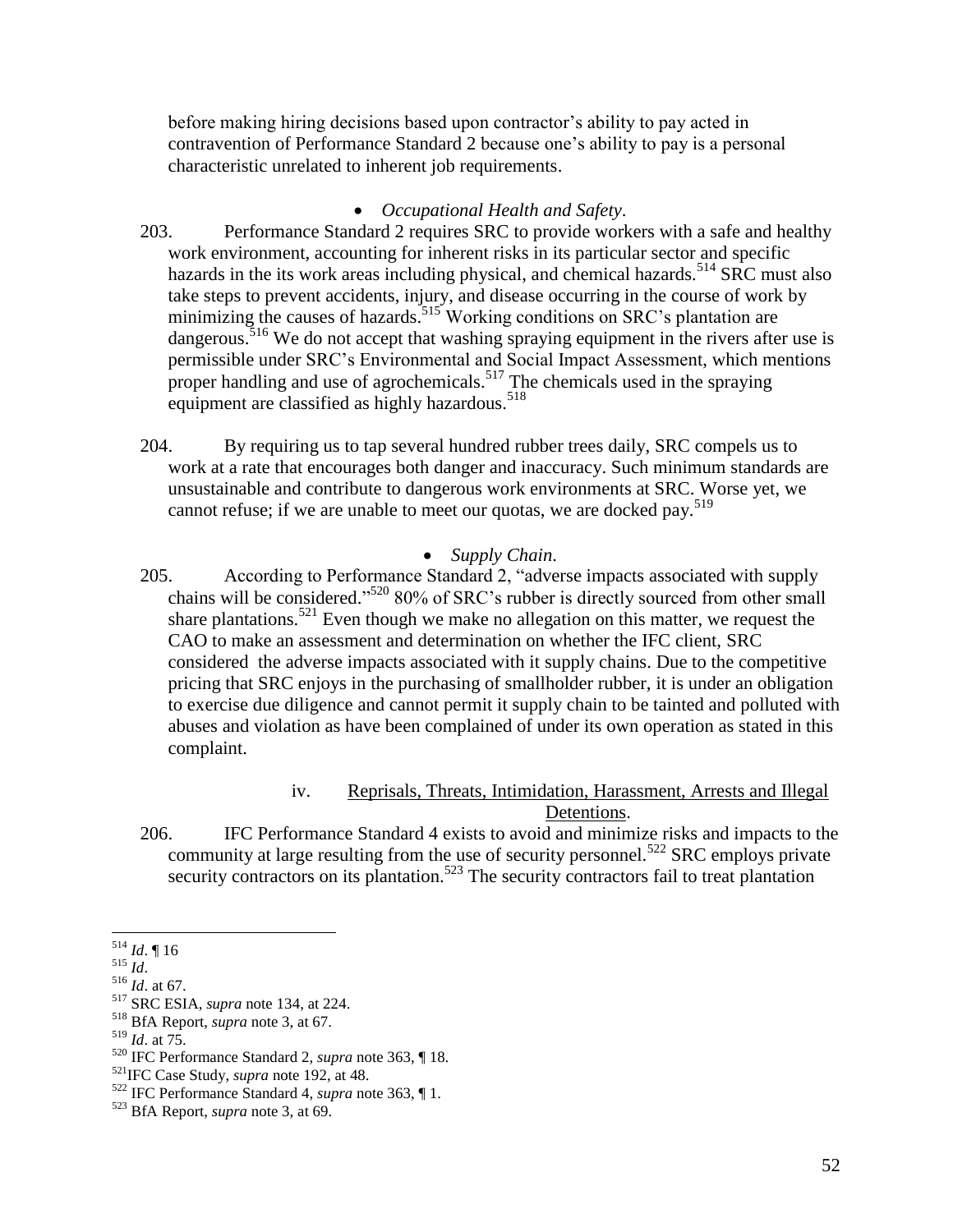workers, especially women, with dignity and respect. Instead they treat all of us as common criminals and enemy combatants.<sup>524</sup>

- VIII. SRC's Reprisals, Threats, Intimidation, Harassment, Arrests and Illegal Dentations Violated Performance Standard 4; Community Health, Safety and Security.
- 207. Security personnel must meet certain requirements. Performance Standard 4 outlines these requirements. For example: when SRC directly retains employees or contactors to provide security to safeguard its personnel and property, it is required to assess risks to those within and outside the project site posed by its security  $\alpha$  arrangements.<sup>525</sup> In making such arrangements, the following principles should guide SRC: proportionality, good international practices in terms of hiring, rules of conduct, training, equipping and monitoring of such personnel, and applicable law.<sup>526</sup> Performance Standard 4 requires SRC to make reasonable inquiries to ensure that those providing security are not implicated in past abuses, are adequately trained in the use of force and appropriate conduct toward workers and the local community, and that they act within the applicable law.<sup>527</sup> SRC cannot sanction any use of force except when it is used for preventative and defensive purposes, in proportion to the nature and extent of the threat.<sup>528</sup> A grievance mechanism should allow the affected community to express concerns about security arrangements and the actions of security personnel.<sup>529</sup>
- 208. In practice, SRC's security arrangement is abysmal. SRC was supposed to assess risks posed by hiring contractors as security, while monitoring such hired security with best practices in mind.<sup>530</sup> They completely failed to do so. For example, we repeatedly have run-ins with company security in which they wrongfully accuse us of stealing the company's rubber and equipment and passing it off as community rubber.<sup>531</sup> Our people suffer when security wrongfully accuses them of rubber theft and are often prosecuted without due process.
- 209. Performance Standard 4 mandates that SRC contemplate the proportionality, conduct, and equipment of its security forces.<sup>532</sup> On one occasion, SRC security accompanied the local police in Doakai to execute a search warrant to find potentially stolen rubber; the security guards were armed with swords, knives, and other weapons.<sup>533</sup> This incident was precipitated after SRC repeatedly claimed our community engaged in

<sup>528</sup> *Id*.

 $\overline{a}$ <sup>524</sup> *Id*. at 71.

<sup>525</sup> IFC Performance Standard 4, *supra* note [363,](#page-34-0) ¶ 13.

<sup>526</sup> *Id*.

<sup>527</sup> *Id*.

<sup>529</sup> *Id*. <sup>530</sup> *Id*.

<sup>531</sup> BfA Report, *supra* note 3, at 71.

<sup>532</sup> IFC Performance Standard 4, *supra* note [363,](#page-34-0) ¶ 13.

<sup>533</sup> BfA Report, *supra* note 3, at 71.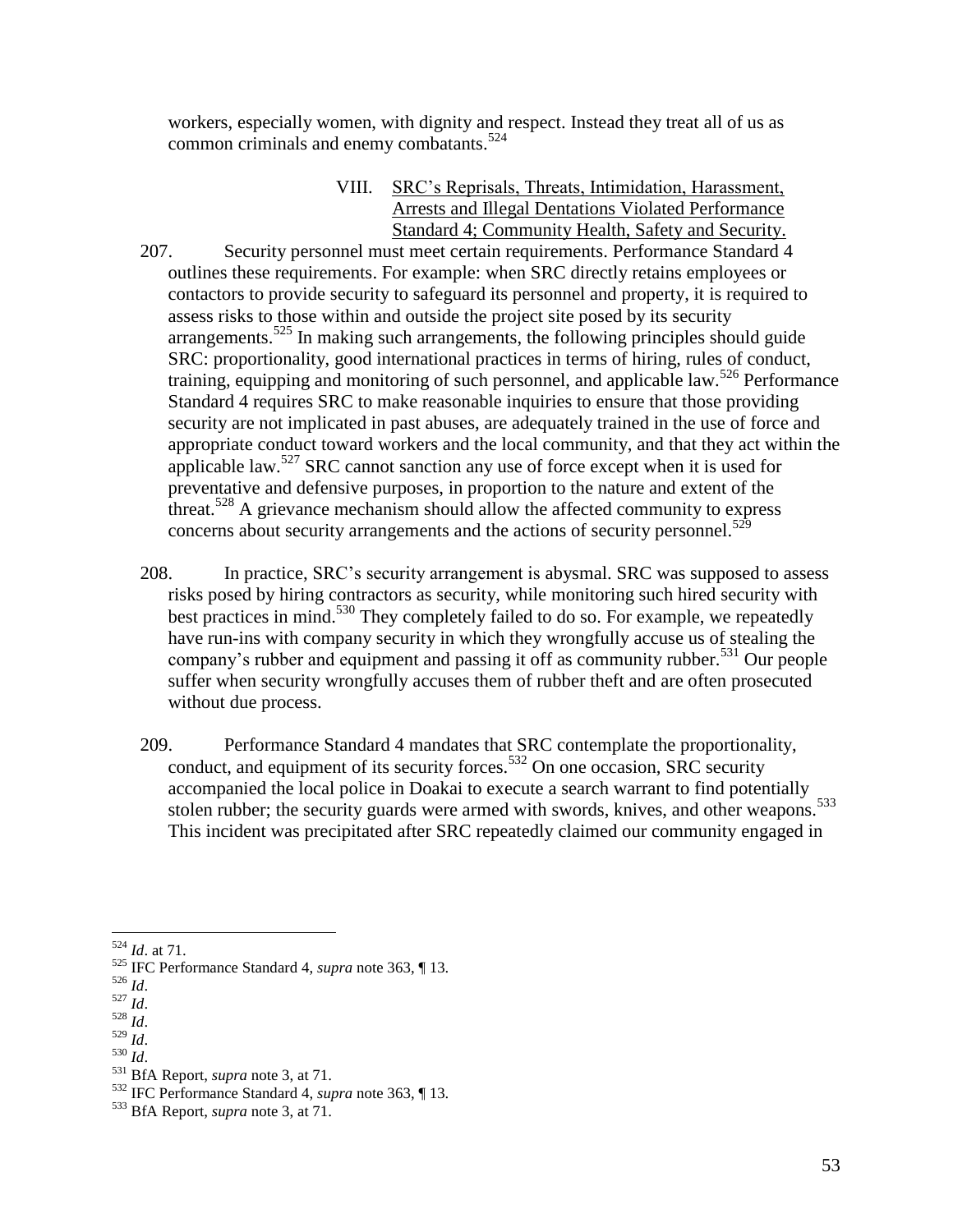stealing latex from its plantation.<sup>534</sup> No records exist to substantiate such claims made by  $\mathrm{SRC.}^{5\bar{3}\bar{5}}$ 

- 210. SRC's security also abuses women.<sup>536</sup> Security contractors harass and intimidate our women traveling through roads in the evening, often threatening rape, murder, or both.<sup>537</sup> When our women use the toilet at night, SRC's security often point their illuminated flashlights at them in the dark.<sup>538</sup> According to Performance Standard 4, security actions should be defensive and preventative only, and proportional to the nature of the threat.<sup>539</sup> Threatening to rape and kill women, as well as committing acts of voyeurism, is neither defensive, preventative, nor proportional to the nature of the threat – namely because there is no threat, and these behaviors are merely abuses.
- 211. After a restricted movement order was issued in 2017, SRC's security contractors increased the frequency with which they harass and interrogate us, including during daytime hours.<sup>540</sup> All visitors are now required to register and obtain SRC's permission before entering.<sup>541</sup> Adding to the complexity, because many of our villages are only accessible by traversing roads through SRC's plantation, security prevents us from meeting freely with our lawyers and civil society allies or entering or leaving our homes.<sup>542</sup>
- 212. Activists are regularly arrested and jailed in Margibi County on SRC's orders, such as Kamara and Pennoh.<sup>543</sup> The intention of Performance Standard 4 is to ensure that activists may engage companies without fear of reprisals.<sup>544</sup> Yet reprisals are the norm.
- 213. SRC's security contractors have also ransacked our homes, destroying housing infrastructure, stealing valuables, and engaging in physical violence.<sup>545</sup> The security contractors also stole money belonging to the village women's saving club, in addition to a truck filled with rubber.<sup>546</sup> We find it unjustifiable that SRC's security contractors engage in such criminal behavior, especially in contravention of the IFC Performance Standard 4.
- 214. While a grievance mechanism would allow us to express concerns regarding security personnel, IFC failed to ensure that its clients, SRC acted to ensure that this is establish at the national level or within the operational areas of the SRC. SRC is of the opinion that its security forces are not acting disproportionately, in contravention of

<sup>534</sup> BfA Report, *supra* note 3, at 71.

<sup>535</sup> *See id*.

<sup>536</sup> *Id*. at 69.

<sup>537</sup> *Id*. at 70.

 $\frac{1}{10}$ . at 62.

<sup>539</sup> IFC Performance Standard 4, *supra* note [363,](#page-34-0) ¶ 13.

<sup>540</sup> BfA Report, *supra* note 3, at 72.

<sup>541</sup> *Id*.

<sup>542</sup> *Id*.

<sup>543</sup> *Id*. at 73.

<sup>544</sup> IFC, *Guidance Note 2: Labor and Working Conditions*, *supra* note 509.

<sup>545</sup> BfA Report, *supra* note 3, at 71.

<sup>546</sup> *Id*.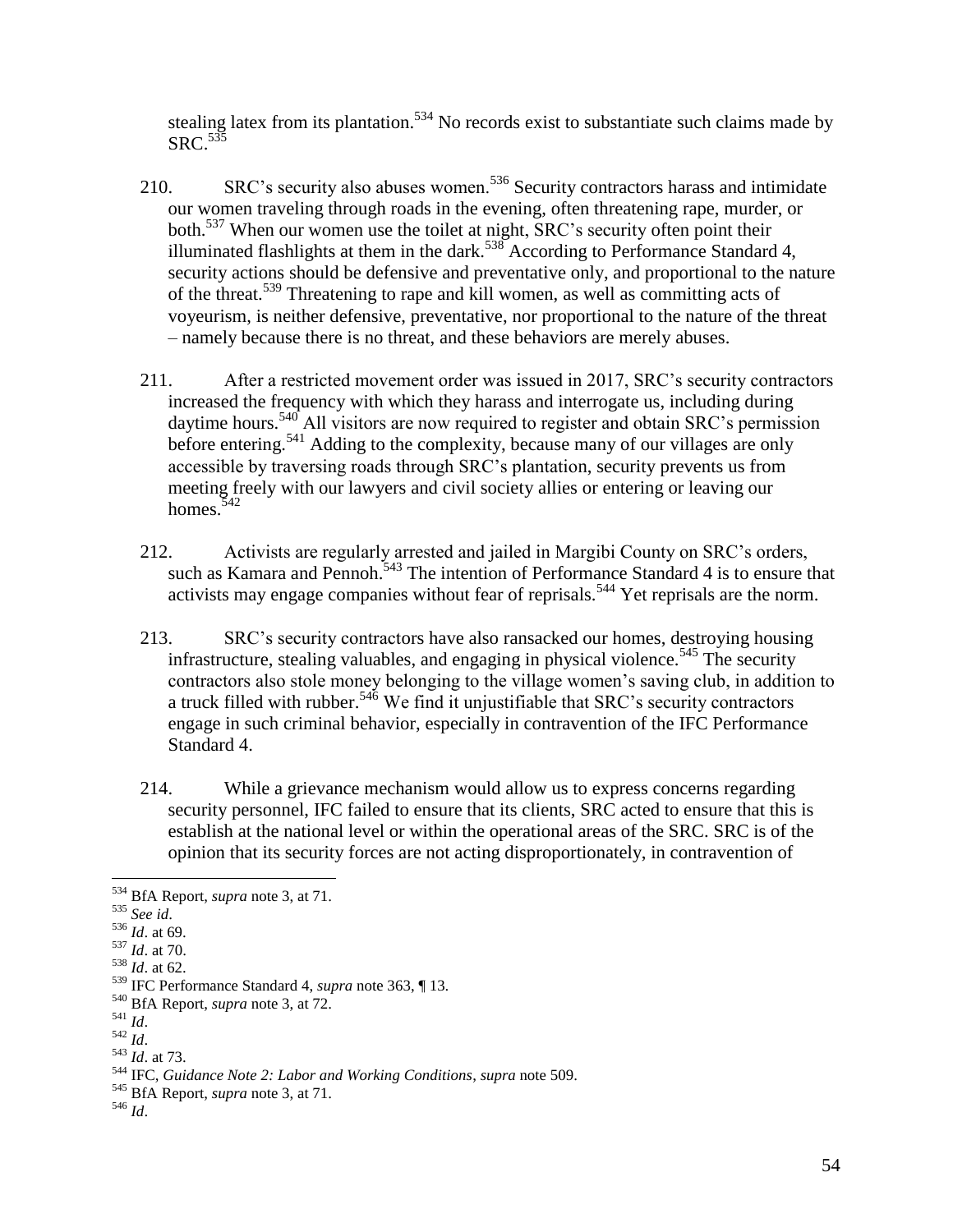Performance Standard 4, or unlawfully at all.<sup>547</sup> As a result, without a formal grievance mechanism, our communities have no recourse against acts committed by SRC's security.

- 215. However, according to Performance Standard 4, SRC is mandated to investigate any credible allegations of unlawful or abusive acts of security personnel, take action to prevent recurrence, and report unlawful and abusive acts to public authorities when appropriate.<sup>548</sup> SRC's unwillingness to investigate its security contractors and potentially report them to the proper authorities is in direct violation of the plain text of Performance Standard 4. SRC must be held accountable for its Performance Standard breach, and the resulting harms inflicted upon us.
- 216. It is impossible to enjoy the best attainable state of physical and mental health when we are living on one meal a day, and when we are expected to meet unrealistic quotas.<sup>549</sup> Not only has our mental health declined for these reasons; our anxiety is compounded by the stress caused by the forced evictions, destruction of our holy sites, and constant threats of retaliation from SRC. Something must change on SRC's end, as we suffer while SRC actively breaches the African Charter.
- 217. Article 16 of the African Charter is applicable and addresses the right to health:

"(1) Every individual shall have the right to enjoy the best attainable state of physical and mental health. (2) States Parties to the present Charter shall take the necessary measures to protect the health of their people and to ensure that they receive medical attention when they are sick."<sup>550</sup>

- v. Social and Environmental Management System.
- 218. Performance Standard 1 applies to projects with, "social or environmental risks and impacts that should be managed, in the early stages of the project development."<sup>551</sup> SRC's plantation and expansion is responsible for many environmental risks and impacts that merit management.
	- IX. SRC's Environmental and Social Assessment Violated Performance Standard 1; Social and Environmental Assessment and Management Systems.
- 219. Performance Standard 1 applies to business activities with environmental or social risks/impacts.<sup>552</sup> SRC was obligated to create a Social and Environmental Management System reflective of the level of social and environmental risks and impacts the project entails. This system is required to incorporate a Social and Environmental Assessment, Management Program, organizational capacity, training, community engagement,

<sup>547</sup> *Id*. at 71, 74.

<sup>548</sup> IFC Performance Standard 4, *supra* note [363,](#page-34-0) ¶ 15.

<sup>549</sup> BfA Report, *supra* note 3, at 58, 75.

<sup>550</sup> African Charter, *supra* note [319,](#page-29-0) art. 16.

<sup>551</sup> IFC Performance Standard 1, *supra* note 70, ¶ 2.

<sup>552</sup> *Id*.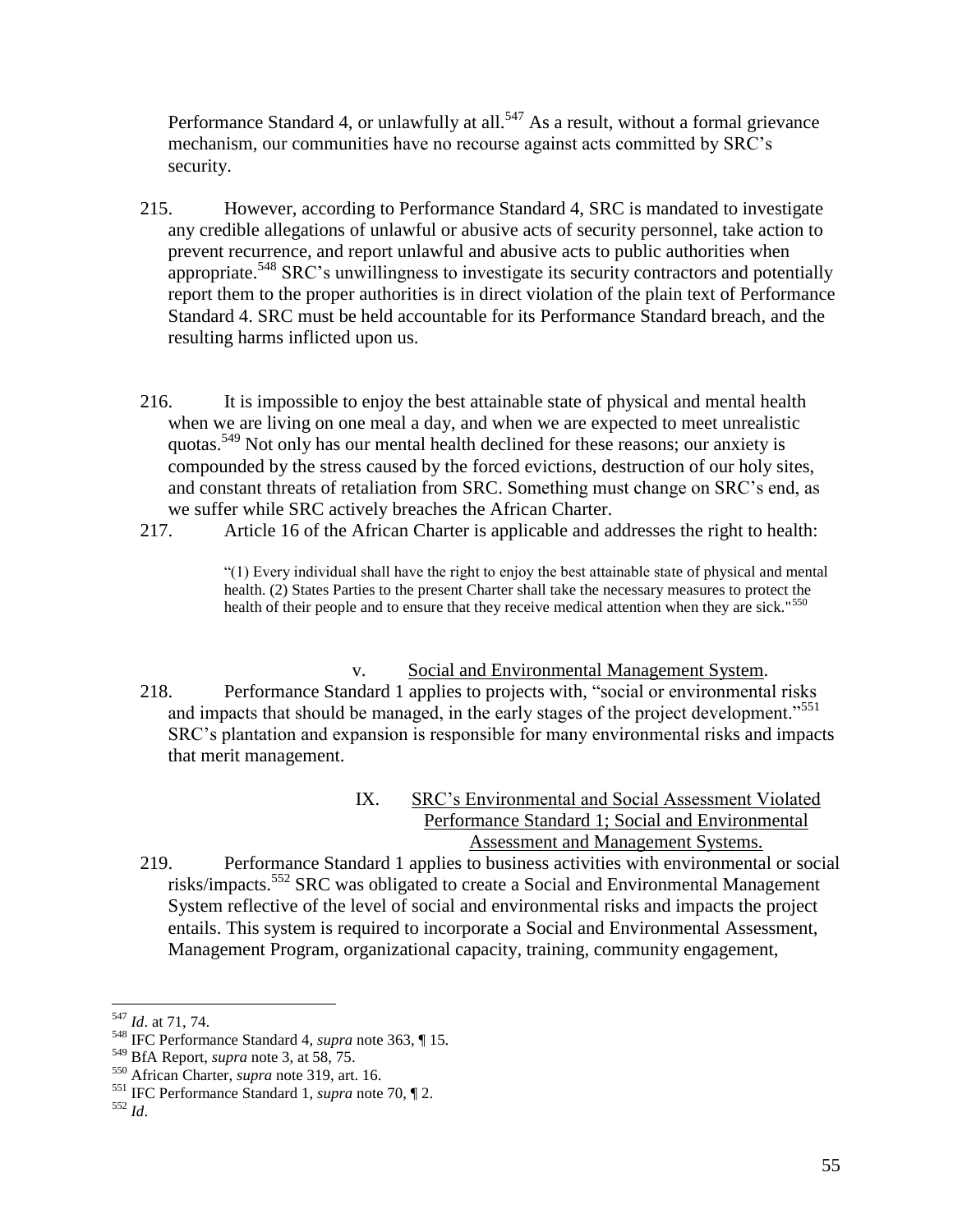monitoring, and reporting.<sup>553</sup> This process and document creation was supposed to occur before Socfin accepted its loan from the IFC.<sup>554</sup>

### *Social and Environmental Assessment*.

- 220. In its Social and Environmental Assessment, SRC identified soil quality, water resources, dust, and noise emission as the primary environmental risks caused by the SRC project.<sup>555</sup> However, it should have been obvious that the large-scale acquisition of land and chemical-intensive cultivation of a plantation crop would have substantial effects on the environment and our communities. Performance Standards 2 through 8 are to be considered in terms of a cost/benefit analysis of the Social and Environmental Assessment. Therefore, SRC's lackluster determination that "minimal risks" were involved in the project is not in line with a comprehensive analysis of risks posed to our communities under a due diligence paradigm. We are therefore shocked that this was not a red flag for the IFC and that it failed to catch this, even though it was obvious.
- 221. Substantially more red flags and potential harms should have been brought forth and addressed by the Initial Assessment. For projects to be financed by the IFC, companies must enact mitigation measures on a scale commensurate to the potential harms suffered by the community.<sup>556</sup> Much to our detriment, this was never fully developed. SRC's Assessment of Harms glossed over and ignored the substantial issues of forced evictions, land grabs, destruction of our cultural heritage, grievance mechanisms, security risks, and lack of labor rights, amongst other harms.
- 222. At a minimum, Performance Standard 1 also requires SRC to maintain compliance with both domestic and international laws.<sup>557</sup> Yet, according to Liberian law, SRC should have commenced operations only after receiving permission from the EPA.<sup>558</sup> SRC has failed to fulfil the obligations set out by the EPA in its operating permits, such as testing the water sources outside of the worker's camps for the presence of fungicides.<sup>559</sup>
- 223. SRC's Environmental and Social Impact Assessment should have also assessed gender differentiated impacts between our men and women.<sup>560</sup> For instance, losing access to water affects our women differently than our men because our women are responsible for providing drinking water for our families. Similarly, our women have stated that food scarcity is a major concern and that they often do not know how to feed their family.<sup>561</sup> The Natural Resource Women's Platform examined the conditions of women living on or near a large-scale plantation and found that the loss of access to forest affects women in

 $\overline{a}$ <sup>553</sup> *Id*. ¶ 3.

<sup>554</sup> *See id*. ¶ 6.

<sup>555</sup> SRC ESIA, *supra* note [134,](#page-12-0) at 111.

<sup>556</sup> IFC Performance Standard 1, *supra* note 70, ¶ 3.

<sup>557</sup> *Id*. ¶ 14.

<sup>558</sup> Environmental Protection and Management Law, *supra* note 440, § 37.

<sup>559</sup> *Id*.

<sup>560</sup> UNDRIP, *supra* note [42,](#page-6-0) art. 22(1).

<sup>561</sup> *Id*. at 58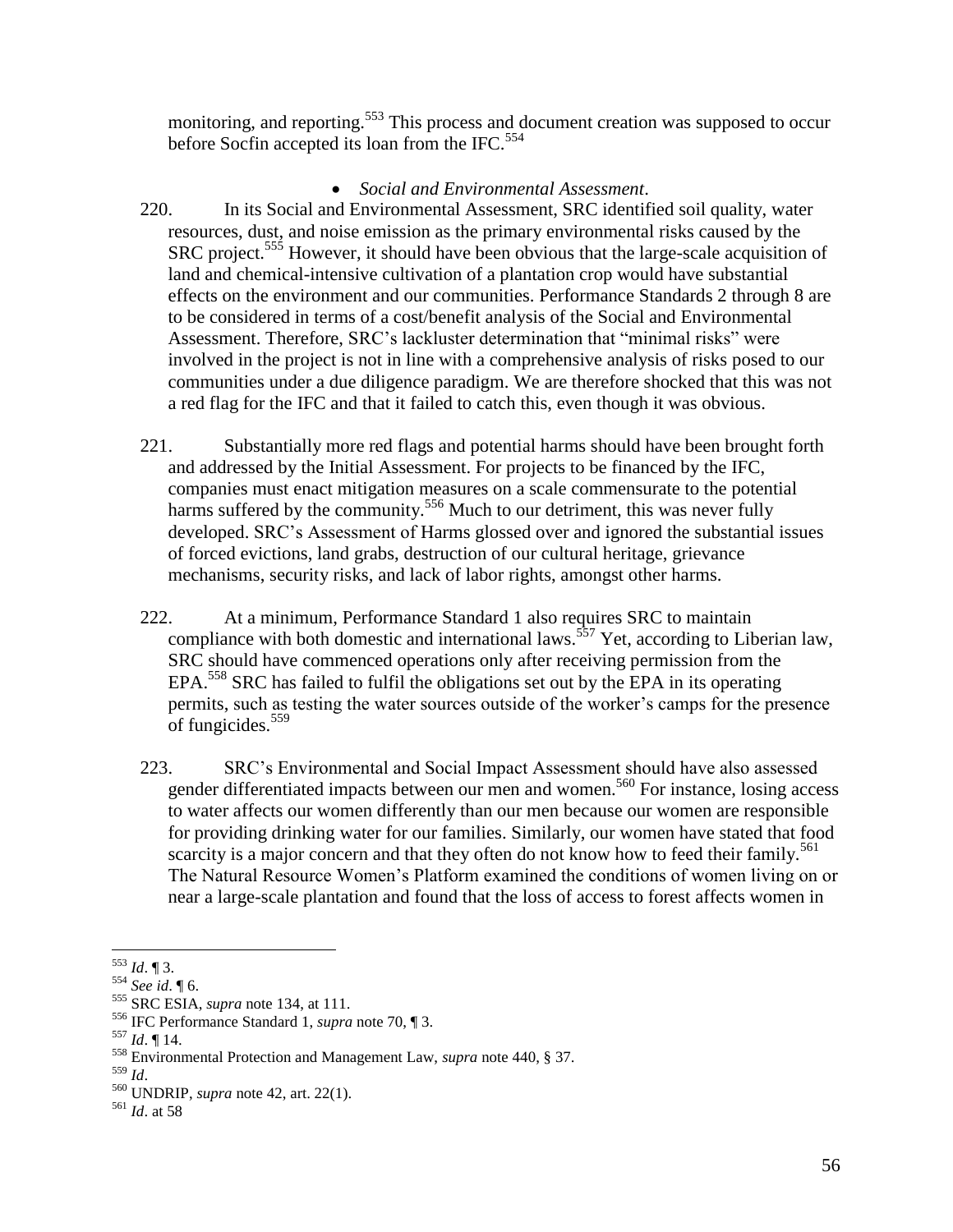particular.<sup>562</sup> This is same trends we have seen, women, before the arrival of SRC. utilized our forests for myriad food sources, but they are no longer able to do so.<sup>563</sup> The forests provided them with meat, fish and other food, medication from herbs and plants, fuelwood, materials for building, furniture and cooking utensils.<sup>564</sup> One Women Land Rights Defender explained that "the forest is like a shopping mall for the women."<sup>565</sup> Additionally, our women have complained of refusal to be hired by SRC when they have declined the supervisor's sexual advances.<sup>566</sup> SRC's failure to identify and mitigate such gender impact is in violation of Performance Standard 1.

### *Management Program*.

- 224. A healthy Management Program takes into account the findings from the Social and Environmental Assessment and consists of policies, procedures, and practices.<sup>567</sup> A program's complexity is rationally based upon the risks and impacts of the project.<sup>568</sup> This is accomplished through qualified experts who monitor the company's project to confirm compliance, and is commensurate with the identified risks and impacts.<sup>569</sup>
- 225. Performance Standard 1 required SRC to document its monitoring results and identify and reflect the corrective and preventative actions in its Management Program.<sup>570</sup> We have no evidence to suggest that any sort of meaningful monitoring occurred on SRC's end. SRC never appeared to be mindful of our plight caused by its breaches of the Performance Standards, the law, and international principles.

### *Community Engagement*.

- 226. Due to the fact that the SRC project would subject our community to risks and adverse impacts, SRC was supposed to involve us in consultation in a culturally appropriate manner.<sup>571</sup> This informed consultation and participation ("ICP") process must be free from intimidation or coercion, while at the same time remaining free from outside pressure or inducements.<sup>572</sup> Our lived experience bears no resemblance to this standard.
- 227. No meaningful consultation between SRC and our community members occurred, because on the few occasions when SRC held meetings, they failed to sufficiently explain to us why the surveys were conducted, and for what purpose.<sup>573</sup> The information they gave to us neither conformed to the principles of Performance Standard 1, nor was it based on a thorough human rights due diligence process, as SRC did not provide us with

 $\overline{a}$ 

<sup>568</sup> *Id*.

<sup>562</sup> Liberia Natural Resource Women's Platform, Green Advocates International Liberia, Alliance for Rural Democracy, *Women: the least-secure tenure – the impact of large-scale concession land development on women's land natural resource tenure rights in Liberia* (2016).

<sup>563</sup> BfA Report, *supra* note 3, at 58.

<sup>564</sup> *Id*.

<sup>565</sup> *Id*.

<sup>566</sup> *Id*. at 69.

<sup>567</sup> IFC Performance Standard 1, *supra* note 70, ¶ 14.

<sup>569</sup> IFC Performance Standard 4, *supra* note [363,](#page-34-0) ¶ 6.

<sup>570</sup> IFC Performance Standard 1, *supra* note 70, ¶ 24.

<sup>571</sup> *Id*. ¶ 21

<sup>572</sup> IFC Performance Standard 7, *supra* note [303,](#page-27-0) ¶ 9.

<sup>573</sup> BfA Report, *supra* note 3, at 45-46.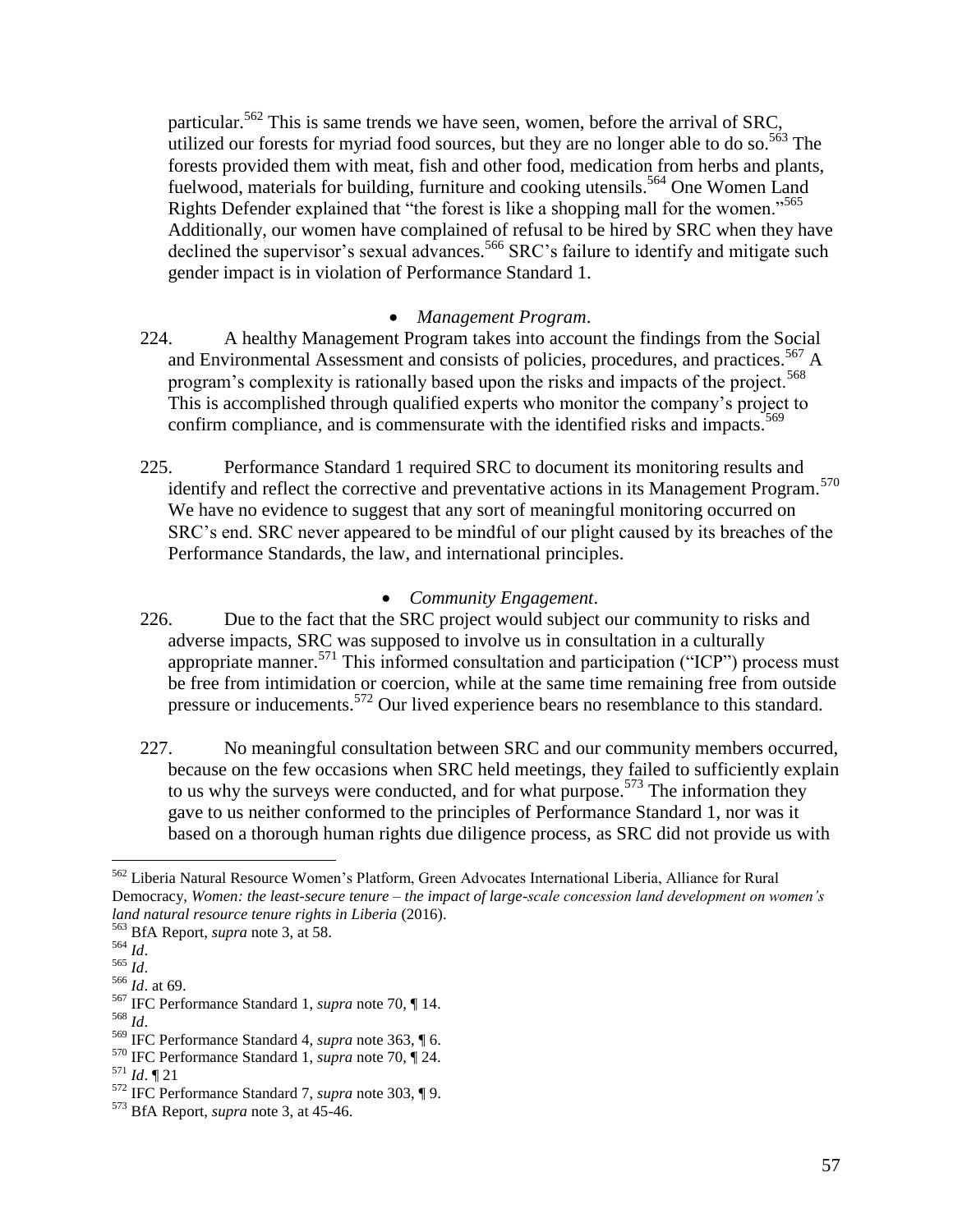the information that would have enabled us to understand and judge the full consequences of any signatures or consent given. $574$ 

### *Grievance Mechanism.*

228. SRC was also supposed to create and utilize an external communication and grievance mechanism.<sup>575</sup> However, SRC did not allow us to air grievances. Activists and community members who have spoken against SRC have faced retaliatory arrests and violence from  $SRC<sup>576</sup>$ 

### *Reporting*.

229. SRC should have disclosed the Action Plan to our affected communities.<sup>577</sup> Action Plans were to be distributed at least annually.<sup>578</sup> We never received any action plans, presumably because SRC was not in compliance with the Performance Standards.

### <span id="page-57-0"></span>**B. Other Violations.**

230. SRC failed to take "mitigation measures and actions" ensuring that, "[the]project operates in compliance with applicable laws and regulations." As a result, SRC and the IFC are responsible for the foreseeable resulting violations of applicable laws and regulations. Additionally, the VGGT, OECD Guidelines, and the United Nations Guiding Principles ("UNGP") hold that since SRC caused and contributed to adverse human rights impacts, it should provide remediation<sup>579</sup> – including adequate financial compensation to our communities adversely affected. The UNGP also mandates that all corporations respect internationally recognized human rights.<sup>580</sup> In conclusion, SRC has breached a wide variety of rules, laws, and guidelines.

# **Part V. Description of the Prior Attempts to Resolve the Dispute.**

231. Following the conclusion of the civil war in 2003, the transitional period from 2003 to 2005, and the election of a new president in 2005, the United Nations conducted research on the plantations, including the human rights situation on SRC's plantation.<sup>581</sup> The United Nations Mission In Liberia ("UNMIL") and the president of Liberia also established a task force on rubber plantations which published a report on management, human rights, and labor issues on the plantations with a number of recommendations for

 $\overline{a}$ <sup>574</sup> *Id*.

<sup>575</sup> IFC Performance Standard 1, *supra* note 70, ¶ 23.

<sup>576</sup> *Id*. at 73-74.

<sup>577</sup> IFC Performance Standard 1, *supra* note 70, ¶ 26.

<sup>578</sup> *Id*.

<sup>579</sup> U.N. Food and Agriculture Organization, *Voluntary Guidelines on the Responsible Governance of Tenure of*  Land, Fisheries, and Forests in the Context of National Food Security, ¶ 3.2 (2012) (hereinafter "VGGT"); OHCHR, *UN Guiding principles on business and human rights: implementing the United Nations "Protect, Respect, and Remedy" framework*, GP15 (2011). *See also* OECD, *Guidelines for Multinational Enterprises*, V. Environment, ¶ 5 (2008).

<sup>580</sup> *See* VGGT, *supra* note [579,](#page-57-0) ¶ 13.3.

<sup>581</sup> United Nations Mission in Liberia, *Human Rights in Liberia's Rubber Plantations: Tapping into the Future* (May 2006).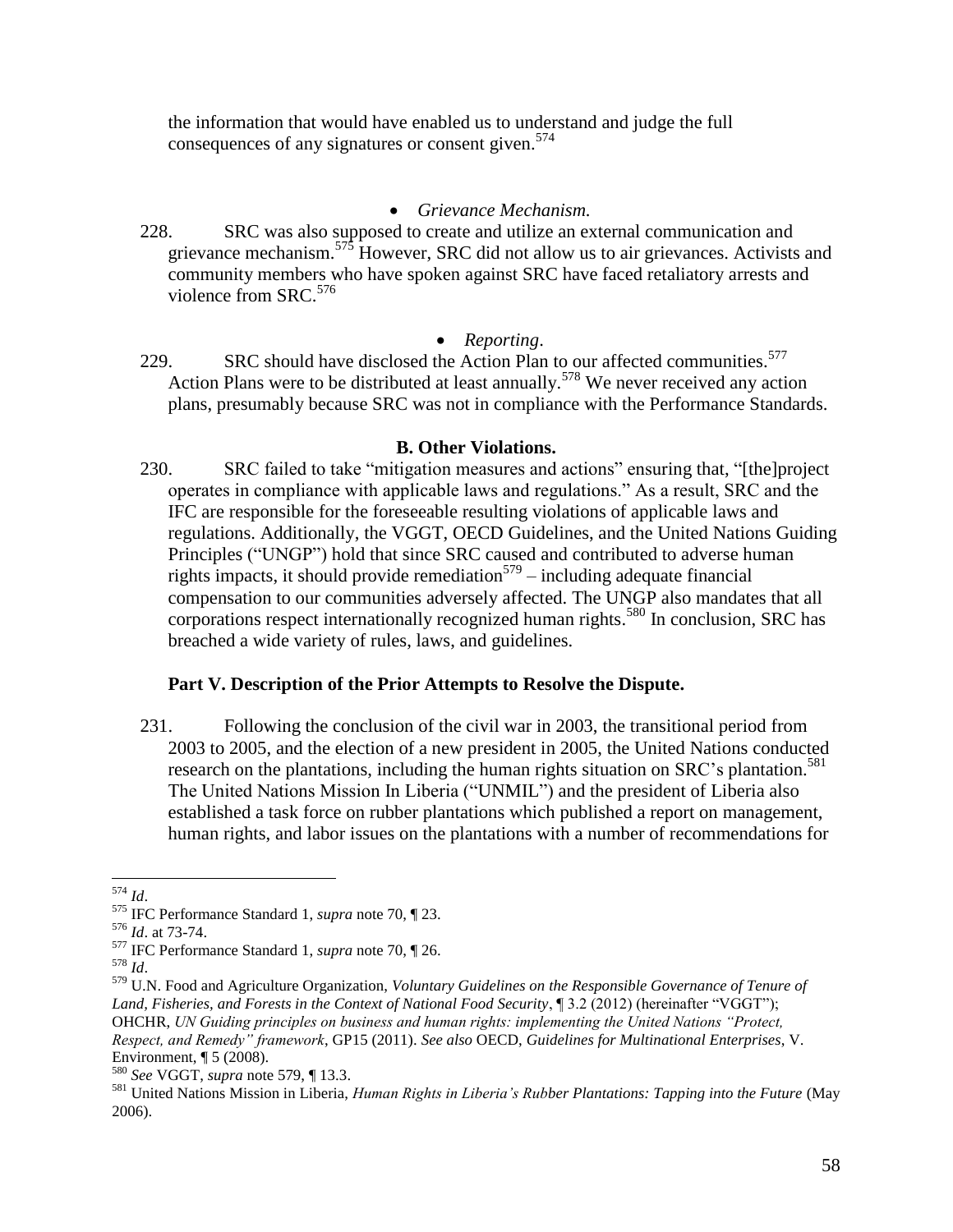the government.<sup>582</sup> These recommendations included: standardized contracts, financial management, taxation, questioning land tenure of low use plantations, surveys of the concession areas, and mediations between landowners. <sup>583</sup> The government failed to act upon these recommendations.

- 232. In April 2013, the Liberian NGO Green Advocates International (GAI) visited towns including the town of Yea-Ba-Mah as well as Kuowah-ta in the Kpatolee clan community. During these visits, GA spoke with the community members about the actions carried out by SRC. Citizens of Kpatolee Clan in Salala District, Bong County and GbafeinYea-Ba-Mah Community, Gbarnfhen Clan and Dinnin-ta Clan in, Gibi District, Margibi County, and Kowata Community, Bong County, had previously complained to Green Advocates regarding SRC.
- 233. In its report "Livelihood Challenges at SRC," GAI listed a number of complaints brought forward by the community members, such as SRC's arbitrary destruction of crops and farms, the taking of land by SRC, the lack of compensation and the general intimidation of the local habitants by SRC, In August 2013, SRC published an answer to GA's report, rejecting all allegations and offering proof of agreements over compensation in individual cases. Green Advocates representing the affected communities suggesting the hiring of an independent third-party verification expert to conduct an independent assessment of the communities' grievances and concerns. Green Advocates also consulted and included the Ministry of Internal Affairs to help with the mediation efforts but SRC remained non-committal.
- 234. In April 2017, GA started an inquiry into SRC with the Liberian EPA. The EPA's answer was received on May, 3 2017, stating that SRC had informed them that there "might be an expansion of the current acreage" when applying for the renewal of their operation permit in 2016. According to the EPA's letter to GA, they renewed SRC's permit under the condition that SRC would show "proof of ownership to the land." In the permit itself, which is available to GA, the following formulation is used: SRC has to "exhibit proof of ownership or community endorsement of acquired land for development prior to commencing planting or development exercise."
- 235. The letter of May 2017 ends, however, on the note that SRC did not notify the EPA of plans for further expansion and had not given "proof of ownership" of any potential development area. In its letter, the EPA promises to "take appropriate actions where necessary" to ensure SRC's compliance with Liberian law.
- 236. On 23 May 2017, a group consisting of several NGO's met local community members in Kakata and drafted a report on their observations. They also met with representatives of communities including, for example, Gleagba Town, Garjay Town,

 $\overline{a}$ <sup>582</sup> Yuko Maeda, *Rubber Plantations Need Urgent Remedies, Says Task Force*, UNMIL FOCUS 2:03, 23 (2006), *at* [https://unmil.unmissions.org/sites/default/files/unmilfocus7.pdf.](https://unmil.unmissions.org/sites/default/files/unmilfocus7.pdf)

<sup>583</sup> *Id*.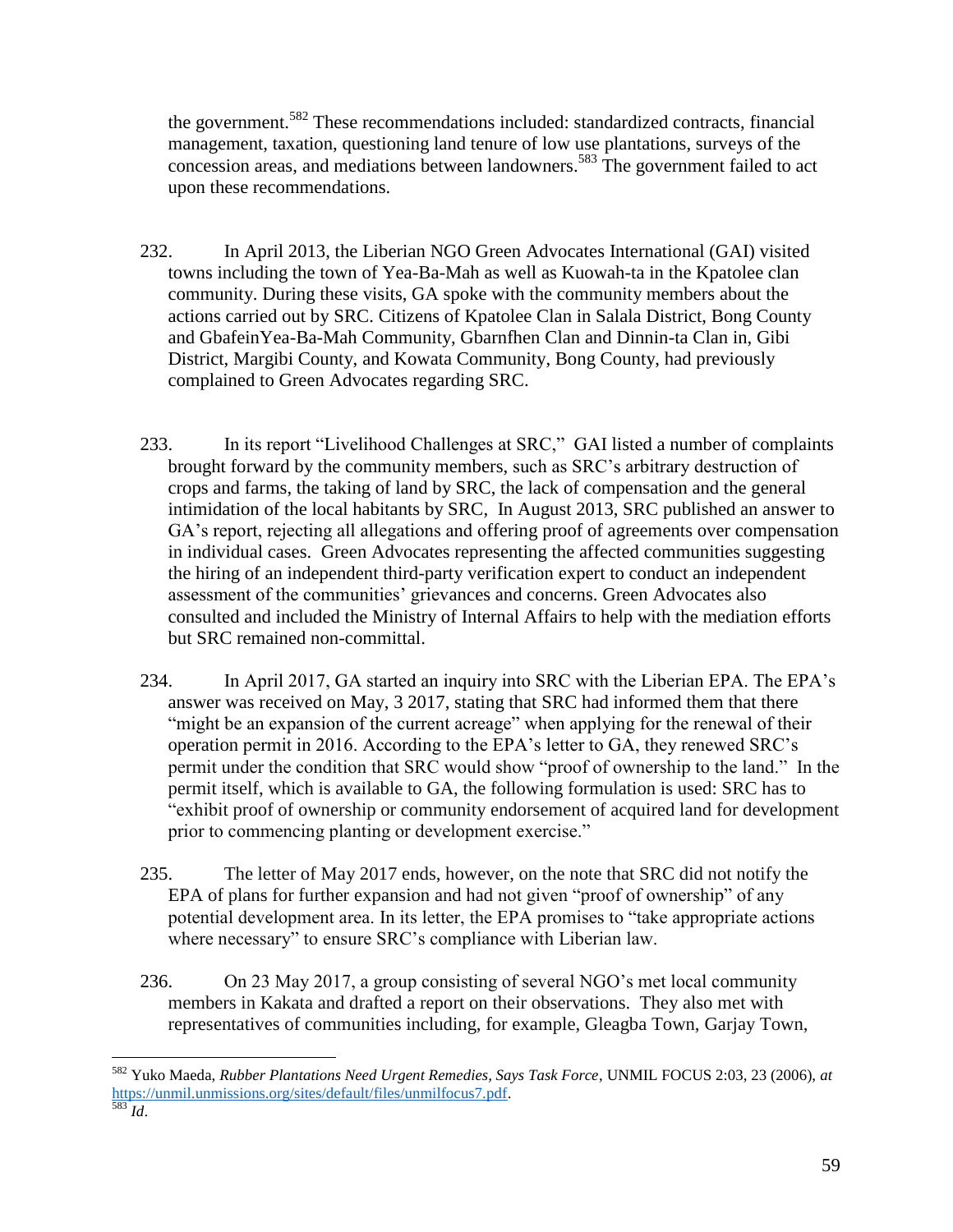Lango Town, and Martin Village at Gleagba Town and held interviews.

# **Part VI. Requested Next Steps.**

- 237. First and foremost, the CAO should act immediately to ensure our community members' complaints against SRC are not met with reprisals. A public statement from the IFC warning its client, SRC, not to engage into reprisals as it pertains to its operation in Liberia would be welcomed as a clear commitment to its October 2018 Position Statement on Retaliation Against Civil Society and Project Stakeholders. It is our kind request that the CAO intervene to obtain commitments from the IFC that it will also use its leverage to get its client SRC to issue its own public statement that community members, their leaders and human rights defenders will not face reprisals either directly from the SRC or reprisals from the Government of Liberia influenced by the SRC as a result of and activities leading to this complaint. To end the contention and conflict between our communities and SRC, harassment, intimidation, jailing, and violence against our human rights defenders and population must not continue.
- 238. We request that we accompany you on a transect field walk to show you firsthand the devastation that SRC has inflicted upon our communities.
- 239. We request that the CAO compliance team, during compliance review, consider the numerous and systemic violations of IFC policy, domestic law, and international law committed that the IFC allowed SRC to commit in the course of its operations.
- 240. Finally, we request that the CAO refer this case to dispute resolution to produce changes in SRC's current corporate practice, agreements or employment of locals and support to ensure the admission of our children into schools, and funds to support local development projects.

# 241. **We formally request that the CAO both conduct a thorough investigation during compliance review so that our above-mentioned requests are satisfied.**

# **Part VII. Conclusion.**

242. First and foremost, thank you for your consideration in this sensitive matter. IFC client, SRC has harmed our communities on such a massive and egregious scale. Sadly, the IFC miserably failed to adhere to and follow its own standards and procedures on environmental/social performance in its relationship with its client, SRC, as SRC expanded its rubber operation in Liberia. We have no doubt that the CAO compliance review will find that IFC patently failed to ensure that its client, SRC, adhered to, abided by and was in compliance at all time with the IFC Performance Standards, as this complaint explains in great detail. We appreciate your attention to this important matter, and eagerly await your response.

Sincerely,